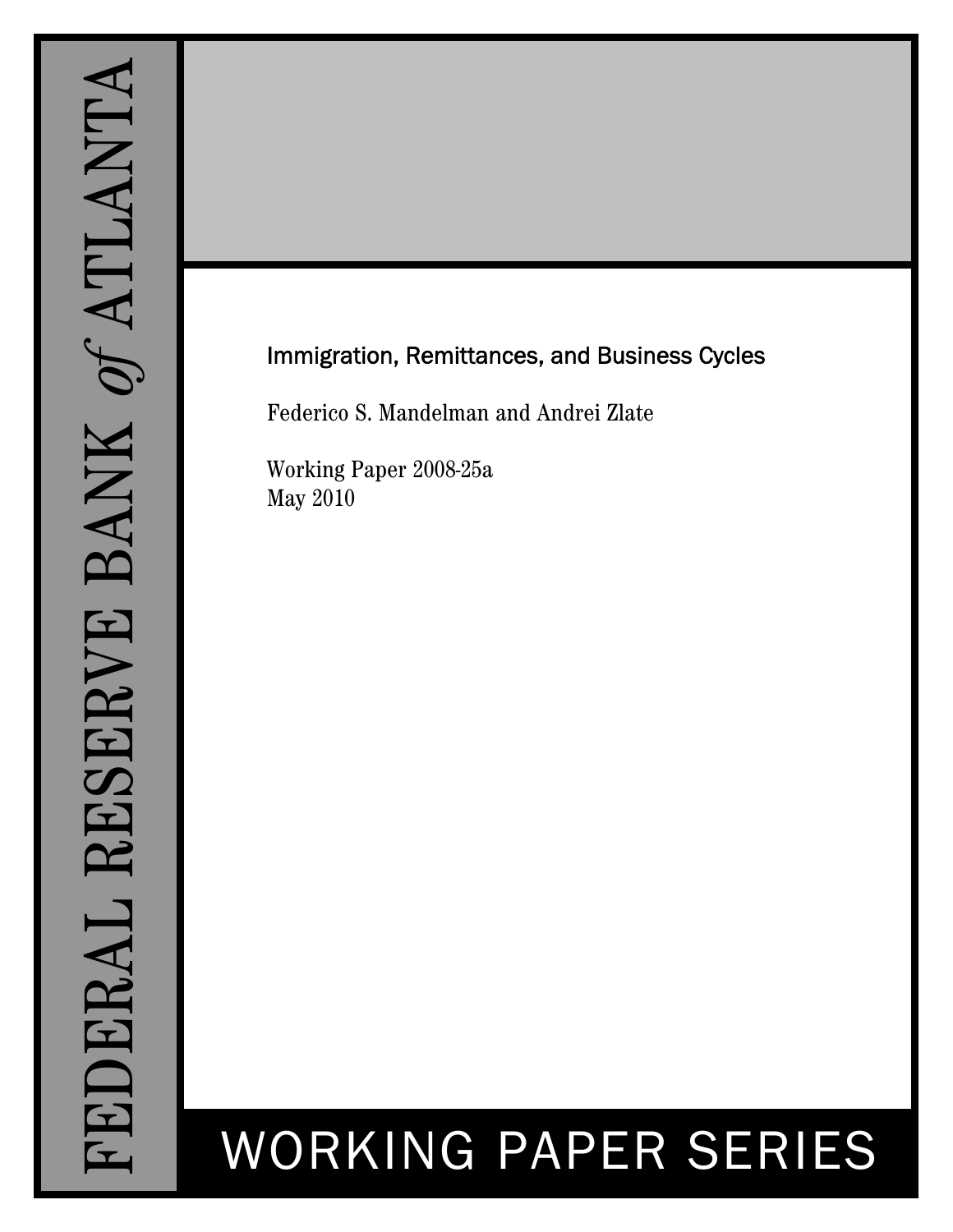## Immigration, Remittances, and Business Cycles

Federico S. Mandelman and Andrei Zlate

Working Paper 2008-25a May 2010

Abstract: We use data on border enforcement and macroeconomic indicators from the United States and Mexico to estimate a two-country business cycle model of labor migration and remittances. The model matches the cyclical dynamics of labor migration to the United States and documents how remittances to Mexico serve an insurance role to smooth consumption across the border. During expansions in the destination economy, immigration increases with the expected stream of future wage gains, but it is dampened by a sunk migration cost that reflects the intensity of border enforcement. During recessions, established migrants are deterred from returning to their country of origin, which places an additional downward pressure on the wage of native unskilled workers. Thus, migration barriers reduce the ability of the stock of immigrant labor to adjust during the cycle, enhancing the volatility of unskilled wages and remittances. We quantify the welfare implications of various immigration policies for the destination economy.

JEL classification: F22, F41

Key words: labor migration, sunk emigration cost, skill heterogeneity, international real business cycles, Bayesian estimation

This paper is a significantly revised version of "Immigration and the Macroeconomy." The authors acknowledge Gustavo Canavire and Menbere Shiferaw for superb research assistance. They thank their discussants Mario Crucini and Bora Durdu as well as James Anderson, Susanto Basu, Fabio Ghironi, Peter Ireland, Nobuhiro Kiyotaki, Giovanni Peri, Myriam Quispe-Agnoli, B. Ravikumar, Alessandro Rebucci, Pedro Silos, Nicole Simpson, and conference and seminar participants at the NBER Summer Institute (International Finance and Macroeconomics), Bank of Japan, Central Bank of the Philippines, the Atlanta Fed, Federal Reserve Board, the Boston Fed, Georgia Tech, the Inter-American Development Bank, and the University of Delaware, who provided helpful comments. Part of this project was developed while Andrei Zlate was visiting the Federal Reserve Banks of Atlanta and Boston, whose hospitality he gratefully acknowledges. The views expressed here are the authors' and not necessarily those of the Federal Reserve Bank of Atlanta, the Board of Governors or the Federal Reserve System. Any remaining errors are the authors' responsibility.

Please address questions regarding content to Federico Mandelman, Federal Reserve Bank of Atlanta, Research Department, 1000 Peachtree Street, N.E., Atlanta, GA 30309-4470, 404-498-8785, Federico.Mandelman@ atl.frb.org, or Andrei Zlate, Board of Governors of the Federal Reserve System, Division of International Finance, 20th Street and Constitution Avenue, N.W., Washington, D.C., 20551, andrei.zlate@frb.gov.

Federal Reserve Bank of Atlanta working papers, including revised versions, are available on the Atlanta Fed's Web site at www.frbatlanta.org/pubs/WP/. Use the WebScriber Service at www.frbatlanta.org to receive e-mail notifications about new papers.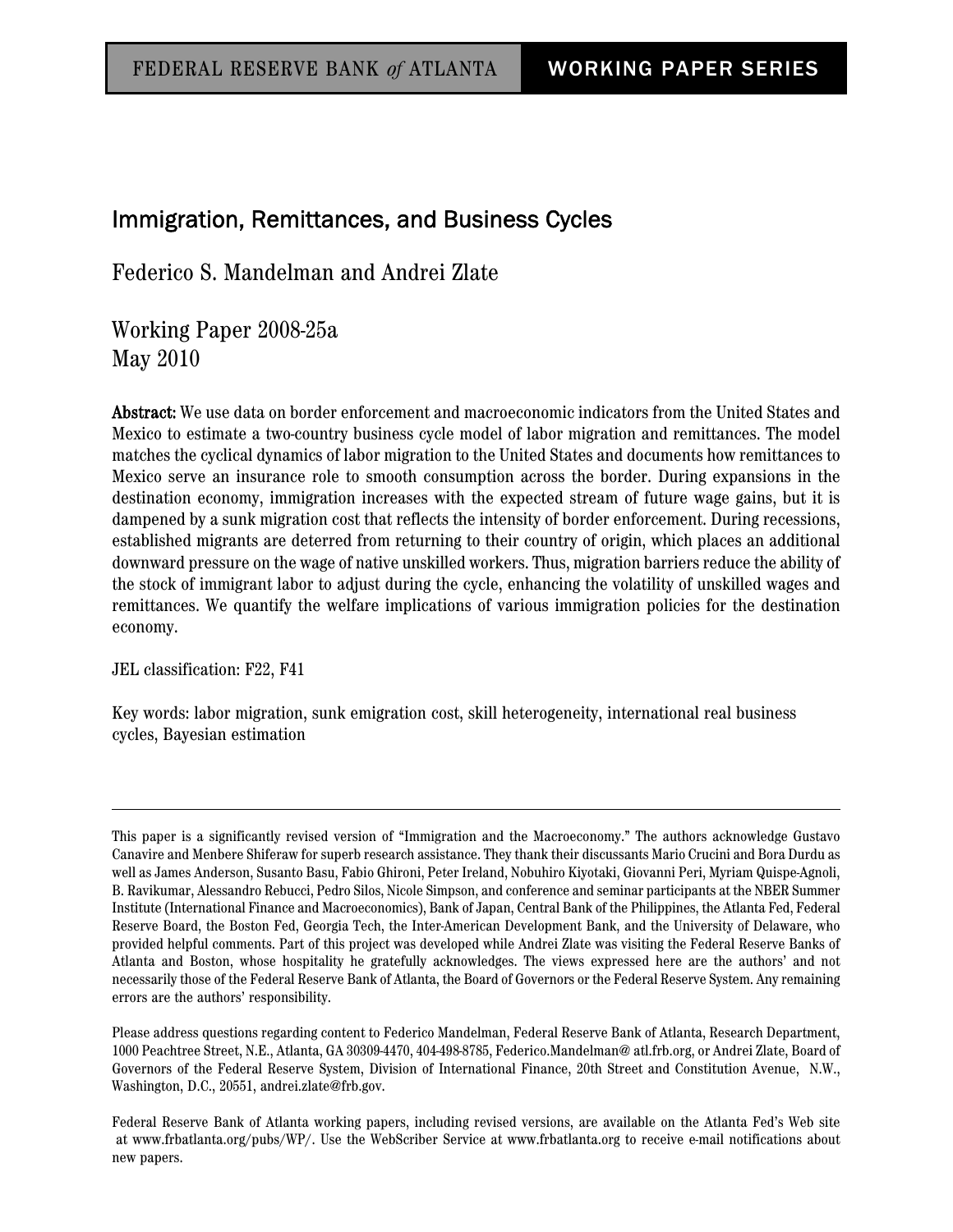## Immigration, Remittances and Business Cycles

## 1 Introduction

Labor migration is sizeable and has a significant economic impact on the economies involved. The number of foreign-born residents is rising worldwide: Foreign-born residents made up as much as 13% of the total U.S. population in 2007, compared to less than 6% in 1980, a pattern visible in several other OECD countries (Grogger and Hanson, 2008). Labor migration also varies over the business cycle. Jerome (1926) documented the procyclical pattern of European immigration into the U.S. during the 19th and early 20th centuries, showing that U.S. recessions were associated with drastic declines in immigration flows, while relatively larger inflows occurred during recovery years.<sup>1</sup> Adding to this evidence, in Fig. 1 we plot the number of apprehensions at the U.S.-Mexico border (which the existing literature uses as a proxy for attempted illegal crossings into the U.S.) along with the GDP ratio between the U.S. and Mexico measured in purchasing power parity terms; the correlation between the detrended series is 0.44. The chart shows that periods in which the U.S. economy outperformed that of Mexico generally were accompanied by an increase in the number of border apprehensions.<sup>2</sup>

Immigrant workers send remittances to developing countries on a regular basis. Conservative estimates put the amount of workers' remittances to the developing world at \$338 billion in 2008. These totals represent more than  $10\%$  of the GDP of several receiving countries,<sup>3</sup> while globally they are equivalent to  $48\%$  of total private net capital flows to developing economies (including FDI, portfolio equity and private debt).<sup>4</sup> Just like labor migration, the remittance flows also vary during the course of the business cycle. Fig. 2 plots the pattern of remittances from the U.S. to Mexico vis-a-vis the relative performance of these economies. Larger outflows of remittances to Mexico occur during periods with faster U.S. economic growth (or lower Mexican growth). The results are even

<sup>&</sup>lt;sup>1</sup>For instance, the number of arrivals into the U.S. declined by almost 40 percent in the aftermath of the financial panic episode of 1907. Notable declines also were observed during the U.S. recessions of 1876-79, 1894 and 1922. At that time, there were fewer restrictions on the legal immigration from Europe, and most of the arrivals were properly documented (O'Rourke and Williamson, 1999). Therefore, the recorded flows of immigrant labor in the U.S. were closely related to the economic considerations modeled in this paper.

<sup>&</sup>lt;sup>2</sup>Similarly, Hanson and Spilimbergo (1999) find that a 10% relative decline in the Mexican real wage has been associated with a 6% to 8% increase in U.S. border apprehensions. Borger (2009) Önds similar results using annual survey-based micro estimates of migration flows.

 $3$ Examples for 2007 include Moldova  $(34.1\%)$ , Honduras  $(21.5\%)$ , Guyana  $(24.3\%)$ , Jordan  $(21.7\%)$  and the Philippines  $(11.3\%)$ . See the World Bank's Global Development Finance  $(2009)$ .

<sup>&</sup>lt;sup>4</sup>In 2008, total net international private capital flows to developing economies (which include 144 low income and lower/upper-middle income economies) reached \$707 billion, less than the average of \$793 billion of the previous four years. From this total, FDI accounted for \$583 billion, while net portfolio equity and debt flows accounted for \$124 billion. See World Bank (2009).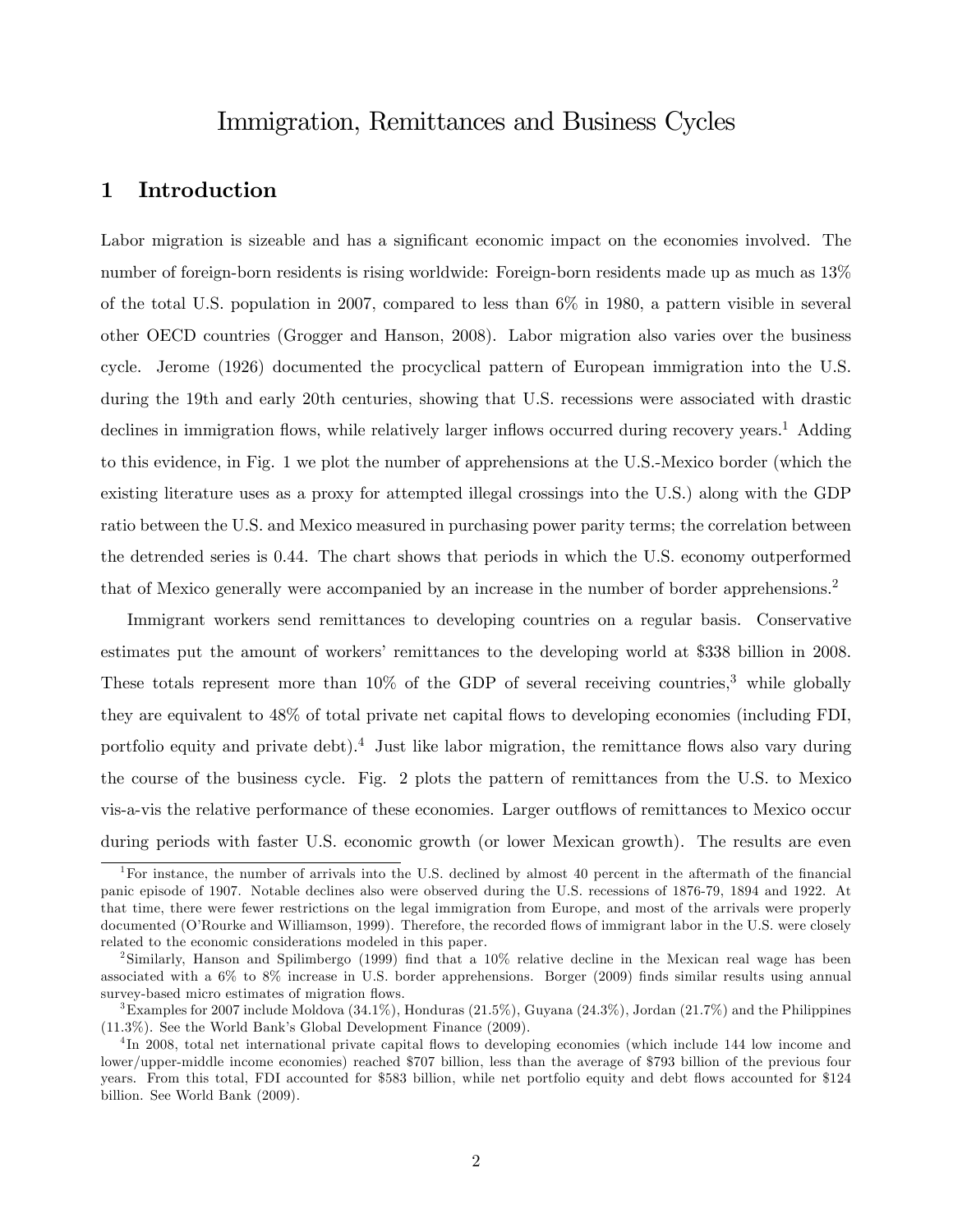stronger when we compare remittances with the relative wage across the two economies, measured as the ratio between the real wage of unskilled workers in the U.S. (who lack a high school degree) and workers in export assembly plants (*maquiladoras*) in Mexico; the resulting correlation is 0.79. To sum up, the combined evidence in Fig. 1 and Fig. 2 highlights the potential insurance role of labor migration and remittances to smooth the consumption path for Mexican households whose members reside on both sides of the border.

With this evidence in mind, we examine the business cycle fluctuations of labor migration and remittance flows as well as their propagation to the rest of the economy. We also study the effect of immigration policy (reflected by the magnitude of immigration barriers) on the volatility of migration flows and remittances. To this end, we use a two-country dynamic stochastic general equilibrium (DSGE) model along the lines of Backus et al. (1994), which allows for endogenous labor migration and remittances. To account for skill heterogeneity among the native labor, we introduce two types of labor in the home economy (skilled and unskilled) while assuming that capital and skilled labor are relative complements as in Krusell et al. (2000). On the estimation side, we use Bayesian techniques with data on border enforcement and U.S.-Mexican macroeconomic indicators.

Our methodology bridges an existing gap between international macroeconomics and immigration theory. In contrast to our approach, the workhorse model of international macroeconomics assumes that labor is immobile across countries. Instead, labor migration is generally analyzed within formal frameworks limited to comparisons of long-run positions or to the study of growth dynamics. These models are not suitable for the analysis of immigration dynamics at business cycle frequencies. In our model, the incentive to emigrate depends on the expectation of future earnings at the destination relative to the country of origin, the perceived sunk cost of emigration, and the return probability of immigrant labor. This probability of return plays a significant role, with approximately  $70\%$  of undocumented Mexican immigrants in the U.S. returning home within ten years (Reyes, 1997). The sunk cost reflects the intensity of border enforcement and includes the cost of searching for employment, adjustment to a new lifestyle and transportation expenditures. In the case of undocumented immigration, it includes the cost of hiring human smugglers (*coyotes*) as well as the physical risk and legal implications of illegally crossing the border.

In line with the empirical evidence, our model generates immigration and remittance flows that are procyclical with the relative economic performance of the two economies. An additional finding is that stricter border enforcement reduces the volatility of the stock of immigrant labor (consistent with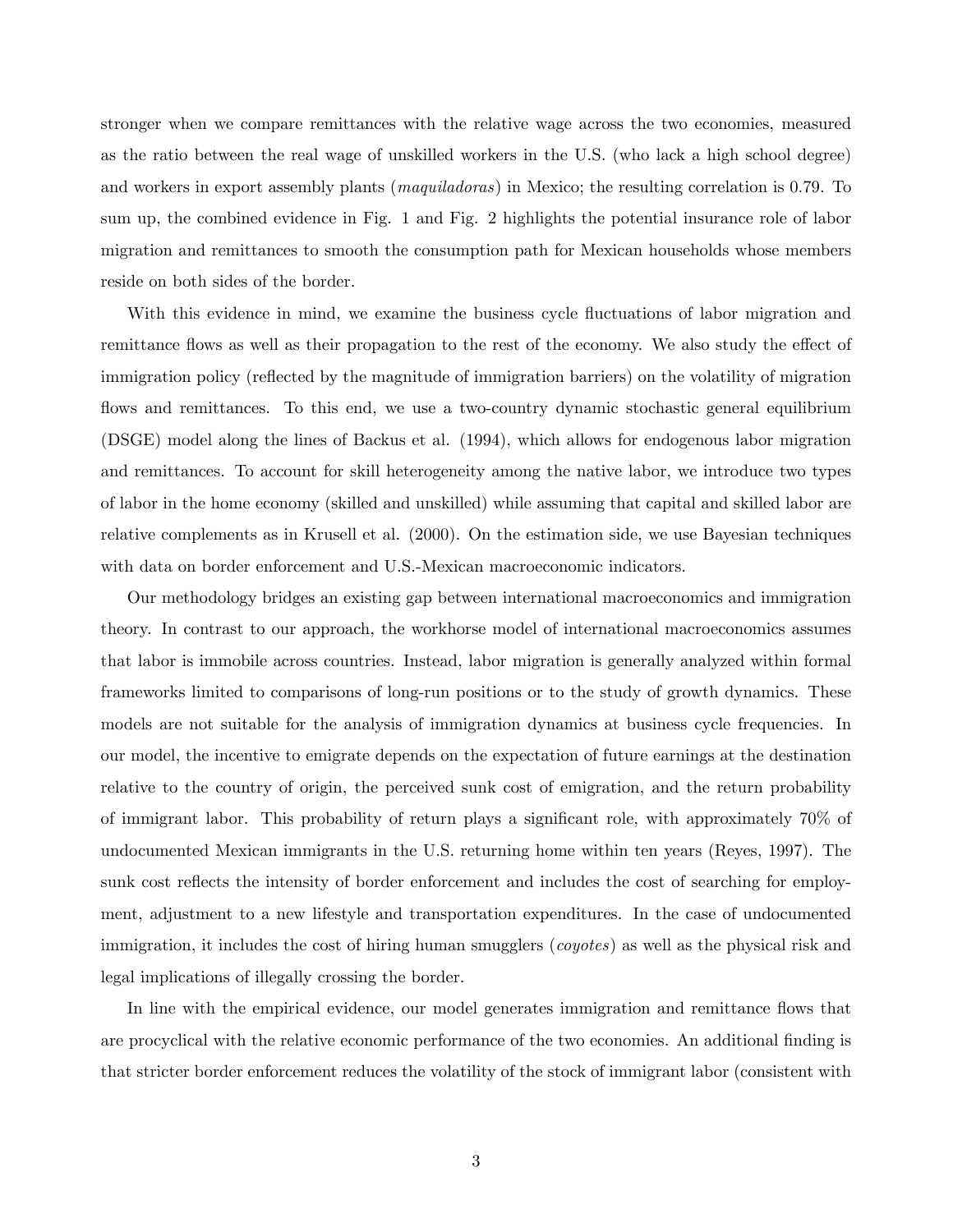the evidence) and increases the volatility of the immigrant wage and remittances.<sup>5</sup> In the model, the absence of labor mobility restrictions would imply that immigrant labor efficiently exploits the ups and downs of the business cycle. That is, this labor force arrives in large numbers during economic expansions when it is most needed. However, workers promptly return to their country of origin when a bad shock hits the destination economy. Higher border enforcement breaks this logic, because the increase in the stock of immigrant labor fails to keep pace with labor demand during expansions. Immigrant labor becomes relatively scarce, receives relatively higher wages and sends larger remittances to the foreign economy. In turn, the scarcity of immigrant labor during boom times reduces capital accumulation and dampens labor productivity in the destination economy. During recessions, the opposite e§ect occurs. Due to the barriers to labor migration, established immigrants are deterred from returning to their country of origin, placing additional downward pressure on the wage of the native unskilled workers.

Welfare results indicate that tightening the border to restrict the inflow of unskilled labor has a negative impact on the destination economy when the share of native unskilled labor is low. These results suggest that, first, restricting the number of unskilled workers decreases labor productivity. Second, when business cycle fluctuations are considered, higher border enforcement limits the adjustment of the unskilled labor supply over the cycle. Thus, the welfare loss from tightening the border o§sets the gains that result from shielding the native unskilled workers from the ináows of immigrant labor.

Finally, we extend the baseline model to allow for financial integration between the home and foreign economies through international trade in bonds. Following a positive productivity shock in the home economy, foreign households have the option to lend offshore as an alternative to investing in emigration. The result shows that households can use labor migration and remittances as a substitute for cross-border financial flows to diversify and protect themselves from country-specific risk.

This paper is related to existing literature that quantifies the effect of migration in both static (Borjas, 1995; Hamilton and Whalley, 1984; Iranzo and Peri, 2009; Walmsley and Winters, 2003) and dynamic frameworks (Djacic, 1987; Storesletten, 2000). It is closely related to Klein and Ventura (2009) and Urrutia (1998), who use growth models with endogenous labor movement to assess the welfare effects of removing barriers to labor migration. In the context of DSGE models of international business cycles, the paper also is related to Acosta et al. (2009), Chami et al. (2006) and Durdu and

<sup>&</sup>lt;sup>5</sup>Rodríguez-Zamora (2008) shows that the recent increase in border enforcement resulted in less volatile migration inflows and outflows across the U.S.-Mexico border. After growing at double digit rates, remittances drastically fell in the aftermath of the U.S. financial crisis.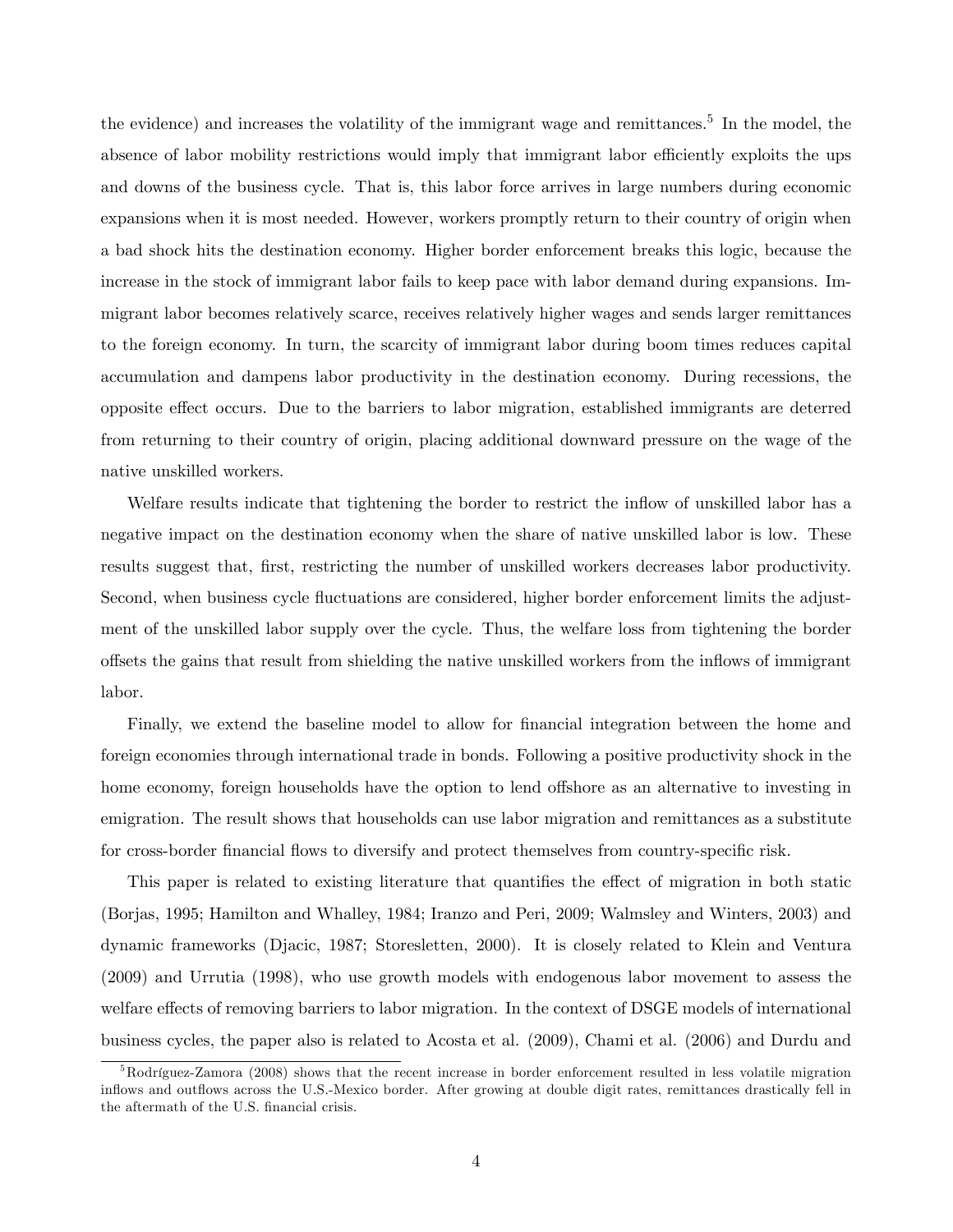Sayan (2008), who include remittance endowment shocks in the small open economy framework; to Alessandria and Choi (2007) and Ghironi and Melitz (2005), who use sunk costs to model exports and firm entry, respectively, as endogenous firm-level decisions; to Lindquist (2004) and Polgreen and Silos (2009), who use skill heterogeneity and capital-skill complementarity with two representative households; and to Yang and Choi (2007), who document the insurance role of remittances in response to negative income shocks in the Philippines.

The rest of the paper is organized as follows: Section 2 introduces the model. Section 3 presents the data and the Bayesian Estimation. Section 4 discusses the model fit and the role of border enforcement in explaining the volatility of migration-related variables. Section 5 quantifies the impact of various shocks on cyclical dynamics and provides an impulse responses analysis. Section 6 performs the welfare analysis, followed by the conclusion in Section 7.

## 2 The Model

The model is representative of a standard two-country setup along the lines of Backus et al. (1994). The novel characteristic of our model is the presence of labor mobility and remittances. We assume that labor can migrate from Foreign to Home and that immigrant workers send a fraction of their income as remittances back to the country of origin each period. To explore the asymmetric effect of unskilled immigration on native labor in the destination economy, we introduce two types of labor (skilled and unskilled) in the home economy, while assuming capital-skill complementarity as in Krusell et al. (2000). Following the Öndings in Borjas et al. (2008), we also assume that the native unskilled and immigrant labor are perfect substitutes. As standard, we introduce as many shocks as the data series used in the estimation to avoid stochastic singularity. We present the details of the model with Önancial autarky in this section, with a model version with Önancial integration in the Appendix A.

#### 2.1 The Home Economy

The home economy includes a continuum of two types of infinitely lived households that supply units of skilled and unskilled labor, as in Lindquist  $(2004)$ . Every period t, each of the two representative households consumes  $c_{j,t}$  units of the home consumption basket and supplies  $l_{j,t}$  units of labor, where subscript  $j \in \{s, u\}$  denotes skilled and unskilled labor, respectively. Thus, the planner maximizes the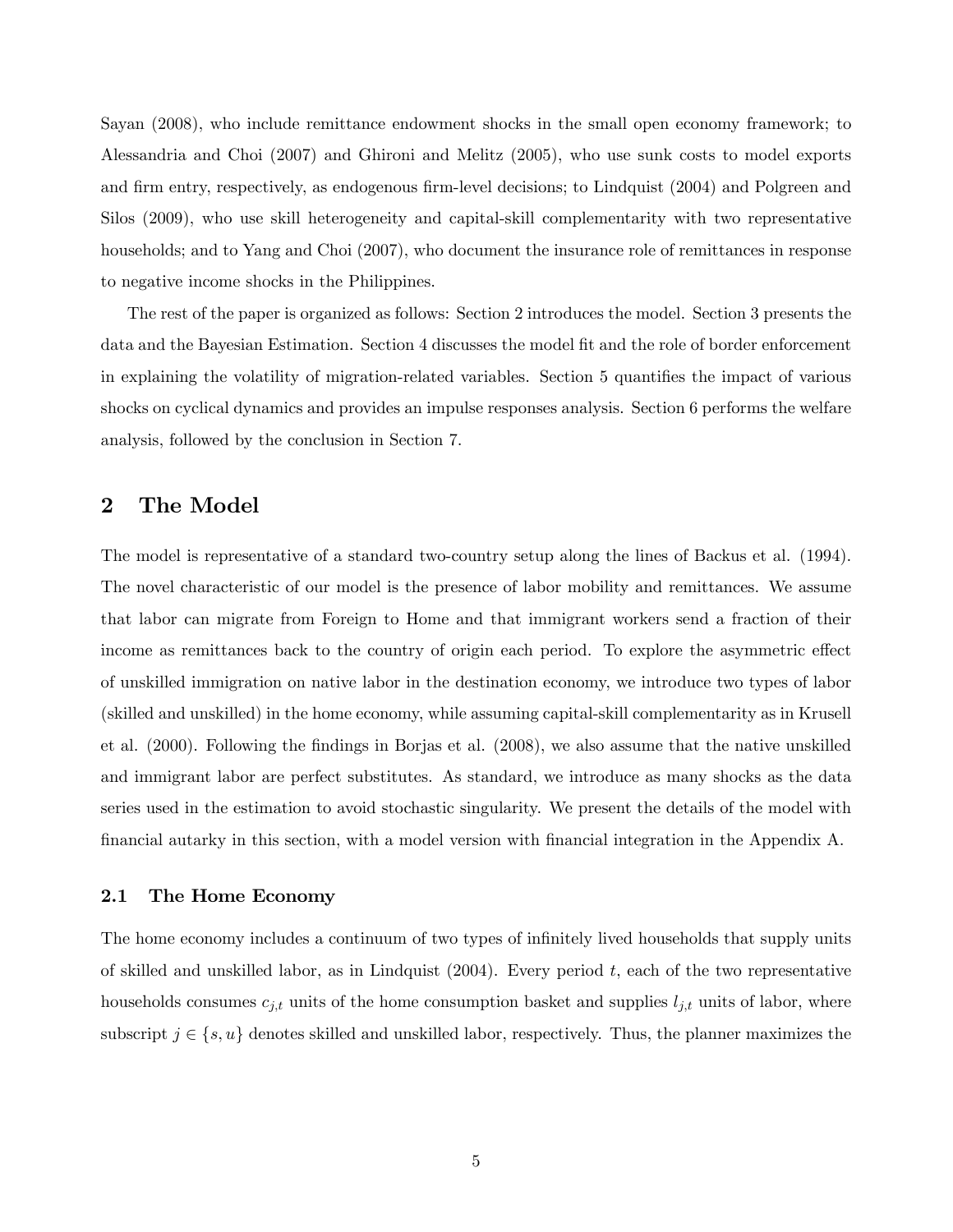weighted sum of utilities for the two representative households:

$$
\max_{\{c_{s,t}, l_{s,t}, c_{u,t}, l_{u,t}, I_t, K_{t+1}\}} E_t \sum_{s=t}^{\infty} \beta^{s-t} \left\{ \phi s U(c_{s,t}, l_{s,t}) + (1-\phi)(1-s) U(c_{u,t}, l_{u,t}) \right\},\tag{1}
$$

where s denotes the fraction of skilled households and  $1 - s$  the fraction of unskilled households in the total population;  $\phi$  and  $1 - \phi$  are the weights of the utility of skilled and unskilled households, respectively, in the objective function of the planner. The per-period utility takes the log-CRRA form:

$$
U_t = \varepsilon_t^b \left( \ln c_{j,t} - \frac{\chi_j}{1 + \psi} l_{j,t}^{1 + \psi} \right), \ j \in \{s, u\},\tag{2}
$$

in which  $1/\psi \geq 0$  is the Frisch elasticity of the labor supply,  $\chi_j$  is the weight on the disutility from labor, and  $\varepsilon_t^b$  represents a preference (demand) shock that affects intertemporal substitution. The planner maximizes the objective function subject to the budget constraint:

$$
w_{s,t}L_{s,t} + w_{u,t}L_{u,t} + r_tK_t \geq C_{s,t} + C_{u,t} + I_t,
$$
\n(3)

where  $L_{s,t} = sl_{s,t}$  and  $L_{u,t} = (1-s)l_{u,t}$  are the aggregate amounts of skilled and unskilled labor, which firms hire at the equilibrium wages  $w_{s,t}$  and  $w_{u,t}$ , respectively.  $C_{s,t} = sc_{s,t}$  and  $C_{u,t} = (1-s)c_{u,t}$  are the aggregate consumptions of the skilled and unskilled households.  $r_t$  denotes the gross rental rate of capital expressed in units of the home consumption basket. Capital accumulation follows the rule:  $K_{t+1} = (1 - \delta) K_t + \varepsilon_t^I I_t$ , where  $\varepsilon_t^I$  is an investment-specific technology shock. The maximization problem for the two representative agents generates the usual first order conditions for consumption, labor and capital accumulation, in which  $\varsigma_t$  is the budget constraint multiplier:

$$
\frac{\phi \varepsilon_t^b}{c_{s,t}} = \frac{(1-\phi)\varepsilon_t^b}{c_{u,t}} = \varsigma_t,\tag{4}
$$

$$
\frac{w_{s,t}}{c_{s,t}} = \chi_s \left( l_{s,t} \right)^{\psi}, \frac{w_{u,t}}{c_{u,t}} = \chi_u \left( l_{u,t} \right)^{\psi}, \tag{5}
$$

$$
\frac{1}{\varepsilon_t^I} = \beta E_t \left[ \frac{\varsigma_{t+1}}{\varsigma_t} \left( r_{t+1} + \frac{1-\delta}{\varepsilon_{t+1}^I} \right) \right]. \tag{6}
$$

Production of the Home Intermediate Good Production of the home good is a nested CES aggregate:

$$
\tilde{Y}_{h,t} = \varepsilon_t^a \left\{ (\gamma)^{\frac{1}{\theta}} \left( \Upsilon_{1,t} \right)^{\frac{\theta-1}{\theta}} + (1-\gamma)^{\frac{1}{\theta}} \left( \Upsilon_{2,t} \right)^{\frac{\theta-1}{\theta}} \right\}^{\frac{\theta}{\theta-1}},\tag{7}
$$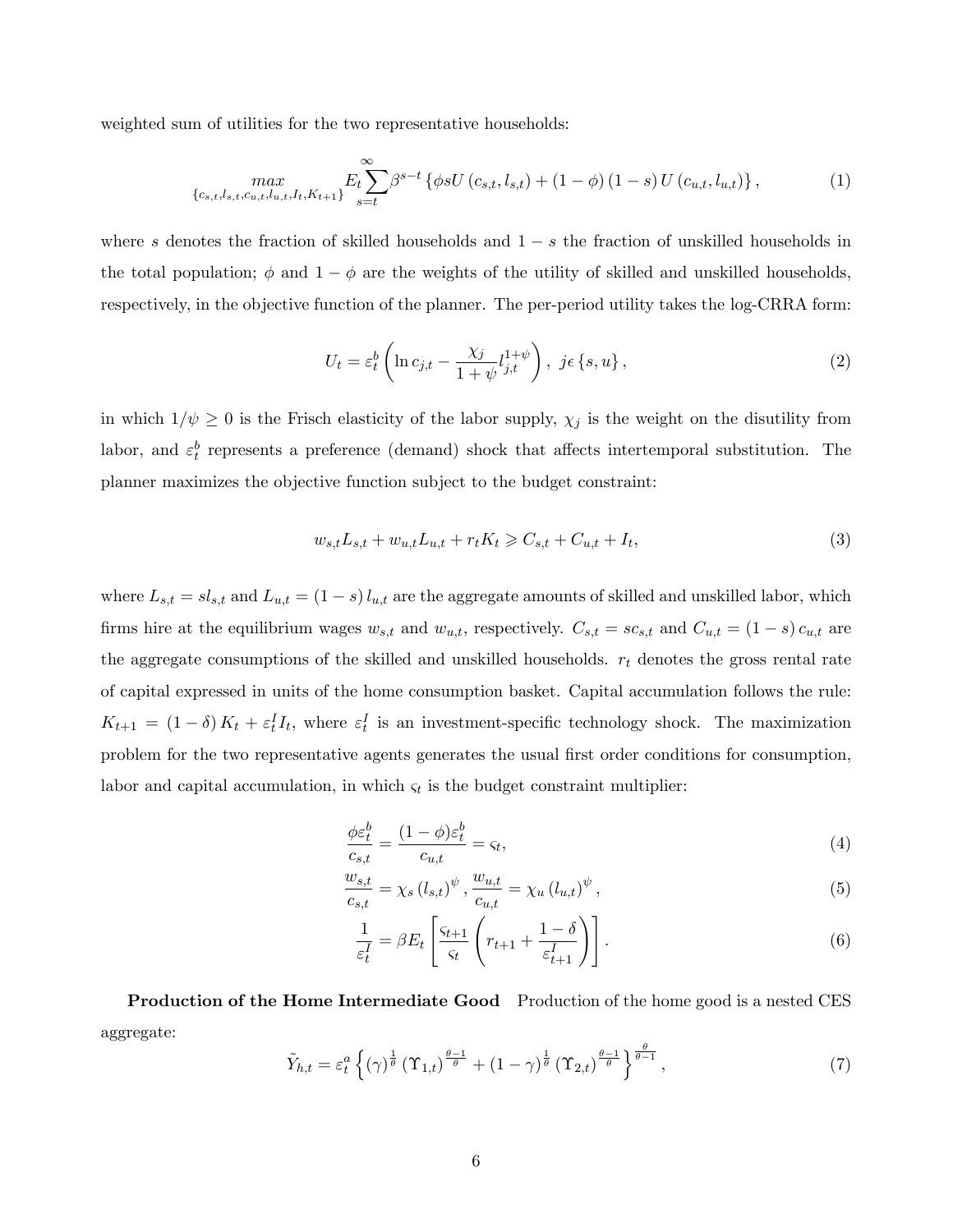of the following components:

$$
\Upsilon_{1,t} = L_{i,t} + L_{u,t} \text{ and } \Upsilon_{2,t} = \left[ \lambda^{\frac{1}{\eta}} \left( K_t \right)^{\frac{\eta - 1}{\eta}} + (1 - \lambda)^{\frac{1}{\eta}} \left( \zeta L_{s,t} \right)^{\frac{\eta - 1}{\eta}} \right]^{\frac{\eta}{\eta - 1}},\tag{8}
$$

where  $\Upsilon_{1,t}$  is a function in which the unskilled immigrant and native labor enter as perfect substitutes;  $\Upsilon_{2,t}$  is a CES function of capital and skilled native labor;  $\gamma$  is the share of unskilled labor in production;  $\lambda(1-\gamma)$  is the share of capital in output; and  $\zeta$  captures the relative productivity of the skilled labor compared with unskilled labor. Finally,  $\theta > 0$  governs the elasticity of substitution between skilled and unskilled labor, which is the same as the elasticity of substitution between capital and unskilled labor;  $\eta > 0$  is the elasticity of substitution between capital and skilled labor. The profit maximization problem of the firm generates the following optimality conditions:

$$
p_{h,t}\frac{\partial \tilde{Y}_{h,t}}{\partial K_t} = p_{h,t}\varphi_1 \left(\varepsilon_t^a\right)^{\frac{\theta-1}{\theta}} \left(\tilde{Y}_{h,t}\right)^{\frac{1}{\theta}} \left(\Upsilon_{2,t}\right)^{\frac{\theta-\eta}{\eta\theta}} \left(K_t\right)^{-\frac{1}{\eta}} = r_t,
$$
\n
$$
(9)
$$

$$
p_{h,t} \frac{\partial \tilde{Y}_{h,t}}{\partial L_{u,t}} = p_{h,t} \left(\varepsilon_t^a\right)^{\frac{\theta-1}{\theta}} \left(\gamma \frac{\tilde{Y}_{h,t}}{\Upsilon_{1,t}}\right)^{\frac{1}{\theta}} = w_{u,t} = w_{i,t},\tag{10}
$$

$$
p_{h,t}\frac{\partial \tilde{Y}_{h,t}}{\partial L_{s,t}} = p_{h,t}\varphi_2 \left(\varepsilon_t^a\right)^{\frac{\theta-1}{\theta}} \left(\tilde{Y}_{h,t}\right)^{\frac{1}{\theta}} \left(\Upsilon_{2,t}\right)^{\frac{\theta-\eta}{\eta\theta}} \left(\zeta\right)^{\frac{\eta-1}{\eta}} \left(L_{s,t}\right)^{-\frac{1}{\eta}} = w_{s,t},\tag{11}
$$

with parameters  $\varphi_1 = (1 - \gamma)^{\frac{1}{\theta}} \lambda^{\frac{1}{\eta}}$  and  $\varphi_2 = (1 - \gamma)^{\frac{1}{\theta}} (1 - \lambda)^{\frac{1}{\eta}}$ . The home intermediate good is used both domestically and abroad:  $\tilde{Y}_{h,t} = Y_{h,t} + Y_{h,t}^*$ , where  $Y_{h,t}$  denotes the domestic use of the home good, and  $Y_{h,t}^*$  denotes the exports of the home good to the foreign economy. Consumption and investment are composites of the home and foreign goods:

$$
Y_{t} = \left[\omega^{\frac{1}{\mu}}\left(Y_{h,t}\right)^{\frac{\mu-1}{\mu}} + (1-\omega)^{\frac{1}{\mu}}\left(Y_{f,t}\right)^{\frac{\mu-1}{\mu}}\right]^{\frac{\mu}{\mu-1}},\tag{12}
$$

where  $Y_{f,t}$  denotes the imports of Home from Foreign. The demand functions for the home and foreign goods are  $Y_{h,t} = \omega (p_{h,t})^{-\mu} Y_t$  and  $Y_{f,t} = (1 - \omega) (p_{f,t} Q_t)^{-\mu} Y_t$ , where  $p_{h,t}$  and  $Q_t p_{f,t}$  are the prices of the home and foreign goods expressed in units of the home consumption basket, and  $Q_t$  is the real exchange rate. At the aggregate level, the resource constraint takes into account not only the consumption and investment of the native population (i.e.  $C_{s,t} + C_{u,t} + I_t$ ) but also the consumption of the immigrant workers established in Home,  $C_{i,t}$ :

$$
Y_t = C_{s,t} + C_{u,t} + I_t + C_{i,t}.
$$
\n(13)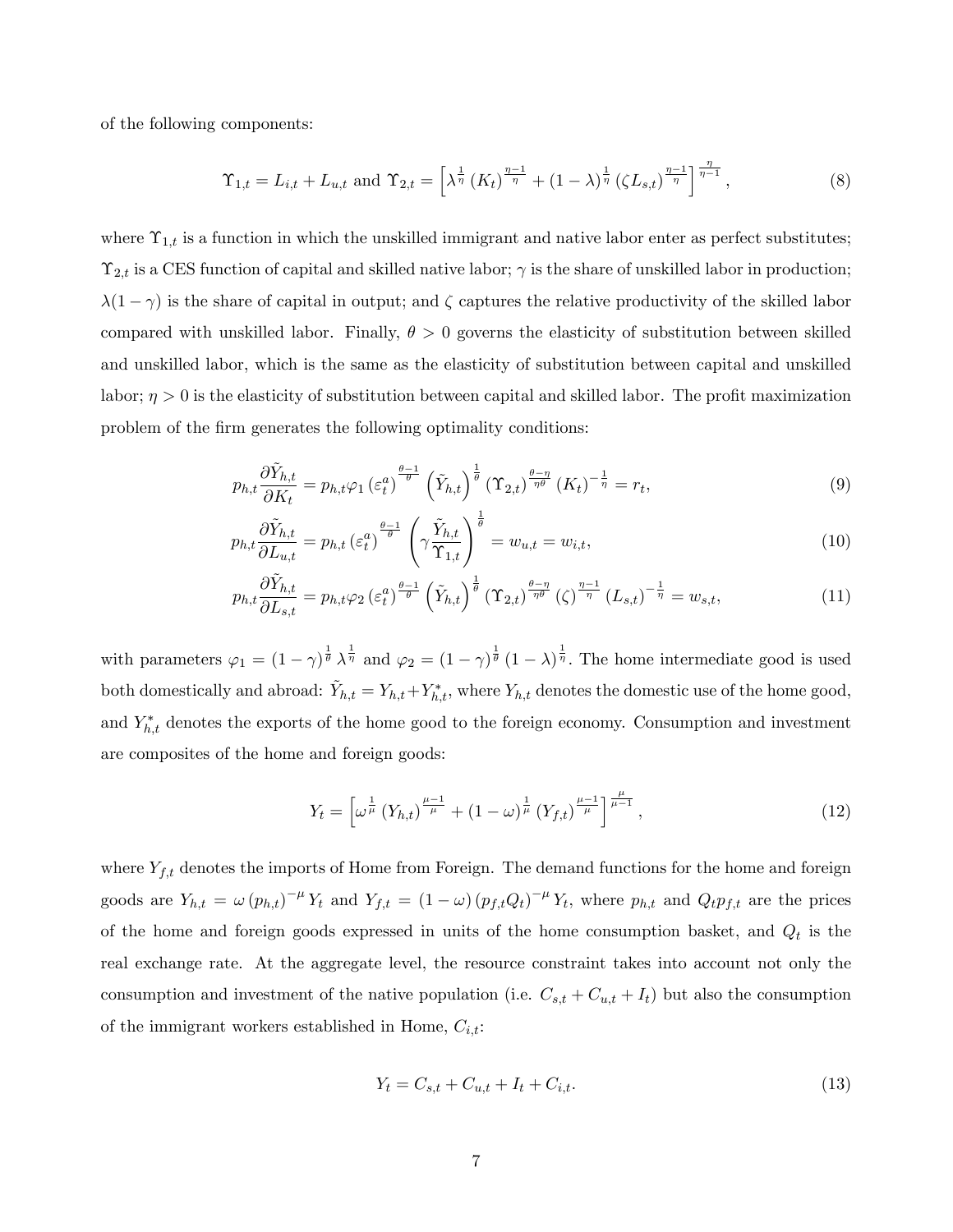Immigrant workers' consumption,  $C_{i,t}$ , depends on the optimization problem of the foreign household and on the mechanism of remittances, which are described in the next subsection.

#### 2.2 The Foreign Economy

Labor Migration We introduce cross-border labor mobility with sunk emigration costs: foreign households have the option to work in the home economy where wages are higher. The foreign household supplies a total of  $L_t^*$  units of labor every period. Some household members reside and work abroad in Home,  $L_{i,t}$ , whereas the rest work domestically in Foreign,  $L_{f,t}^*$ , within the limit of the total labor supply  $L_t^* = L_{i,t} + L_{f,t}^*$ . The model calibration ensures that the immigrant wage in Home is higher than the wage in the country of origin so that the incentive to emigrate from Foreign to Home exists every period.<sup>6</sup> However, a fraction of the foreign labor always remains in Foreign  $(0 < L_{i,t} < L_t^*)$ .<sup>7</sup> The macroeconomic shocks are small enough for these conditions to hold every period.

An amount  $L_{e,t}$  of foreign labor emigrates to Home every period, where the stock of immigrant labor is built gradually over time. The time-to-build assumption in place implies that the new immigrants start working one period after arriving at the destination. They continue to work in Home in all subsequent periods until the occurrence of an exogenous return-inducing shock, which hits with probability  $\delta_l$  every period, forcing them to return to the country of origin (Foreign). This shock occurs at the end of every time period and may reflect issues such as termination of employment in the destination economy, likelihood of deportation, or voluntary return to the country of origin, etc.<sup>8</sup> Thus, the rule of motion for the stock of immigrant labor in Home is:  $L_{i,t} = (1 - \delta_l)(L_{i,t-1} + L_{e,t-1}),$ where  $L_{e,t}$  is the flow of new foreign labor that emigrates to Home every period, and  $L_{i,t}$  is the stock of immigrant labor that works in Home every period.

**Household's Problem** The representative foreign household has preferences over real consumption and labor effort as in  $(2)$  and maximizes the inter-temporal utility:

$$
\max_{\{C_t^*, L_t^*, L_{e,t}, I_t^*, K_{t+1}^*\}} E_t \sum_{s=t}^{\infty} \beta^{s-t} U(C_s^*, L_s^*). \tag{14}
$$

 ${}^{6}$ Due to the cross-country wage asymmetry, there is no labor migration from Home to Foreign.

<sup>&</sup>lt;sup>7</sup>Since home and foreign goods are imperfect substitutes, the demand for the foreign good is always positive, and a share of the foreign labor is always required for production in Foreign.

<sup>&</sup>lt;sup>8</sup>Absent other frictions, since wages in Home are always higher than in Foreign, the endogenous return decision rule is outside the scope of this model. The endogenous entry-exogenous exit formulation that we adopt follows the guidelines for firm entry and exit in Ghironi and Melitz (2005).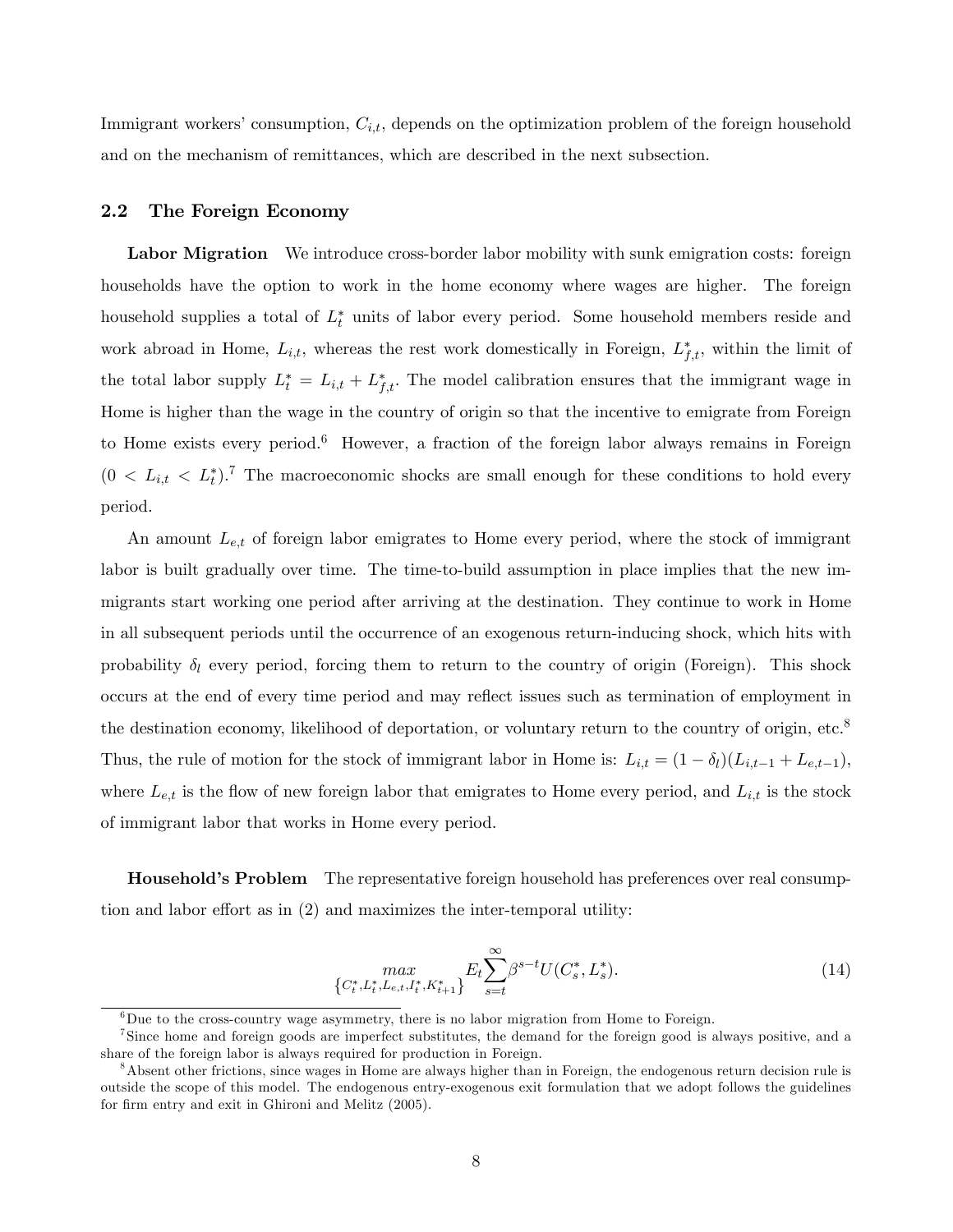subject to the budget constraint:

$$
w_t^* (L_t^* - L_{i,t}) + w_{i,t} Q_t^{-1} L_{i,t} + r_t^* K_t^* \ge C_t^* + f_{e,t} w_{i,t} Q_t^{-1} L_{e,t} + I_t^*,
$$
\n(15)

where  $w_t^*$  is the wage in the foreign economy and  $w_t^*(L_t^* - L_{i,t})$  denotes the total income from hours worked by the non-emigrant labor in Foreign. We define  $w_{i,t}$  as the immigrant wage earned in Home, so that the total emigrant labor income expressed in units of the foreign composite good is  $w_{i,t}Q_t^{-1}L_{i,t}$ . On the spending side, emigration requires a sunk cost of  $f_{e,t}$  units of immigrant labor, equal to  $f_{e,t}w_{i,t}Q_t^{-1}$ units of the foreign composite. Changes in labor migration policies (i.e. border enforcement) are reflected by shocks  $\varepsilon_t^{fe}$  $t_t^{fe}$  to the level of the sunk emigration cost  $f_e$ , so that  $f_{e,t} = \varepsilon_t^{fe}$  $t^{te}f_e$ . The gross rental rate of foreign capital is denoted by  $r_t^*$ . Finally, capital accumulation is characterized by:  $K_{t+1}^* = (1 - \delta^*) K_t^* + \varepsilon_t^{I^*} I_t^*$ , in which  $\varepsilon_t^{I^*}$  is a foreign investment-specific shock.

**Optimality Conditions** It is useful to rewrite the budget constraint as:  $w_t^* L_t^* + d_t L_{i,t} + r_t^* K_t^* \geq 0$  $C_t^* + f_{e,t}w_{i,t}Q_t^{-1}L_{e,t} + I_t^*$ , where  $d_t$  is the difference between the immigrant wage in Home and the resident wage in Foreign at time  $t$ , expressed in units of the foreign consumption basket:

$$
d_t = w_{i,t} Q_t^{-1} - w_t^*.
$$
\n(16)

The optimization problem of the foreign household delivers a typical Euler equation and pins down the total labor effort:

$$
\frac{1}{\varepsilon_t^{I^*}} = \beta E_t \left[ \frac{\varsigma_{t+1}^*}{\varsigma_t^*} \left( r_{t+1}^* + \frac{1-\delta}{\varepsilon_{t+1}^{I^*}} \right) \right] \text{ and } \frac{w_t^*}{C_t^*} = \chi^* \left( L_t^* \right)^\psi, \tag{17}
$$

where  $\zeta_t^* = \frac{\varepsilon_t^{b^*}}{C_t^*}$  is the multiplier on the budget constraint and  $\varepsilon_t^{b^*}$  is a foreign demand shock. In addition, potential emigrants face a trade-off between the sunk migration cost,  $f_{e,t}w_{i,t}Q_t^{-1}$ , and the difference between the stream of expected future wages at the destination,  $w_{i,t}Q_t^{-1}$ , and in the country of origin,  $w_t^*$ , expressed in units of the foreign composite good. Using the new budget constraint and the law of motion for the stock of immigrant labor,  $L_{i,t} = (1 - \delta_l)(L_{i,t-1} + L_{e,t-1})$ , the first order condition with respect to new emigrant labor  $L_{e,t}$  sent abroad every period implies:

$$
f_{e,t}w_{i,t}Q_t^{-1} = \sum_{s=t+1}^{\infty} [\beta(1-\delta_l)]^{s-t} E_t\left[\left(\frac{\zeta_s^*}{\zeta_t^*}\right) d_s\right].
$$
 (18)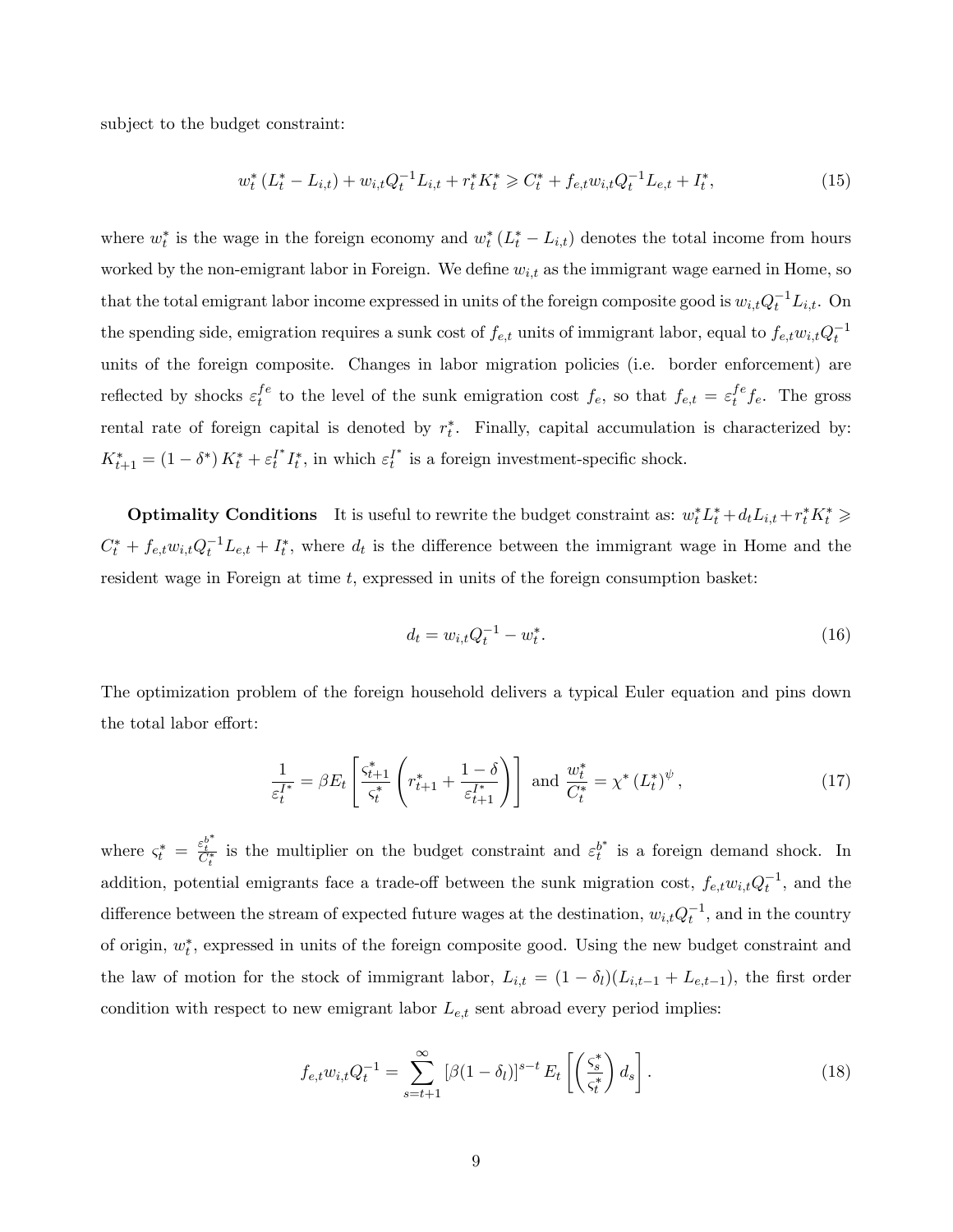The equation shows that, in equilibrium, the sunk emigration cost equals the benefit from emigration, with the latter given by the expected stream of future wage gains,  $d_s$ , adjusted for the stochastic discount factor and the probability of return to the country of origin every period.

**Production of the Foreign Intermediate Good** Foreign production is a Cobb-Douglas function of non-emigrant labor and capital,  $\tilde{Y}_{f,t} = \varepsilon_t^{a^*} (K_t^*)^{\alpha} \left( L_{f,t}^* \right)^{1-\alpha}$ , in which  $\varepsilon_t^{a^*}$  is a neutral technology shock. As in Backus et al. (1994), the foreign-specific good can be either used domestically,  $Y_{f,t}^*$ , or exported to the Home economy,  $Y_{f,t}$ , so that the total foreign output is  $\tilde{Y}_{f,t} = Y_{f,t}^* + Y_{f,t}$ .

The foreign composite good,  $Y_t^*$ , incorporates amounts of both the foreign-specific intermediate good,  $Y_{f,t}^*$ , and the home-specific imported good,  $Y_{h,t}^*$ :

$$
Y_t^* = \left[ \left( \omega^* \right)^{\frac{1}{\mu}} \left( Y_{f,t}^* \right)^{\frac{\mu - 1}{\mu}} + \left( 1 - \omega^* \right)^{\frac{1}{\mu}} \left( Y_{h,t}^* \right)^{\frac{\mu - 1}{\mu}} \right]^{\frac{\mu}{\mu - 1}}.
$$
\n(19)

This foreign composite good can be consumed by the non-emigrant labor that resides in Foreign (as opposed to the emigrant labor established in Home), invested in physical capital, and used for investment in emigration (to cover the sunk costs of sending new emigrant labor abroad):

$$
Y_t^* = (C_t^* - C_{i,t}Q_t^{-1}) + I_t^* + f_{e,t}w_{i,t}Q_t^{-1}L_{e,t}.
$$
\n(20)

**Optimality Conditions** The demand functions for the foreign and home goods in the foreign economy are  $Y_{f,t}^* = \omega^* (p_{f,t})^{-\mu} Y_t^*$  and  $Y_{h,t}^* = (1 - \omega^*) \left( \frac{p_{h,t}}{Q_t} \right)$  $Q_t$  $\int_{0}^{-\mu} Y_t^*$ , where  $p_{f,t}$  and  $\frac{p_{h,t}}{Q_t}$  are the corresponding prices expressed in units of the foreign consumption basket. In turn, the gross rental rate of foreign capital and the local wage are determined by the marginal productivity of capital and labor,  $r_t^* = p_{f,t} \alpha \frac{\tilde{Y}_{f,t}}{K_t^*}$  and  $w_t^* = p_{f,t} (1 - \alpha) \frac{\tilde{Y}_{f,t}}{L_{f,t}^*}.$ 

**Remittances and Trade Balance** The household's optimization problem pins down the fraction of labor that resides abroad,  $L_i$ , and the pooled level of consumption of the foreign household,  $C_t^*$ . Since the household is the unit that maximizes utility in this model setup, the allocation of consumption across emigrant and non-emigrant workers would remain undetermined without further assumptions. To determine this spending pattern, we introduce an insurance mechanism of remittances parametrized to fit the data.

We assume that immigrant workers residing in Home send remittances, denoted with  $\Xi_t$ , to Foreign every period. Thus, the immigrant labor income is divided entirely between remittances sent to Foreign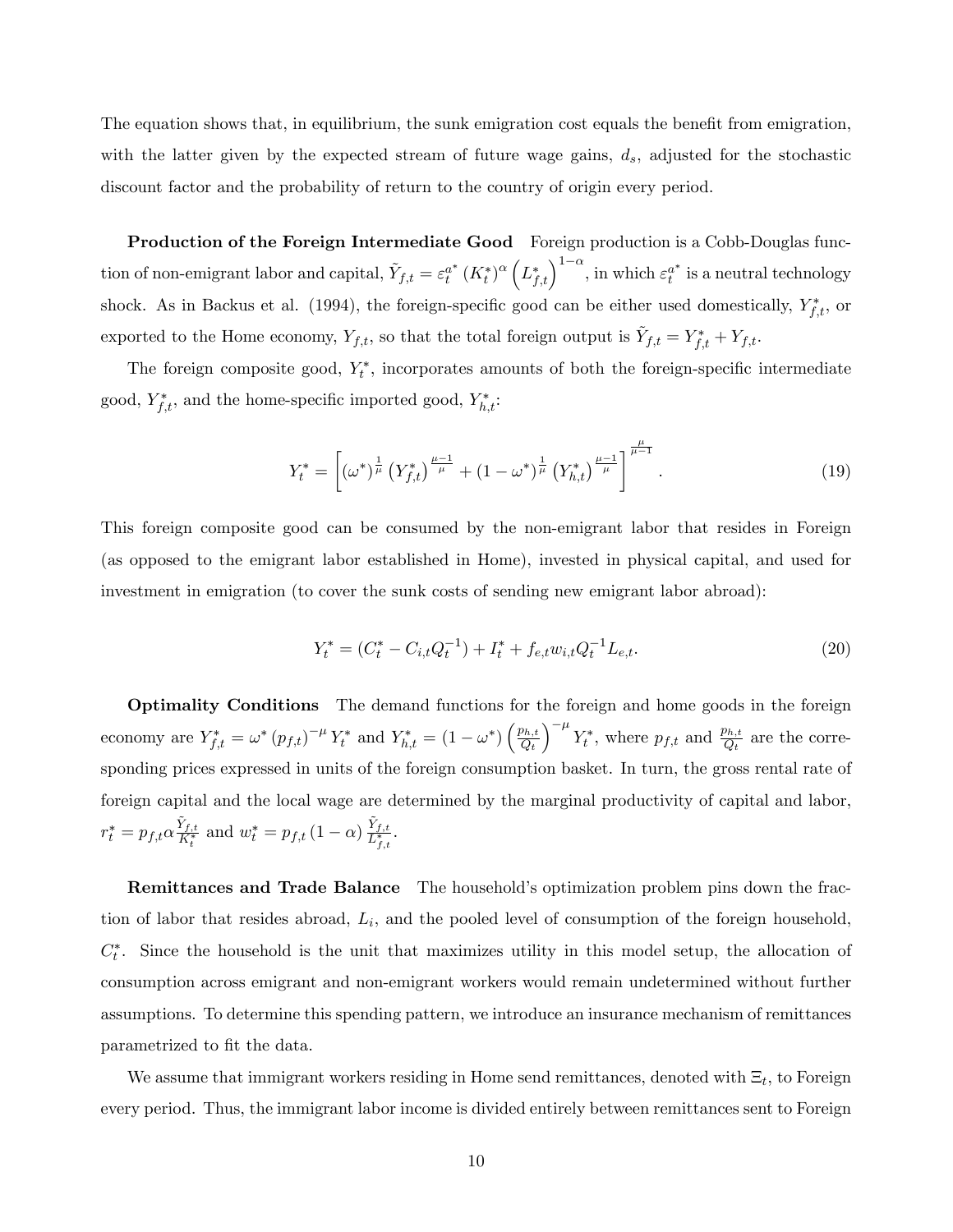(which are expressed in units of the foreign composite) and immigrant consumption taking place in Home,  $w_{i,t}L_{i,t} = Q_t \Xi_t + C_{i,t}$ . To highlight the intensive and extensive margins of remittances, we also consider remittances per unit of immigrant labor defined as  $Q_t \xi_t = w_{i,t} - c_{i,t}$ , where  $c_{i,t} = C_{i,t}/L_{i,t}$ is consumption per unit of immigrant labor. The stock of established immigrants,  $L_{i,t}$ , represents the extensive margin of remittances.

The risk sharing mechanism of remittances is described in detail in Appendix B. In summary, the mechanism warrants a steady-state allocation in which foreign household members residing in either Home or Foreign enjoy the same amount of consumption per unit of labor, equal to  $\overline{C}^*/\overline{L}^*$ units of consumption.<sup>10</sup> Thus, the steady-state amount of remittances per unit of immigrant labor is equal to the difference between immigrant wage and immigrant consumption (expressed in units of the composite good in Home):  $\overline{Q\xi} = \overline{w}_i - \frac{\overline{C}^*\overline{Q}}{\overline{L}^*}$  $\frac{Q}{L^*}$ .

The sunk migration cost is a market friction that renders the stock of immigrant labor a state variable that cannot adjust immediately to temporary shocks. As a result, the gap between the immigrant and foreign wages varies over the business cycle, and household members working on both sides of the border obtain either a net surplus or a loss relative to the steady-state allocation of consumption. As shown in Appendix B, remittances represent an altruistic compensation mechanism between immigrant and resident workers:

$$
\xi_t = \varrho \left(\frac{w_{i,t}}{w_t^*}\right)^{\varphi} \overline{\xi}, \text{ with } \varphi > 0. \tag{21}
$$

A positive value of  $\varphi$  implies that a relative improvement in the purchasing power of the immigrant wage in terms of the consumption basket in Home (where immigrant consumption takes place) or a relative deterioration of the purchasing power of the foreign wage in terms of the foreign consumption basket trigger an altruistic increase in remittances.<sup>11</sup> The magnitude of  $\varphi$  characterizes the thrust of the altruistic motive.<sup>12</sup>

The current account balance for Home is:  $CA_t = p_{h,t} Y_{h,t}^* - p_{f,t} Q_t Y_{f,t} - Q_t \Xi_t$ . Under financial autarky, the balanced current account condition,  $CA_t = 0$ , implies that the trade balance,  $TB_t =$  $p_{h,t}Y_{h,t}^*$  -  $p_{f,t}Q_tY_{f,t}$ , must equal the amount of remittances,  $Q_t\Xi_t$ . In the absence of financial integration, remittances act as a substitute for contingent claims in smoothing income flows.

 $9F<sup>9</sup>$  For simplicity, we assume that immigrant workers cannot invest their labor income in the home economy.

 $^{10}\rm{Variables}$  marked with an upper bar denote steady state values.

 $11$ Our mechanism of remittances is isomorphic to the one resulting from the framework with heterogeneous remitters described in Appendix B.

<sup>&</sup>lt;sup>12</sup>The parameter  $\rho \equiv (\overline{w}_i/\overline{w}^*)^{-\varphi}$  ensures that remittances in steady state are equal to the difference between immigrant labor income and immigrant consumption.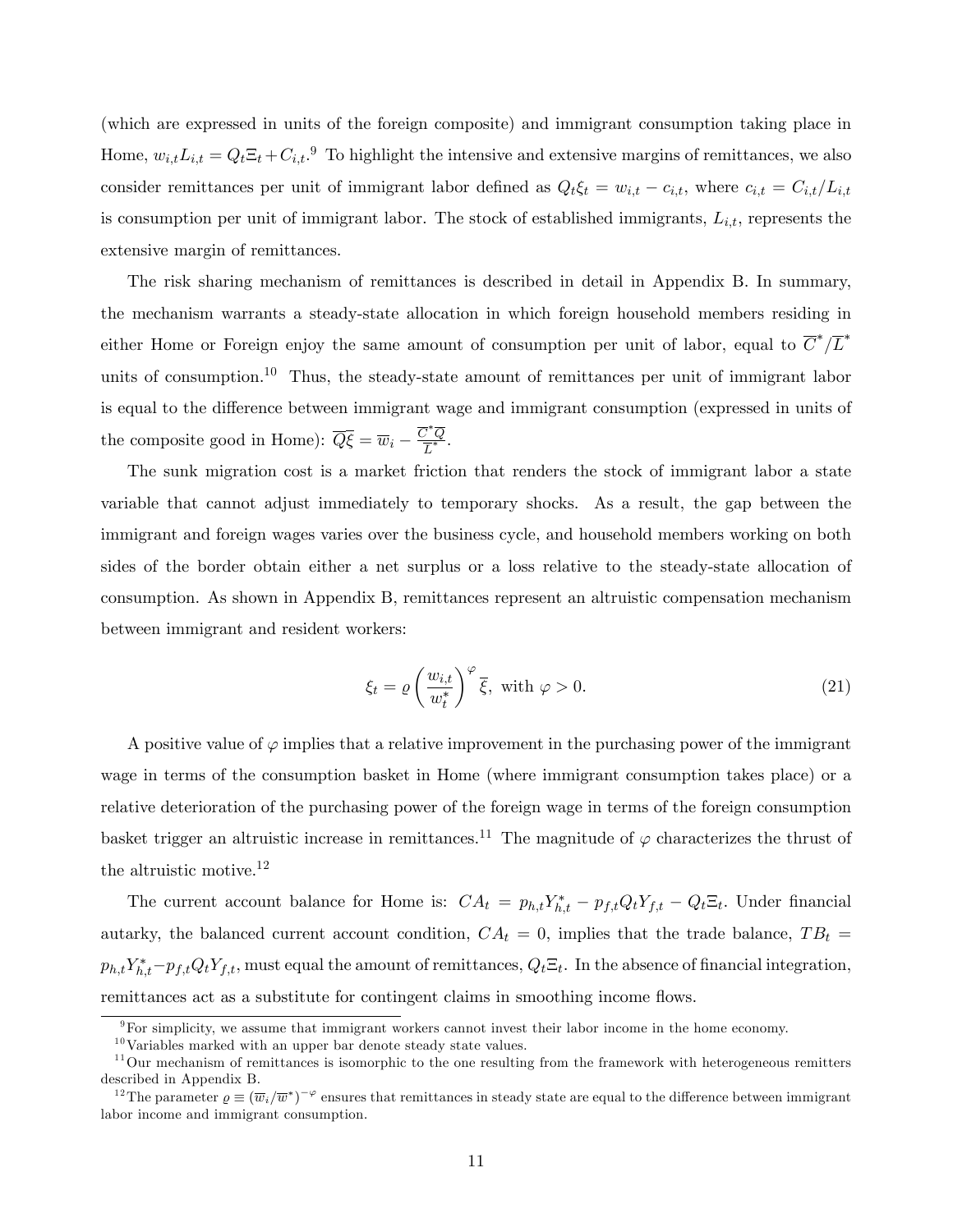#### 2.3 Shocks

Structural shocks that characterize the business cycle in our model are assumed to follow  $AR(1)$ processes with i.i.d. normal error terms,  $\varepsilon_t^{\hat{i}} = \rho^{\hat{i}} \varepsilon_{t-1} + \eta_t^{\hat{i}}$ , in which  $0 < \rho^{\hat{i}} < 0$  and  $\eta \sim N(0, \sigma^{\hat{i}})$ , where  $\hat{i} = \{a, a^*, b, b^*, I, I^*, f_e\}$ . As in Lubik and Schorfheide (2005), domestic and foreign shocks are independent.

#### 2.4 Financial Integration

Appendix A considers the case of financial integration. We assume that international asset markets are incomplete, and that households trade country-specific, risk-free bonds. Under financial integration, the current account balance for Home (i.e. the trade balance plus financial investment income minus remittances) must equal the negative of the financial account balance (i.e. the change in bond holdings).

#### 3 Bayesian Estimation

The Bayesian estimation technique uses a general equilibrium approach that addresses the identification problems of reduced form models. It is a system-based analysis that fits the solved DSGE model to a vector of aggregate time series (see Lubik and Schorfheide, 2005, for additional details).<sup>13</sup>

Data The number of data series used in the estimation cannot exceed the number of structural shocks in the model. Therefore, we use seven data series for the U.S. and Mexico during the period 1980:1 to 2004:3, consisting of real GDP, real consumption and real investment for each economy, as well as the total number of hours that U.S. border officers spent patrolling the border as a proxy for the intensity of border enforcement.<sup>14</sup> We interpret an increase in border patrol hours as an increase in border enforcement. The deseasonalized data is expressed in natural logs, then detrended with a cubic trend and finally first-differenced to obtain growth rates.<sup>15</sup> The solid line in Fig. 3 depicts the data that we match with the model.

<sup>&</sup>lt;sup>13</sup>A more comprehensive discussion of the estimation, the data series used in the estimation, the Monte Carlo Markov Chain (MCMC) convergence diagnostics and additional results can be found in a separate technical appendix of this paper, available online.

 $<sup>14</sup>$ The sources for all data series used in this paper are described in the technical appendix.</sup>

 $^{15}Z_t = [\Delta \ln GDP_t^h, \Delta \ln GDP_t^f, \Delta \ln C_t, \Delta \ln I_t, \Delta \ln C_t^*, \Delta \ln I_t, \Delta \ln f_{e,t}]$  is the vector of observed variables, where  $GDP_t = p_{h,t}\tilde{Y}_{h,t},\ GDP_t^* = p_{f,t}\tilde{Y}_{f,t}.$  We use cubic detrending since the traditional HP filtering can result in spurious cycles in the data that affect the estimates (see Cogley and Nason, 1995, for details). For robustness, we also have estimated the model with linearly detrended data as in Smets and Wouters (2003). The results, available in the technical appendix, are very similar.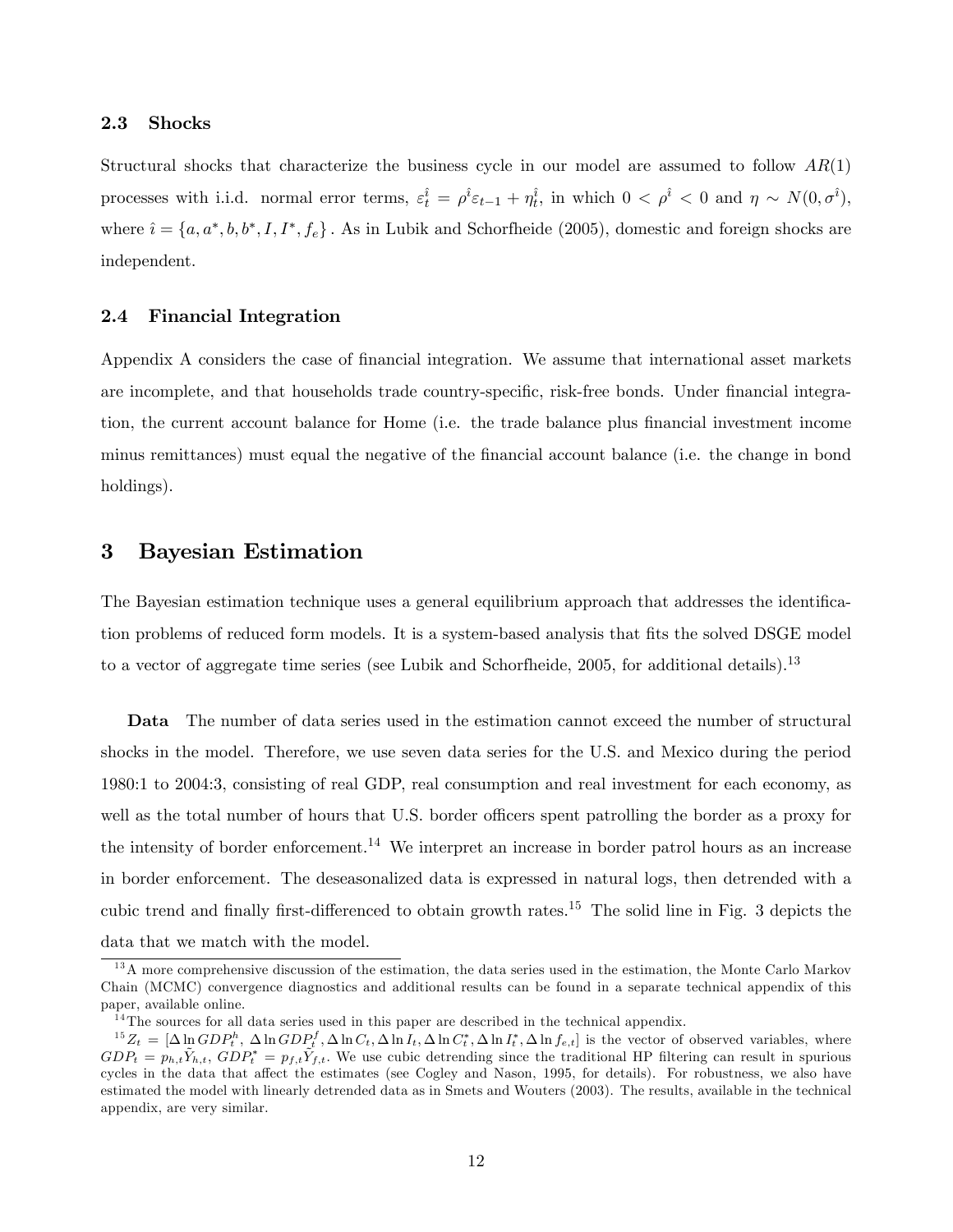We use additional data (beyond that included in the structural estimation) to validate the model fit and to estimate parameters that otherwise would remain unidentified. First, we consider data on U.S.-Mexico relative unskilled wages as well as data on workers' remittances expressed in real Mexican pesos. For the U.S., we use the real hourly wage for workers with fewer than 12 years of education (i.e. less than high school degree). For Mexico, we consider the real hourly wage in the maquiladora sector. However, the data on relative unskilled wages and remittances is available for a time span that is too short to be included in the Bayesian estimation. Instead, we use the detrended series to estimate the elasticity of remittances with respect to the unskilled wage differential  $\varphi$ , depicted in equation (21), in a reduced form estimation over the interval 1995:1 to 2006:3.

We also use the number of apprehensions (arrests) at the U.S.-Mexico border to evaluate the model, but we do not include these in the structural estimation for two reasons. First, the apprehensions data (depicted in Fig. 1) are noisy due to the random nature of border interceptions and arrests and therefore can serve only as a rough proxy for the flows of emigrant labor. Second, an identification problem exists regarding the effect of border enforcement on apprehensions. In this paper, we assume that an increase in border enforcement (reáected by U.S. border patrol hours) leads to an increase in the sunk emigration cost. As documented by Orrenius (2001), changes in border enforcement policy act mainly as a deterrent strategy for migration áows. Migrants are more likely to hire human smugglers (coyotes) when they perceive an increase in border enforcement. The coyotes also face greater challenges in border crossings due to the increase in enforcement, and therefore they raise their fees. Consequently, the increase in border enforcement increases the cost of labor migration, which in turn may reduce the size of labor migration flows. However, for the same number of attempted illegal crossings, an increase in border patrol hours may result in more arrests. Because border enforcement may affect both the number of crossings and the number of arrests and because the actual number of attempted crossings is unknown, it is impossible to disentangle the effect of enforcement from that of crossings on total apprehensions.

Bearing these issues in mind, we treat the flow of new emigrant labor  $(L_e)$  as a latent variable in our estimated model. We use the Kalman filter to write the likelihood function of the data and estimate the structural parameters. This procedure allows to asses the type and magnitude of the shocks faced by the two economies during the sample period. The reconstruction of these "smoothed" shocks allows us to make inference about this latent variable. In what follows, we compare the moments and autocovariance functions of this revealed latent variable with those of the actual data on apprehensions to grasp some insight of the model Öt. Similarly, remittances also are treated as a latent variable,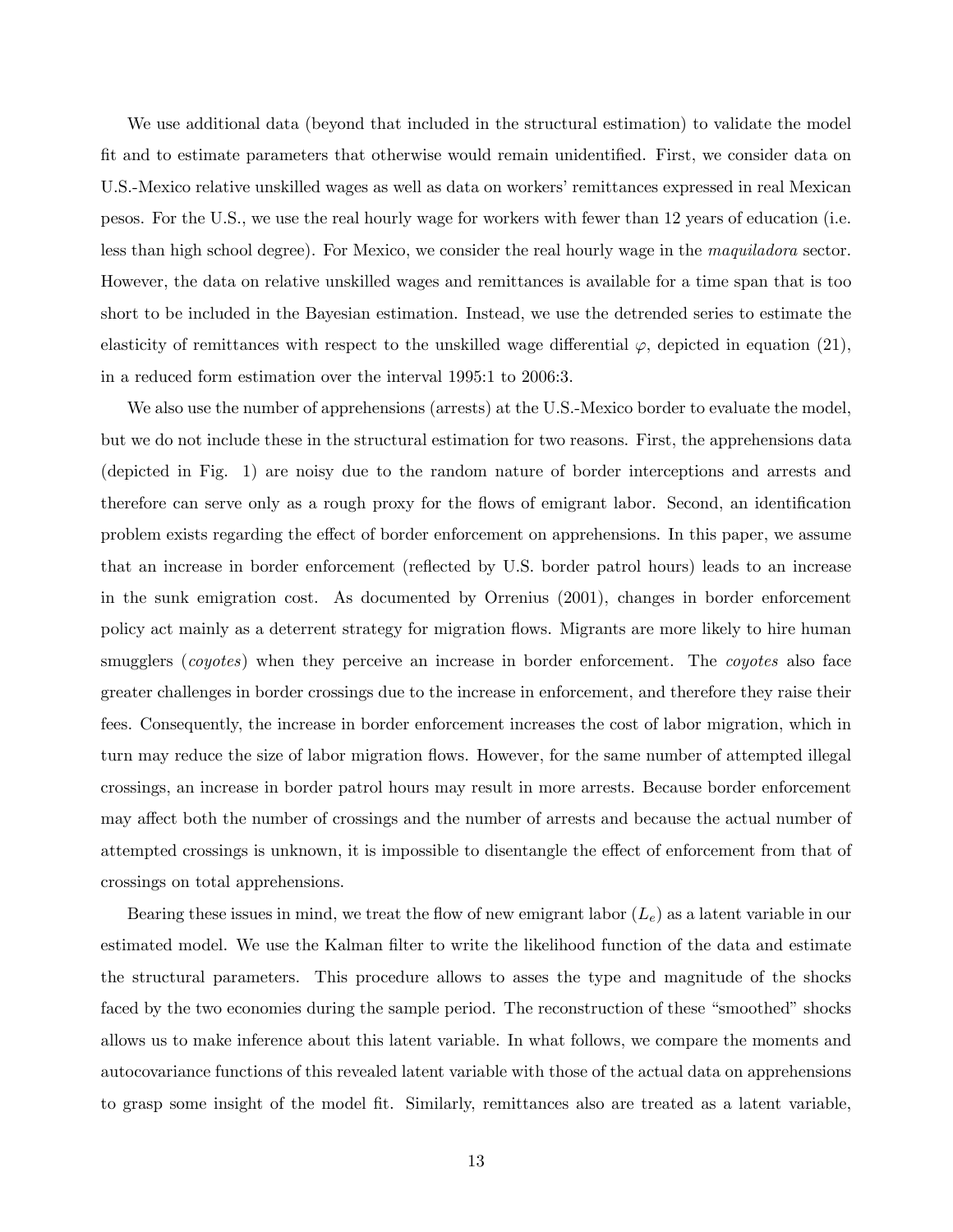given that the short length of this data series does not allow for its use in the structural estimation.

**Calibration** Some parameters are fixed in the estimation:  $\beta = 0.99$  is the discount factor;  $\alpha = 0.33$  is the share of capital in output;  $\delta = 0.025$  is the depreciation rate of the capital stock. These parameters are difficult to identify unless capital stock data is included in the measurement equation. The rate at which the established immigrant labor returns to the country of origin is not identified either. We set the quarterly immigrant return rate at  $\delta_l = 0.07$ , which on average reflects the findings in Reyes (1997) that approximately 50% of undocumented Mexican immigrants return to their country of origin within two years after their arrival in the U.S. (which corresponds to a quarterly exit rate of 0.0635) and that 65% of immigrants return within four years after arrival (i.e. quarterly exit rate of 0.0830).<sup>16</sup> The degree of home bias,  $\omega$ , is not identified since spending ratios are not part of the measurement set. As in Backus et al. (1994), we set  $\omega = 0.85$ , while allowing for a slightly higher degree of openness for the smaller foreign economy,  $\omega^* = 0.75$ . Finally, we define the pool of native unskilled labor to include the adult U.S. population active in the labor force that lacks a high school degree. Using data from the U.S. Census Bureau (2007), we set the share of unskilled labor at  $(1-s) = 0.08$ . Finally, we set the weight on the utility of representative skilled household  $\phi = 0.688$ , so that the consumption ratio for the home representative skilled and unskilled households matches the corresponding wage ratio,  $\frac{c_s}{c_u} = \frac{w_s}{w_u}$  $\frac{w_s}{w_u} = 2.2^{17}$  We base our assumption on the findings in Krueger and Perri (2007) that differences in the consumption of population groups with different levels of educational attainment (e.g. skilled and unskilled) closely reflect the income differences between the respective groups. The calibrated parameters are depicted in Table 1.

**Prior Distributions** The remaining parameters are estimated. The first four columns of Table 2 present the mean and the standard deviation of the prior distributions, together with their respective density functions. The variances of all shocks are harmonized and assumed to follow an Inverse Gamma distribution that delivers a relatively large domain. The autoregressive parameters in the shocks are assumed to follow a Beta distribution that covers the range between 0 and 1. For these, we select rather strict standard errors and thus have precise prior means, to obtain a clear separation between

 $16$  For instance, using the information that 35% of undocumented Mexican immigrants are still in the U.S. four years after their arrival, we compute the quarterly exit rate as  $(1 - \delta_{l,4y})^{16} = 0.35$ , and thus  $\delta_{l,4y} = 0.083$ .

 $17$ We take the weighted average of hourly earnings for the U.S. skilled labor (i.e. high school degree or more), as well as for the U.S. unskilled labor (i.e. without a high school degree) using data provided by the U.S. Census Bureau (2007). We divide the sample into four groups: (a) no high school degree; (b) completed high school; (c) some college or associate's degree; and (d) bachelor's degree or higher. Then we take the average of the respective earnings weighted by their share in the total population.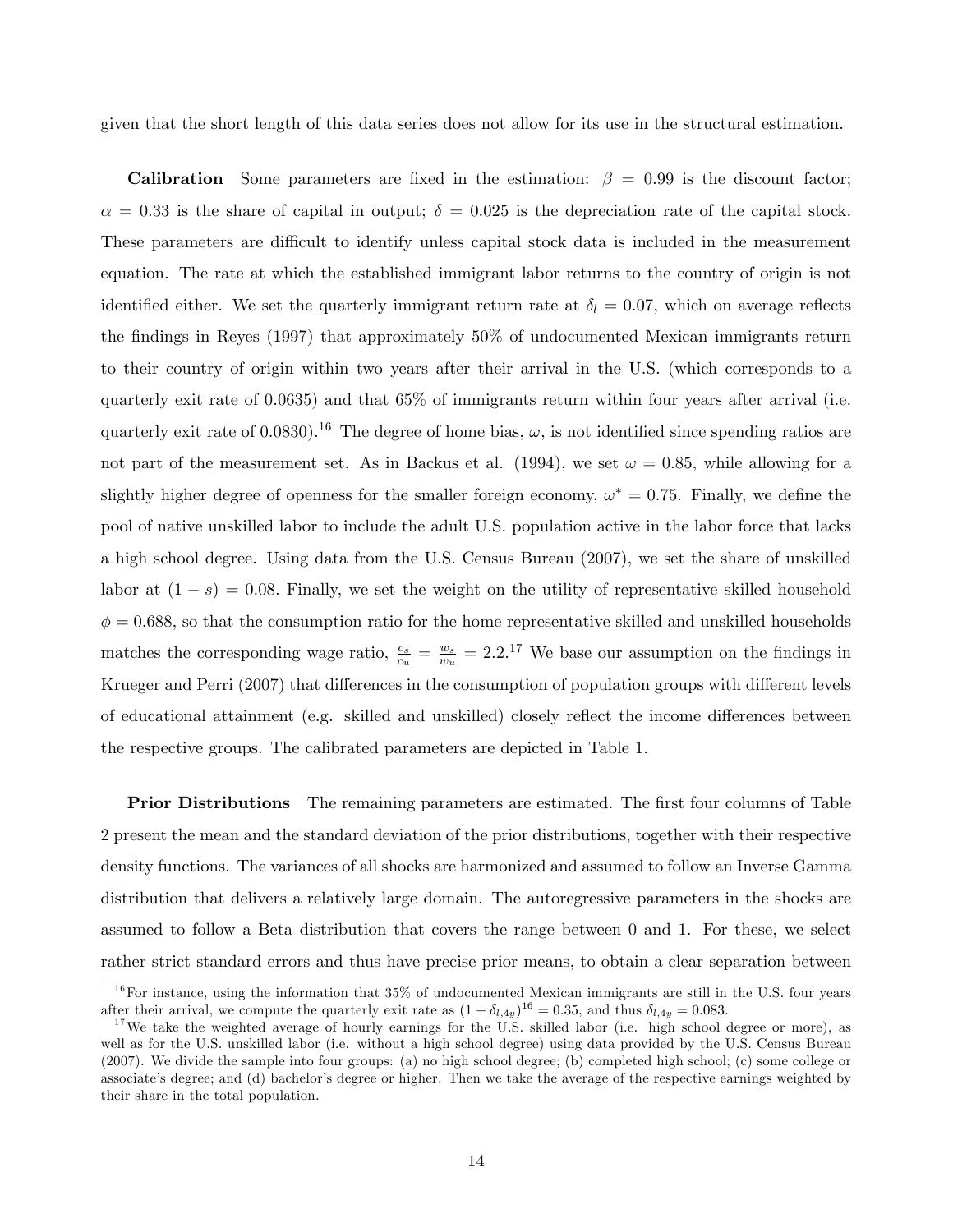persistent and non-persistent shocks and also to generate volatilities for the endogenous variables that are broadly in line with the data (See Smets and Wouters, 2003, for details). For the remaining parameters we consider Beta or Gamma distributions, which are restricted to the positive support. We set a relatively loose prior for the elasticity of substitution between the home and foreign goods  $\mu$  centered at 1.5, the value in Backus et al. (1994). We set the prior mean of  $\psi$  at 1, which delivers a Frisch elasticity of labor supply that is in between microeconomic estimates and the relative larger values usually observed in the macro literature. As discussed in the previous section, the reduced form estimation of equation (21) sets the prior for the elasticity of remittances with respect to the wage differential  $\varphi$  at 0.99.

We are left with five parameters to estimate, namely  $\gamma$  (share of unskilled labor in output),  $\theta$ (elasticity of substitution between capital and unskilled labor),  $\zeta$  (relative productivity of native skilled over unskilled),  $f_e$  (sunk emigration cost level), and  $\eta$  (elasticity of substitution between capital and skilled labor). For the first four parameters, we center the priors to match four equilibrium allocations in steady state: (1) The share of Mexico's labor force residing in the U.S. is  $\frac{L_i}{L^*} = 0.1$  (Hanson, 2006). (2) Remittances represent the equivalent of 2.5% of Mexico's GDP.<sup>18</sup> (3) The ratio between the wages of the native skilled and unskilled labor in the U.S. is  $\frac{w_s}{w_u} = 2.2$ . (4) The U.S.-Mexico share of GDP per capita expressed in purchasing power parity terms is 3.2, as shown by data from the IMF's World Economic Outlook. To this end, we choose  $\gamma = 0.055$ ,  $\theta = 0.95$ ,  $\zeta = 6.2$  and  $f_e = 3.8$ . As previously discussed, we base the assumption that  $\theta > \eta$  on the findings of Krusell et al. (2000) that skilled labor and capital are relative complements. Krusell et al. (2000) document a high complementarity between skilled labor (i.e. college graduates) and capital, whereas our pool of skilled workers is much larger since we also include high school graduates. Therefore, we center the priors for  $\eta$  at 0.85, a value which is only slightly below the prior assigned to  $\theta$ .

Estimation Results (Posterior Distributions) The last Öve columns of Table 2 report the posterior mean, mode, and standard deviation obtained from the Hessian, along with the 90% probability interval of the structural parameters. The priors are informative in general. Noticeably, we find that  $\theta$  and  $\eta$  are significantly closer to each other (0.91 and 0.94) despite the tight prior, weakening further the implied capital-skill complementarity. Since remittances are not part of the estimation set,  $\varphi$  is not identified. As a result, its posterior distribution practically replicates the prior based on a reduced form estimation. The estimated values for  $\mu$  and  $\psi$  (2.29 and 1.87) are remarkably higher

<sup>&</sup>lt;sup>18</sup>These are conservative estimates. Remittances tend to be underreported, particularly between neighboring countries.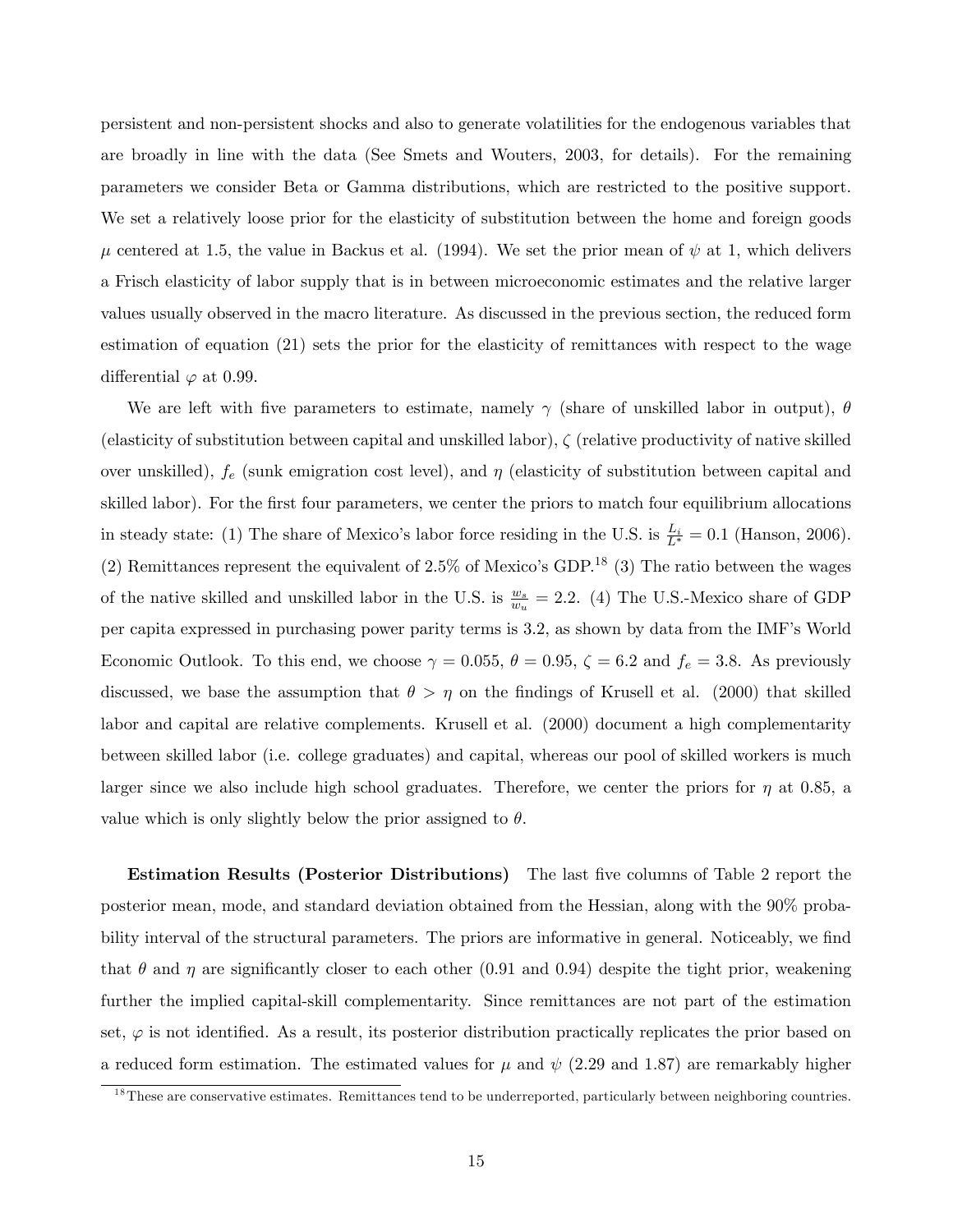than their priors, indicating a larger degree of substitution between the U.S. and Mexican goods and also a value of the labor supply elasticity that is closer to the microeconomic estimates. The posterior for the level of sunk migration costs,  $f_e$ , is 5.52, significantly higher than its prior, indicating that the sunk cost per unit of emigrant labor is equivalent to the immigrant labor income obtained over six quarters in the destination economy. Note that border enforcement shocks are persistent and volatile  $(\rho_{fe} = 0.99, \sigma_{fe} = 0.05)$  and also that the neutral technology innovations are less persistent and more volatile in Mexico than in the U.S. ( $\rho_a = 0.94$  and  $\sigma_a = 0.007$  in the U.S., compared to  $\rho_{a^*} = 0.93$ and  $\sigma_{a^*} = 0.018$  in Mexico).

#### 4 Model Fit and the Role of Border Enforcement

Model Fit Fig. 3 reports the benchmark model's Kalman filtered one-sided estimates computed at the posterior (dashed line) along the data. The model Öt appears to be satisfactory. Table 3 reports unconditional moments for the actual data. As with the vector of observables, we also express the data series in growth rates. We report standard deviations and first-order autocorrelations for three series that reflect key variables of our model: border apprehensions, remittances and U.S. border patrol hours.<sup>19</sup> These data series are highly volatile. In addition, changes in border patrol hours are somewhat persistent. Next we report the correlations of these three data series with: (1) the U.S.- Mexico ratio of real GDP, (2) real GDP in the U.S. and (3) real GDP in Mexico, in which the GDP in Mexico is adjusted by the bilateral real exchange rate. In the data, apprehensions and remittances are pro-cyclical with the U.S.-Mexico GDP ratio, counter-cyclical with Mexicoís GDP and pro-cyclical with the U.S. GDP. However, for apprehensions, the correlation with the U.S. GDP is significantly small. The link between border patrol hours and macroeconomic performance is particularly weak as the correlation of this variable with either  $(1)$ ,  $(2)$  or  $(3)$  is close to zero.

Table 4 reports the median (along the 5th and 95th percentiles) from the simulated distributions of moments using the samples generated with parameter draws from the posterior distribution. In general, the model delivers volatility and persistence values that are fairly close to observed values. The model fails, however, to match the high volatility of remittances and the persistence of border enforcement, despite the high persistence of enforcement shocks in the estimated model. The model captures particularly well the co-movement of the key migration indicators (labor migration and remittances) with the relative economic performance of the U.S. and Mexico. Namely, the correlation of the Home-

 $19$ For the first two variables, the sample period is 1980:2 to 2004:3. The sample period for remittances is 1995:2 to 2006:3.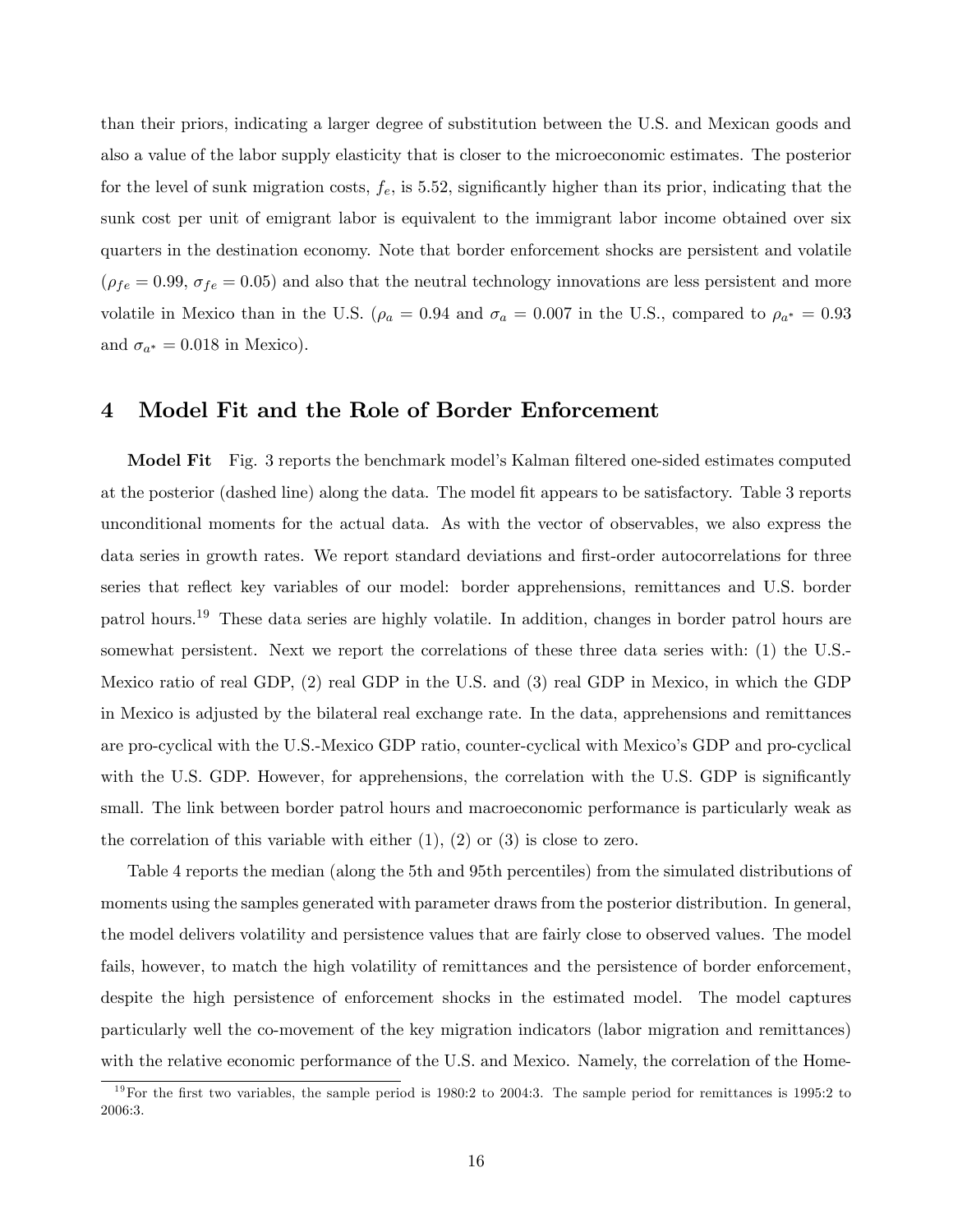Foreign GDP ratio with either remittances ( $\Xi$ ) or migration flows ( $L_e$ ) is positive and significant. The correlation is higher for remittances than for migration áows, a result which is in line with the data. In addition, the model delivers a correlation of border enforcement with the output ratio as well as with output in either Home or Foreign that is close to zero, as in the data.

Labor migration flows are negatively correlated with the foreign GDP, whereas their correlation with the home GDP is not significantly different than zero. This finding is consistent with the data and may be indicative of the inability of the stock of immigrants to react to domestic shocks. In addition, remittances are positively correlated with home output whereas their correlation with foreign output is negative but relatively small in absolute terms. Finally, notice that so far we have compared the empirical moments to their model counterparts expressed in growth rates, whereas the data plotted in Fig. 1 and Fig. 2 is in percentage deviations from the trend. When we compute the theoretical moments of variables expressed as log deviations from steady state, the correlation of labor migration and remittances with the Home-Foreign GDP ratio are 0.30 and 0.70, which are close to the corresponding empirical correlations (0.44 and 0.75 respectively).

To further assess the model adequacy, we compare the vector autocovariance functions in the model and in the data, as in Adolfson et al. (2007). The function depicts the covariance of each observable variable against itself (measured at lags  $h = 0, 1, ...5$ ) and other variables. These functions are computed by estimating an unrestricted VAR model with both the U.S.-Mexico data and artificial data sets of the same time length generated through model simulations with parameter draws from the posterior. We include output for both economies, border enforcement and apprehensions/migration flows.<sup>20</sup> Fig. 4 displays the median vector autocovariance function from the DSGE specification (thin line), along with the 2.5 and 97.5 percentiles for the mentioned subset of variables. The posterior intervals for the vector autocovariance are wide. In this case, this range reflects both parameter and sample uncertainty, which in the latter case is the result of using relatively few observations in the computations. Nonetheless, in general, the data covariances (thick lines) fall within the error bands, indicating that the model is somewhat able to replicate the cross-variances in the data. Overall, the model fit is satisfactory, particularly when taking into consideration that neither migration flows nor remittances are part of the data that we use in the Bayesian estimation.

 $^{20}$ We draw 3,000 parameter combinations from the posterior distribution and simulate 3,000 artificial data sets (of the same length as the ones in the data) to estimate vector autocovariance functions using the same VAR specification applied on the actual U.S./Mexico data.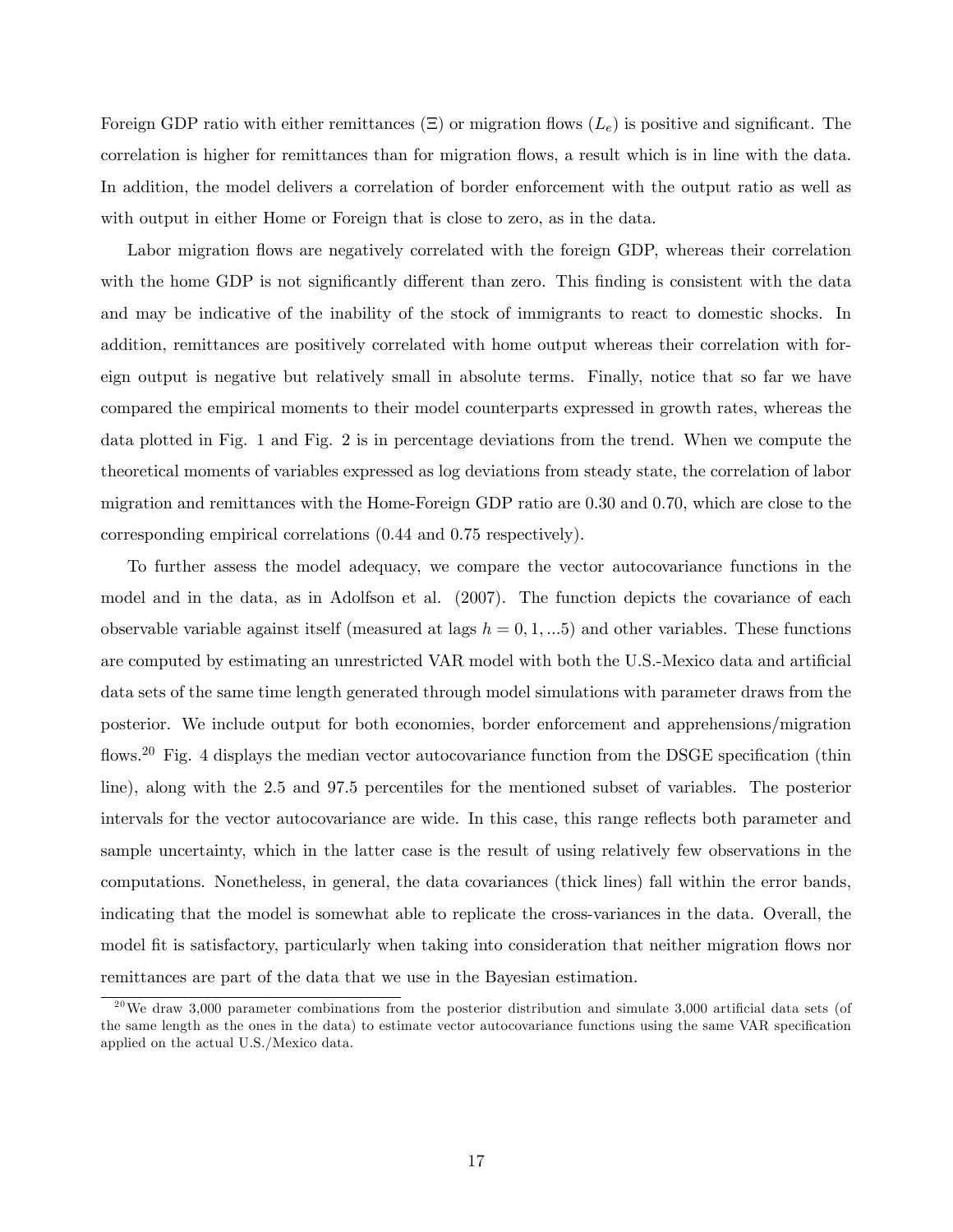The Role of Border Enforcement Table 5 reports counterfactual correlations, obtained by using the posterior median of the estimated parameters while altering only the steady-state level of the sunk emigration cost  $(f_e)$ . We consider two alternative scenarios with low and high border enforcement  $(f_e = 1 \text{ and } f_e = 6)$ . The latter scenario closely resembles the one in the estimation  $(f_e = 5.52).^{21}$ 

Note that when migration barriers are low, the labor migration flows are more responsive to business cycles. In the case with low sunk cost, the correlation of the GDP ratio with migration flows is 0.51. In the case with high sunk cost, the correlation of the GDP ratio with migration flows declines (0.27) whereas the correlation with Home GDP is only 0.01. It is also notable that in the case with low migration barriers, remittances are correlated less with Mexican GDP, indicating that, when restrictions to labor mobility are low, the gap between the immigrant wage in Home and the equivalent wage in Foreign is relatively small. Thus, the need for remittances as a compensation mechanism is limited.

Simulation results also indicate that migration barriers significantly affect the volatility of the immigrant wage and total remittances. With low border enforcement, the standard deviations of these two variables (this time expressed in log deviations from steady state rather than in growth rates) are 1.59 and 2.18, respectively. With high border enforcement, the volatility of the immigrant wage and remittances increases to 2.62 and 2.64. In summary, as migration barriers restrict the ability of the stock of immigrant labor to adjust over the cycle, its factor payments and the associated remittances become more volatile.

#### 5 The Effect of Shocks

#### 5.1 Impulse Response Functions

We consider the impulse responses of key model variables to temporary shocks to border enforcement and neutral technology. In the latter case, we also consider a series of counterfactual scenarios (high vs. low sunk cost, financial autarky vs. integration).<sup>22</sup>

**Positive Shock to Border Enforcement** Fig. 5 reports the median impulse response of the estimated model (along the 10th and 90th percentiles) to a positive shock to the sunk emigration cost

 $21$ Notice that in the previous section we calculated the median value of a set of moments generated with a large set of parameter draws from the posterior distribution. In this counterfactual scenario, we calculate moments by using just the median parameter values from the posterior distribution. The results should be close, but not necessarily the same.

 $22$ The impulse response of the estimated model (median and percentiles) for all shocks are reported in a separated technical appendix available online.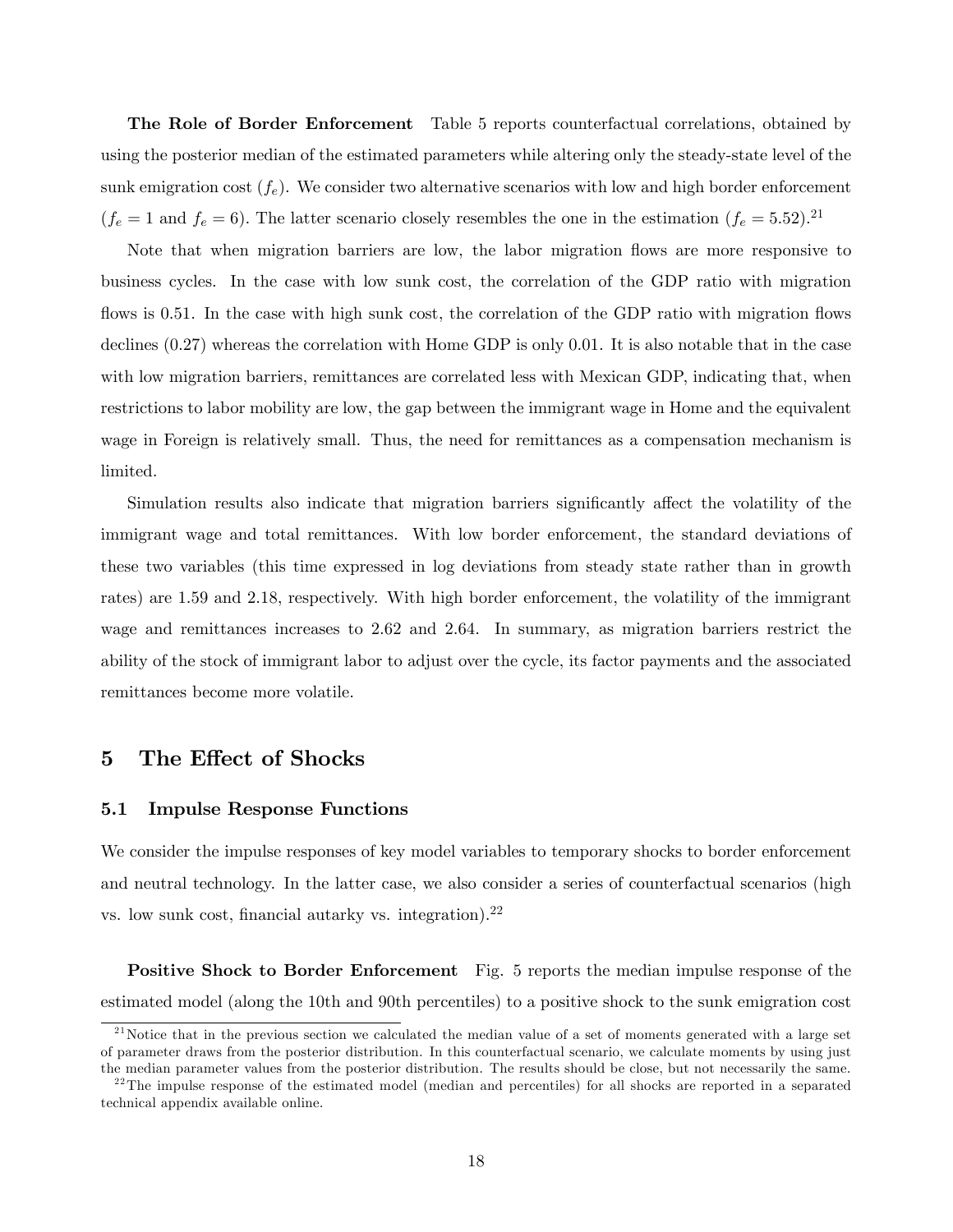(one standard deviation), reflecting an increase in border enforcement. As previously discussed, this estimated shock remains very persistent. The increase in the sunk emigration cost leads to a decline in the arrivals and in the stock of immigrant labor, which in turn generates a gradual decline in the capital stock in Home. This translates into lower home output and aggregate consumption (defined as  $C_s + C_u$ ). Notice, however, that the wage of established immigrants (which is the same as that of native unskilled labor) benefits from this policy change.

As foreign workers are deterred from emigrating to Home, the resident labor supply in Foreign becomes relatively abundant, and the foreign wage falls. The cheaper labor input encourages capital accumulation and enhances output in Foreign. However, due to the misallocation of labor across borders, the pooled consumption of the foreign household declines. The flow of remittances per unit of labor significantly increases to compensate for the wage difference between Home and Foreign. Total remittances decrease slightly as the immigrant labor stock declines.

Positive Technology Shock in Home: Low vs. High Sunk Emigration Costs We consider the two counterfactual scenarios with low and high sunk emigration sunk costs levels:  $f_e = 1$ (solid line) and  $f_e = 6$  (dashed line). In this experiment, different levels of migration barriers result in different steady-state levels for the model variables. For consistency, we compute the impulse responses using the posterior median of the estimated parameters (with the only exception of  $f_e$ ) and plot them as percentage deviations from steady state. Fig. 6 shows the effect of an unexpected  $1\%$ increase in home productivity.

Following the positive shock, the rise in the wage premium encourages the arrival of new immigrant labor  $(L_e)$ . The immigrant wage premium and immigrant entry persist above their steady-state levels after the initial shock, and thus the stock of established immigrant labor  $(L<sub>i</sub>)$  adjusts gradually over time. Notably, the stock of immigrant labor increases relatively less in the economy with the higher sunk migration cost. In turn, the relative scarcity of immigrant labor causes the immigrant wage in Home (which is the same as the domestic unskilled wage) to increase more. Therefore, as the foreign household attempts to smooth consumption across members residing in both countries, the amount of remittances per immigrant worker increases by more in the model with the higher sunk cost. In the foreign economy, the local wage increases by less in the scenario with the higher sunk migration cost. The result is due to the larger fraction of labor that remains in Foreign when emigration is more costly, in turn enhancing capital accumulation and output in Foreign.

Given the model symmetry, a negative productivity shock leads to an economic recession with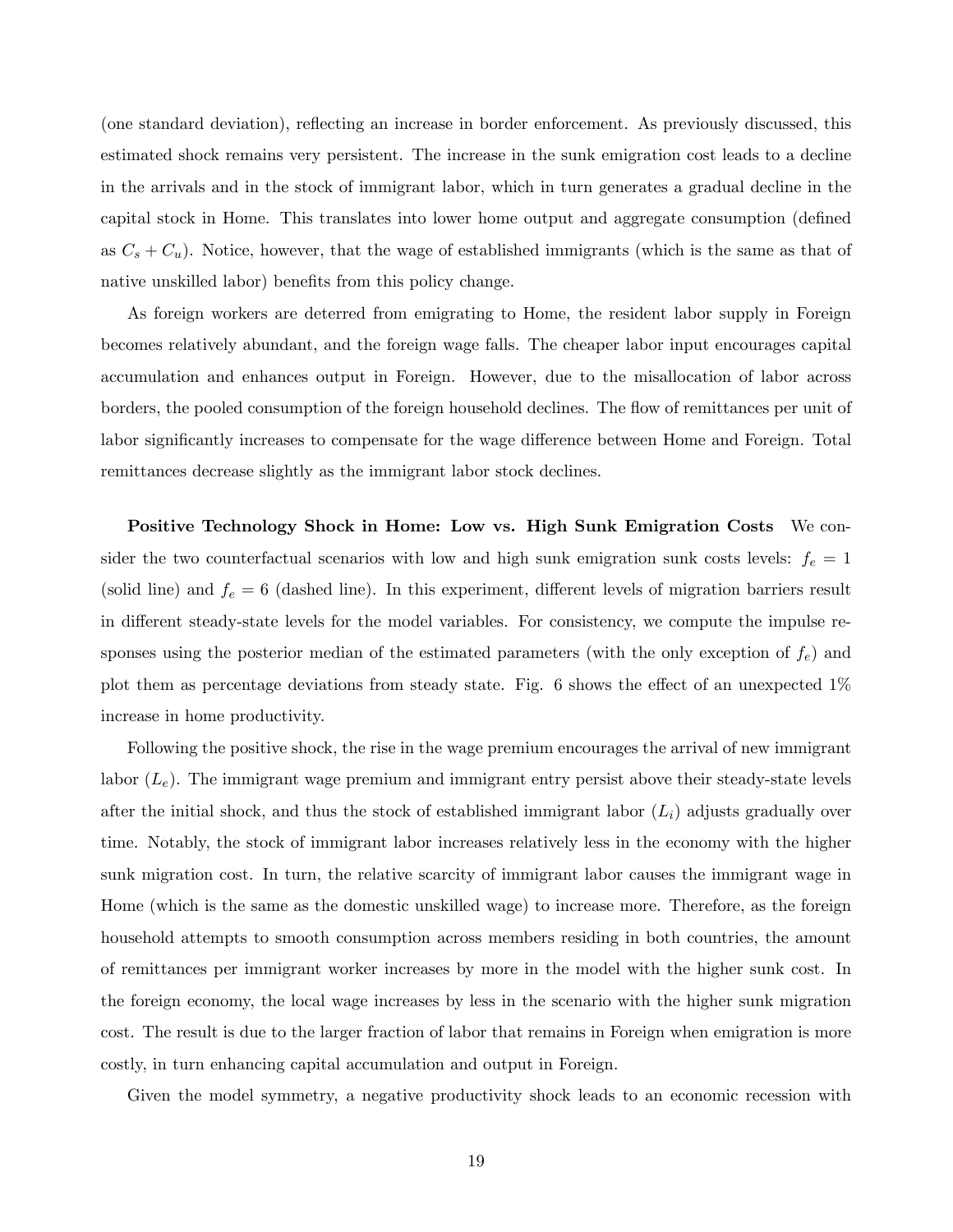opposite results. The slower decline in the stock of immigrant labor resembles a lock-in effect that puts additional downward pressure on the wage and employment of the native unskilled. In summary, a less flexible immigration policy reflected by a larger sunk migration costs enhances the volatility of the native unskilled wage, the immigrant wage and remittances per unit of immigrant labor in response to productivity shocks.

Positive Technology Shock in Home: Financial Autarky vs. Integration Fig. 7 displays the impulse responses computed at the posterior median parameter estimates of the benchmark model. In the model with financial integration, the one period, risk-free bond constitutes an additional instrument (other than migration and remittances) that foreign households use to smooth their intertemporal consumption path and diversify away from country-specific risk. That is, foreign households have the option to lend abroad as an alternative to investing in emigration.

Following a transitory, 1% increase in home productivity, international bond trading (dashed line) generates a notably more muted increase in the arrival of new immigrant labor  $(L_e)$  relative to the case with financial autarky (solid line). Financial integration allows for capital to flow towards the economy with a relatively higher rate of return (Home), whose trade balance becomes negative on impact. Immediately after the shock, as foreign households lend to Home, they invest less in emigration to Home. However, as capital accumulation enhances labor productivity and wages in Home, the immigrant labor entry recovers in the medium run. The entry of immigrant labor under financial integration catches up with immigrant entry under Önancial autarky 20 quarters after the initial shock.

#### 5.2 Forecast Error Variance Decomposition

Fig. 8 displays the forecast error variance decomposition of the seven observables used in the estimation, plus remittances and migration flows at various horizons  $(Q1, Q4, Q16, Q40)$ , based on the posterior benchmark estimation. Technology shocks aggregate the effects of both neutral and investment-specific shocks. As discussed in Justiniano et al. (2009), the investment shock affects the marginal efficiency of investment, and it can be linked to more fundamental disturbances to the functioning of the financial system that negatively affect productivity but are not explicitly included in the model. Changes affecting border enforcement, which are assumed to be exogenous, and demand shocks complete the list.

In the short run (within a year), we observe that demand shocks play a primary role in driving the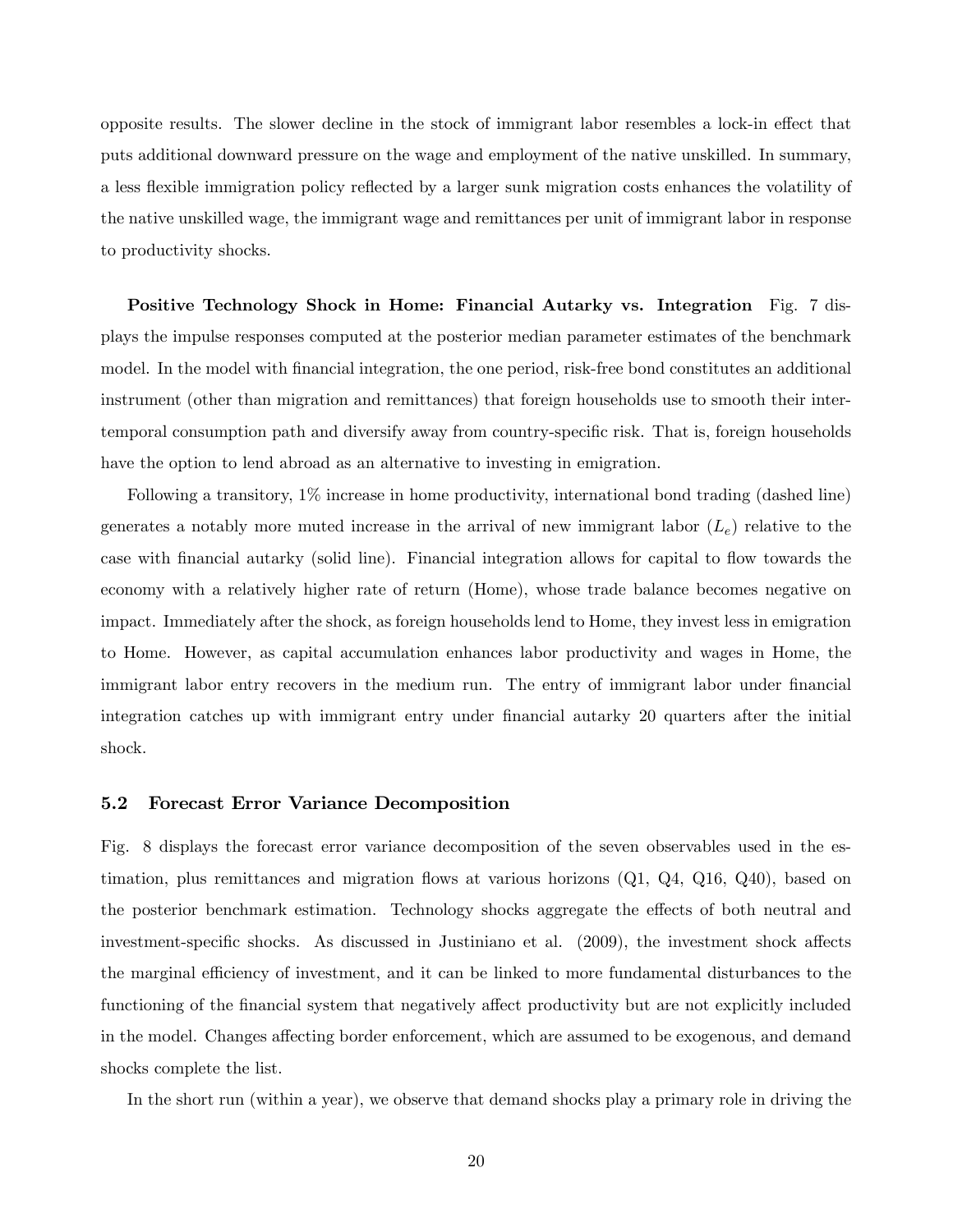dynamics of the real macroeconomic variables in the U.S., which is in line with evidence in Smets and Wouters (2007). While the demand shocks are relatively less important to explain output in Mexico at short horizons, their impact on consumption is nonetheless sizable. In the medium to long-run, technology shocks are dominant drivers of output, consumption and investment in both countries.

At all horizons, Mexican technology and border enforcement shocks are the most important drivers of labor migration áows. In the short run, technology innovations in Mexico dominate (explain more than 70% of the forecast error variance at Q1), whereas the border enforcement shocks become relatively more important in the medium to long-run. Technology shocks in the U.S. play a negligible role in the migration dynamics, which is consistent with the lock-in effect that makes the stock of immigrant labor non-reactive to macroeconomic developments in the destination economy.

At short horizons, technology shocks and, to some extent, demand shocks explain practically all the variability of remittances. Remittances are reactive to shocks originating on both sides of the border, a result which highlights its insurance role. Instead, in the long-run, the forecast error variance of remittances is explained mostly by border enforcement and technology in Mexico, indicating that remittances are linked to the labor migration developments at longer horizons.

#### 5.3 Historical Decomposition

Fig. 9 shows the historical contributions of shocks to the growth of key variables over the sample period (output in Mexico, border enforcement and labor migration). For the Örst two variables, the actual growth data (expressed as deviation from trend growth) is displayed. As previously explained, we apply the Kalman smoothing procedure to reconstruct the historical contributions of shocks to the labor migration flows as a latent variable.

The historical evidence indicates that output in Mexico (panel 1) was subject to several negative technology shocks of sizable magnitudes throughout the sample period. The debt crisis of 1982 led to a dramatic reversal in the earlier pattern of economic growth. The subsequent recovery was interrupted in late 1985, following a massive earthquake that hit Mexico City in September. As a result, output remained subdued until late 1986. Mexican output displays the sharpest decline in 1995 in the aftermath of the "tequila crisis." Finally, as the U.S. economy slowed down in late 2000, the Mexican economy fell into a mild recession in 2001, and output growth remained below trend until 2003.

Next we depict the detrended number of U.S. border patrol hours (panel 2), which is a proxy for border enforcement. The time series is characterized by persistent swings: border enforcement registered a sharp increase in 1989, and another steady increase in the second half of the 1990s.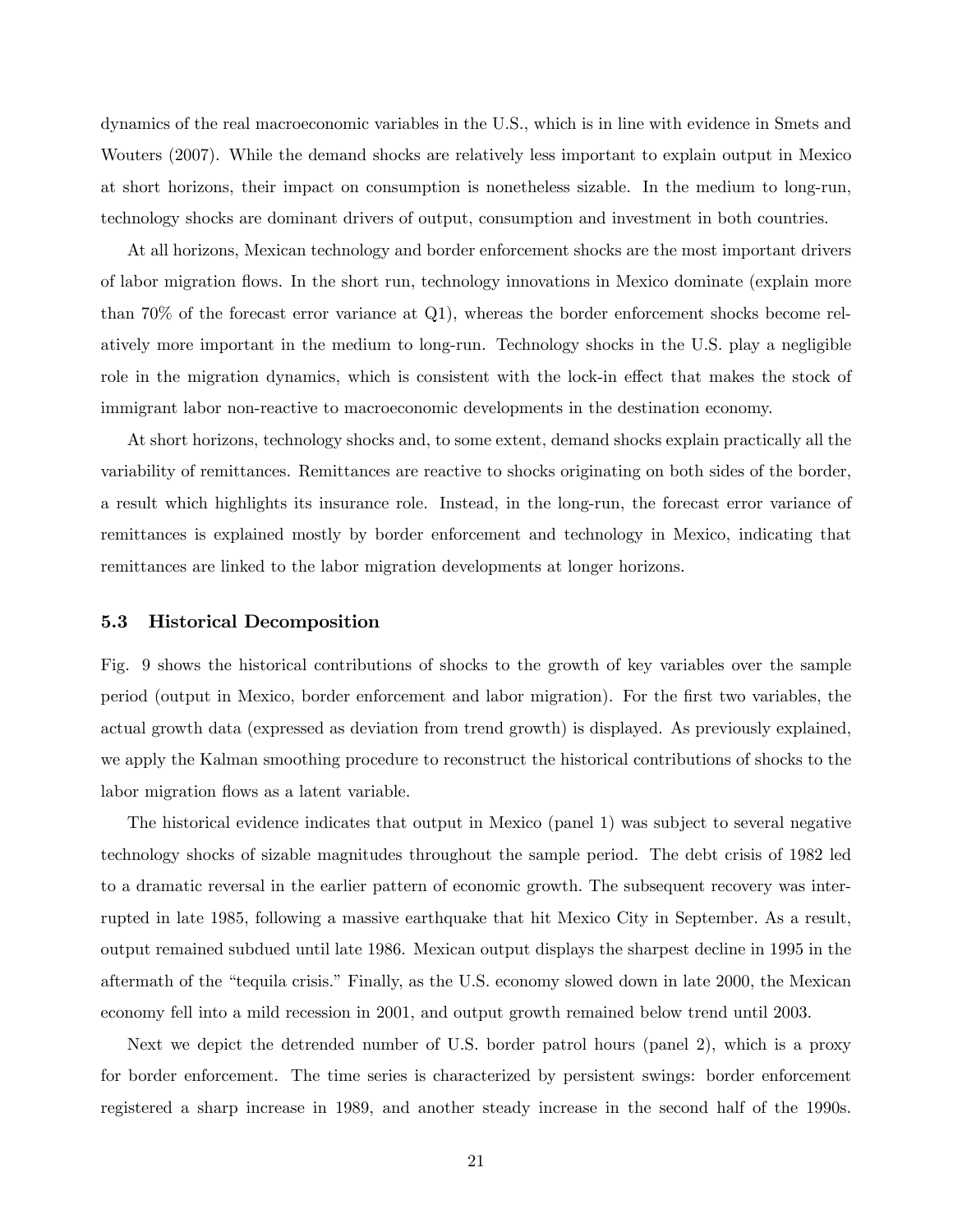Enforcement was relaxed temporarily in late 2001, but a tightening followed at the end of 2002.

Finally, we estimate the contribution of historical shocks to labor migration flows and use them to make inference on this latent variable (panel 3). When compared with the actual number of apprehensions (Fig. 1), the model captures the increase in apprehensions in the aftermath of the debt crisis of 1982, and also the increase triggered by the recession that followed the Mexico City earthquake in 1985. In 1989, apprehensions declined sharply without an economic reason, reflecting a large increase in border enforcement that acted as a migration deterrent. In particular, the model succeeds in accounting for the sharp increase in apprehensions after the "tequila crisis" episode in 1995. Finally, the model captures the sharp increase in border apprehensions that began in early 2002, the result of both a relaxation in border enforcement and recession in Mexico.

#### 6 Welfare Implications of Labor Mobility Restrictions

The planner maximizes welfare in Home, which is defined as the household's stream of expected utility. Policies that restrict labor mobility affect welfare in the destination economy through two different channels. First, since the native unskilled labor input is scarce and not perfectly substitutable in production, higher migration barriers deter capital accumulation. This, in turn, decreases labor productivity, wages and consumption. Business cycles áuctuations are not an issue in this case, and welfare can be computed in a static deterministic framework. Second, migration barriers lead to additional labor misallocations in the presence of aggregate shocks, as the stock of immigrant labor is slow to adjust over the course of the business cycle. Clearly, the second channel is the focus of this paper.

To distinguish between these two channels, we first perform the welfare analysis while turning of all aggregate shocks and focusing on the steady-state analysis of the estimated model. We consider two counterfactual scenarios, with low  $(f_e = 1)$  and high  $(f_e = 6)$  levels of border enforcement, and compare their welfare outcomes to that of the estimated model (with  $f_e = 5.52$ ). We also analyze the welfare outcomes while incorporating all the estimated stochastic shocks in the counterfactual scenarios. Here we solve the model using a second-order approximation to the model equilibrium relationships around the deterministic steady state, following the methods in Schmitt-Grohé and Uribe  $(2004)$ .<sup>23</sup>

Welfare in the Home economy is defined as:

 $^{23}$ The first-order approximation to the unconditional mean of endogenous variables coincides with their non-stochastic steady-state values.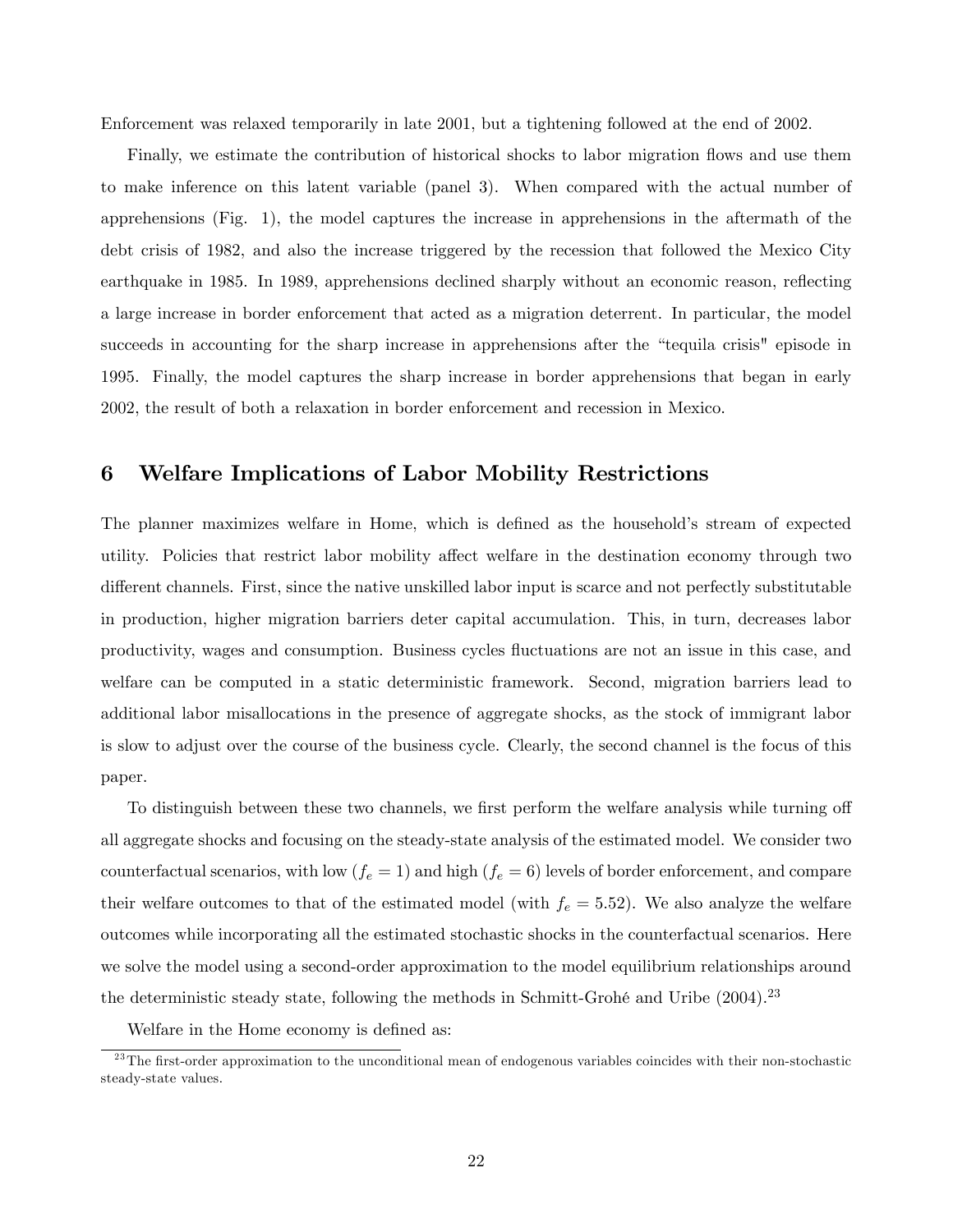$$
W_t = E_t \left[ \sum_{s=t}^{\infty} \beta^{s-t} \left\{ \phi s U(c_{s,t}, l_{s,t}) + (1 - \phi) (1 - s) U(c_{u,t}, l_{u,t}) \right\} \right].
$$

As standard, we measure the welfare cost (or gain) relative to our benchmark estimated model as the fraction of the expected aggregate consumption stream that one should add (or extract) so that households are indifferent between the benchmark estimated model and each of the two counterfactual scenarios. Since the planner allocates consumption proportionally:  $\frac{\phi}{(1-\phi)} = \frac{c_{s,t}}{c_{u,t}}$  $\frac{c_{s,t}}{c_{u,t}}$  in every period t, we can abstract from distributional issues across the skilled and unskilled households in Home.

Our results indicate that a transition from the benchmark estimated model to the scenario with low migration barriers leads to a gain of 3.63% of the consumption stream in steady state (Table 6). When shocks are incorporated in the picture, the welfare gains of reducing barriers are significantly larger  $(4.36\% \text{ gain})$ . In the context of the literature, the difference between the two values is large and can be linked to the misallocation of labor across the border when the two economies are subject to shocks, some of which are highly persistent and volatile. $^{24}$ 

On the contrary, moving from the estimated baseline framework to the scenario with high migration barriers results in a  $0.52\%$  loss in the consumption stream. This loss is amplified when adding the stochastic shocks (0.67% loss). Interestingly, migration barriers are already high in the benchmark estimated model (i.e.  $f_e = 5.52$ ), indicating that even a moderate tightening in border enforcement can lead to significant losses when the pool of unskilled labor is already constrained.

Alternative Scenario with High Share of Native Unskilled The baseline model calibration reflects the relatively low share of the U.S. labor force that holds no high school degree, currently at only 8% (i.e.  $s = 0.92$ ). This percentage is the result of the steady increase in high school enrollments between the postwar era and the late 1970s. As an alternative to the baseline calibration, we consider a scenario in which the share of native unskilled labor in the destination economy represents as much as 25% of the total. We find that lowering the sunk immigration cost from the estimated value of  $f_e = 5.52$  to  $f_e = 1$  leads to a 1.01% gain in the consumption stream in steady state, due to the improved availability of unskilled labor (both native and immigrant). Instead, further tightening the border (to  $f_e = 6$ ) has no impact on the domestic household's welfare.

However, when we extend the welfare analysis to incorporate the effect of shocks, the welfare gains of lowering the sunk immigration are reduced to only 0.06%. We interpret this result as follows: When

 $^{24}$ Notice that this welfare gain holds even under the assumption that natives unskilled and immigrants are perfect substitutes as in Borjas et al. (2008). If some degree of complementarity exists (See for instance, Ottaviano and Peri, 2008), welfare gains could be even higher.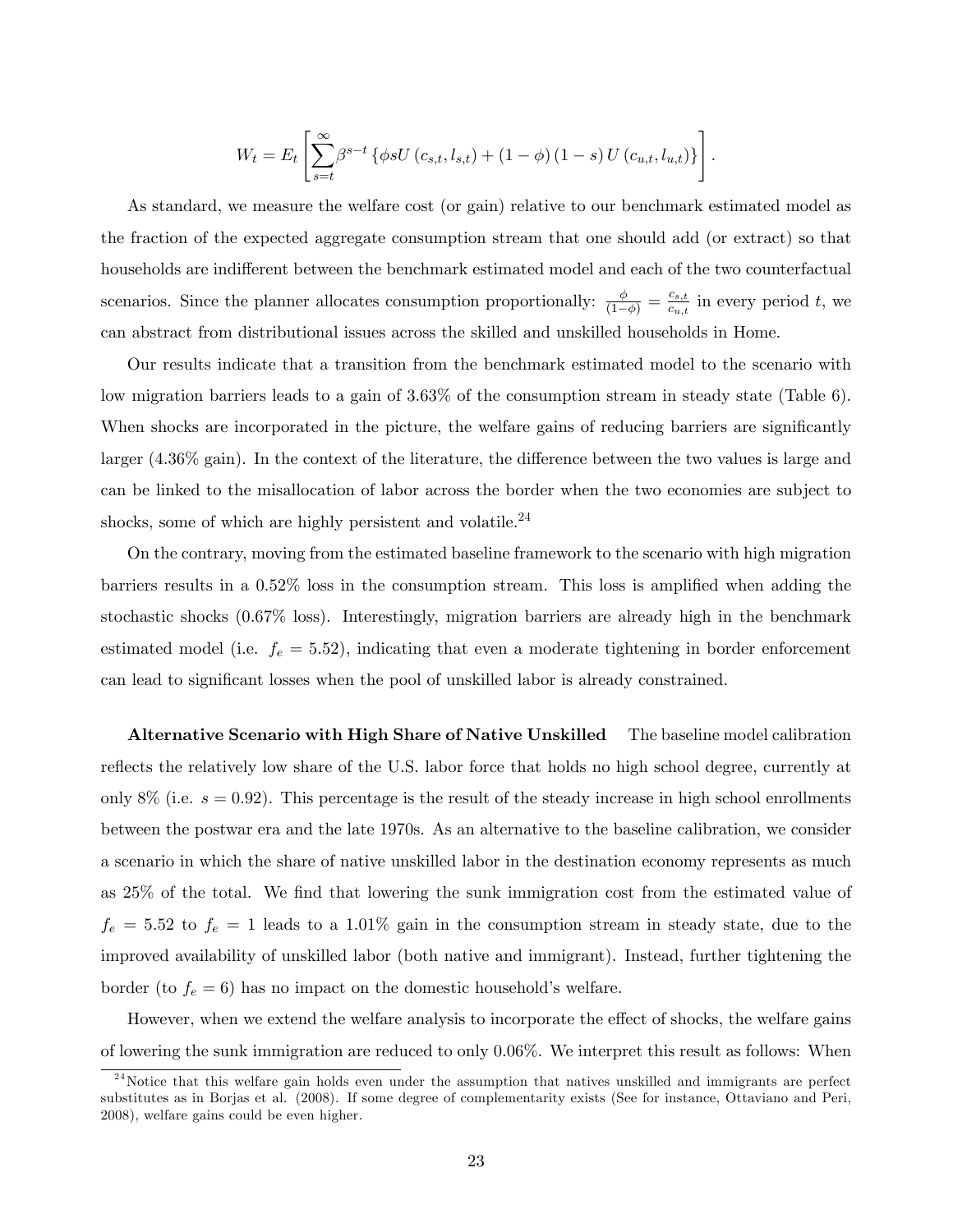the native unskilled labor is relatively abundant in the home economy, and its supply is elastic, the labor force is flexible enough to absorb domestic shocks that affect labor demand. However, lower immigration barriers leave the economy subject to sizable migration inflows every time a negative shock hits the foreign economy. The migration inflows can significantly worsen the situation of the native unskilled workers and create income instability. Given the magnitude of foreign shocks in the estimated model, this negative effect is sizeable. For the same reason, increasing the immigration cost in the economy with a relatively large share of native unskilled labor in the presence of shocks improves welfare rather than reducing it (the gain is  $0.58\%$ ).

## 7 Conclusion

This paper attempts to bridge the gap between the international macroeconomics literature and immigration theory. In contrast to the former, we allow for labor mobility across countries. In contrast to the latter, we consider the business cycle dynamics and account for the transmission of aggregate stochastic shocks across countries in the presence of labor migration and remittances. In this context, we study the role of labor migration in explaining the behavior of remittances across the economies involved. In addition, we study the insurance role of migration and remittances as a substitute for cross-border financial flows in diversifying away country-specific risks and smoothing consumption in the country of origin. We also examine the effect of immigration policy on the volatility of labor migration and remittance flows.

In the model, the incentive to emigrate depends on the difference between the expected future earnings at the destination and in the country of origin as well as the perceived sunk costs of labor migration, which reflects immigration policy at the destination. We allow for skill heterogeneity among the native labor in the destination economy in the presence of capital-skill complementarity. In the estimation of the model, we consider data on border enforcement and macroeconomic indicators from the U.S. and Mexico. We evaluate the model using data on apprehensions at the U.S. border as a proxy for migration flows as well as data on workers' remittances to Mexico. We show that the model matches qualitatively the cyclical dynamics of both indicators.

Restricting immigration dampens the adjustment in the stock of established immigrant labor during expansions and recessions in the destination economy, and thus enhances the volatility of the native unskilled wage and remittances. The welfare analysis shows that the overall gain from unskilled immigration for the destination economy increases when the share of skilled in the total native labor is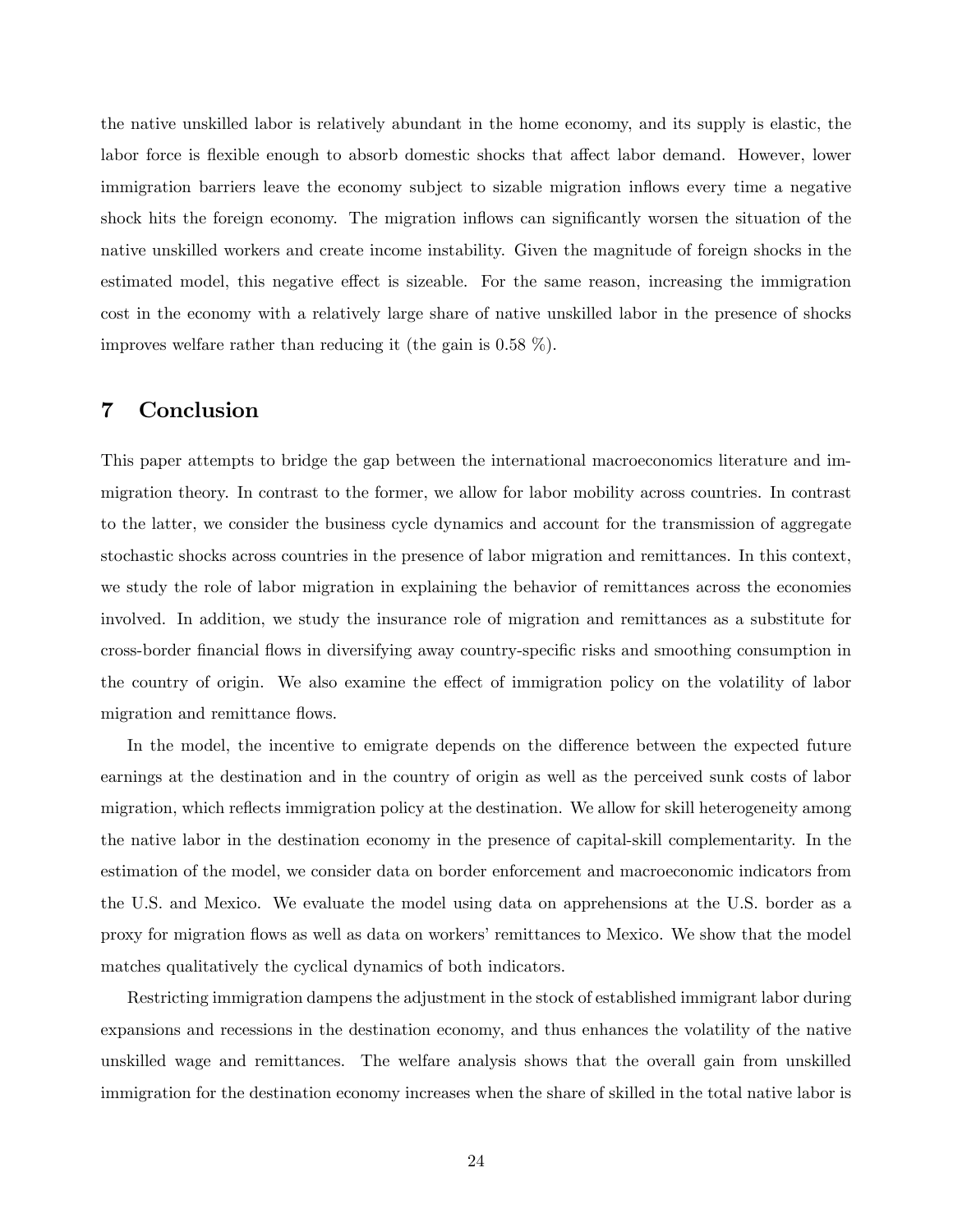large. The quantitative analysis also suggests that immigration policies that dampen the adjustment of the stock of immigrant labor over the business cycle can lead to further welfare losses. This finding suggests that immigration policies that are flexible to adjustments based on market signals may be beneficial for the destination economy. Finally, although we acknowledge the importance of the migration of skilled labor, we do not model it in this paper. Future research should explore all of these issues.

## References

- [1] Acosta, P., Lartey, E. and Mandelman, F. (2009). "Remittances and the Dutch Disease," Journal of International Economics,  $79(1)$ : 102-116.
- [2] Adolfson, M., Laseen, S., Lindé, J. and Villani, M. (2007). "Bayesian Estimation of an Open Economy DSGE model with Incomplete Pass-Through," Journal of International Economics,  $72(2): 481-511.$
- [3] Alessandria, G. and Choi, H. (2007). "Do Sunk Costs of Exporting Matter for Net Export Dynamics?" Quarterly Journal of Economics,  $122(1)$ : 289–336.
- [4] Backus, D., Kehoe, P. and Kydland, F. (1994). "Dynamics of the Trade Balance and the Terms of Trade: The J-Curve?" American Economic Review, 84(1): 84-103.
- [5] Borger, S. (2009). "Estimates of the Cyclical Ináow of Undocumented Migrants to the United States, " CCIS Working Paper 181, University of California, San Diego.
- [6] Borjas, G. (1995). "The Economic Benefits from Immigration," Journal Economic Perspectives,  $9(2): 3-22.$
- [7] Borjas, G., J. Grogger and G. Hanson (2008). "Imperfect Substitution Between Immigrants and Natives: A Reappraisal," NBER Working Paper 13887.
- [8] Chami, R., Cosimano, T. and Gapen, M. (2006). "Beware of Emigrants Bearing Gifts: Optimal Fiscal and Monetary Policy in the Presence of Remittances," IMF Working Paper 06/61.
- [9] Cogley, T. and Nason, J. (1995). "Effects of the Hodrick-Prescott Filter on Trend and Difference Stationary Time Series: Implications for Business Cycle Research," Journal of Economic Dynamics and Control,  $19(1-2)$ :  $253-278$ .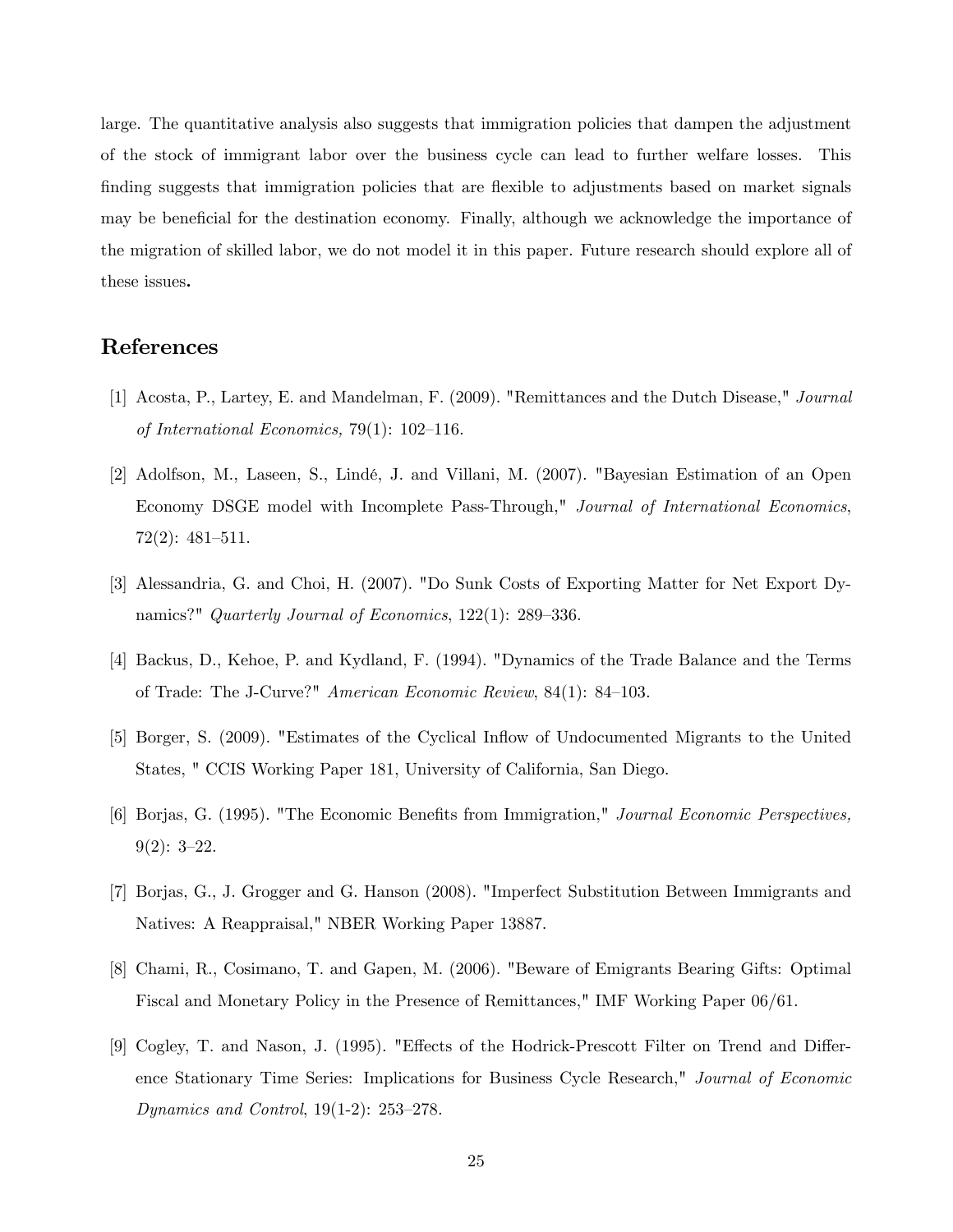- [10] Djacic, S. (1987). "Illegal Aliens, Unemployment and Immigration Policy," Journal of Development Economics,  $12(1)$ : 99–116.
- [11] Durdu, B., and Sayan, S. (2008). "Emerging Market Business Cycles with Remittance Fluctuations", *IMF Staff Papers*, forthcoming.
- [12] Ghironi F. and Melitz, M. (2005). "International Trade and Macroeconomic Dynamics with Heterogeneous Firms," Quarterly Journal of Economics,  $120(3)$ : 865–915.
- [13] Grogger, J. and Hanson, G. (2008). "Income Maximization and the Selection and Sorting of International Migrants," NBER Working Paper 13821.
- [14] Hamilton, B. and Whalley, J. (1984). "Efficiency and Distributional Implications of Global Restrictions on Labour Mobility: Calculations and Policy Implications," Journal of Development Economics,  $14(1)$ : 61–75.
- [15] Hanson, G. and Spilimbergo, A. (1999). "Illegal Immigration, Border Enforcement, and Relative Wages: Evidence from Apprehensions at the U.S.-Mexico Border," American Economic Review, 89(5):  $1337-1357$ .
- [16] Hanson, G. (2006). "Illegal Immigration from Mexico to the United States," NBER Working Paper 12141.
- [17] Iranzo, S. and Peri, G. (2009). "Migration and trade: Theory with an Application to the Eastern– Western European integration," Journal of International Economics, 79(1): 1–19.
- [18] Jerome, H. (1926). Migration and Business Cycles. New York, National Bureau of Economic Research.
- [19] Justiniano, A., Primiceri, G., Tambalotti A. (2009). "Investment Shocks and the Relative Price of Investment," CEPR Discussion Paper No. 7597.
- [20] Klein, P. and Ventura, G. (2009). "Productivity Differences and the Dynamic Effects of Labor Movements," Journal of Monetary Economics,  $56(8)$ : 1059–1073
- [21] Krueger, D., and Perri, F. (2007). "How Does Household Consumption Respond to Income Shocks? Evidence from Italy and Theoretical Explanations," mimeo, University of Pennsylvania.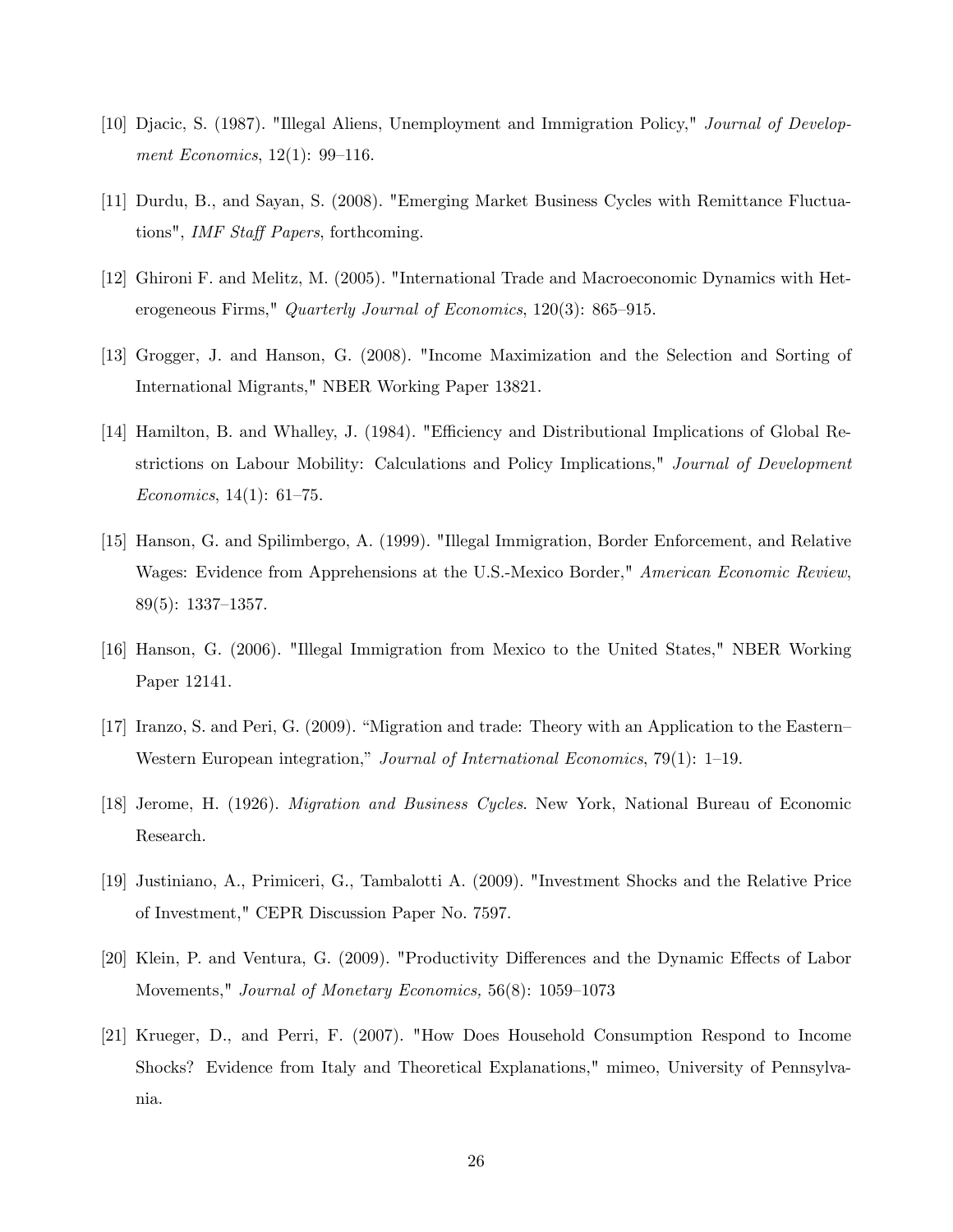- [22] Krusell, P.; Ohanian, L., Rios-Rull, J. and Violante, G. (2000). "Capital-Skill Complementarity and Inequality: A Macroeconomic Analysis,"  $Econometrica$ , 68(5): 1029–1054.
- [23] Lindquist, M. (2004). "Capital-Skill Complementarity and Inequality Over the Business Cycle," Review of Economic Dynamics,  $7(3):519-540$ .
- [24] Lubik, T. and Schorfheide, F. (2005). "A Bayesian Look at New Open Economy Macroeconomics," NBER Macroeconomics Annual, 313-366.
- [25] Orrenius, P. (2001). "Illegal Immigration and Border Enforcement along the U.S.-Mexico Border: An Overview," Economic and Financial Review, Federal Reserve Bank of Dallas, First Quarter 2001.
- [26] OíRourke, K. and Williamson, J. (1999). "The Heckscher-Ohlin Model Between 1400 and 2000: When It Explained Factor Price Convergence, When It Did Not, and Why," NBER Working Paper 7411.
- [27] Ottaviano, G. and Peri, G. (2008). "Immigration and National Wages: Clarifying the Theory and the Empirics," mimeo, University of California at Davis.
- [28] Polgreen, L. and Silos, P. (2009). "Crude Substitution: The Cyclical Dynamics of Oil Prices and the Skill Premium," Journal of Monetary Economics, 56(3):  $409-418$ .
- [29] Reyes, B. (1997). "Dynamics of Integration: Return Migration to Western Mexico," Public Policy Institute of California, in Research Brief, Issue 4.
- [30] Rodríguez-Zamora, C. (2008). "An Unintended Consequence of Border Enforcement," mimeo, University of Texas at Austin.
- [31] Schmitt-Grohé, S. and Uribe, M. (2004). "Closing Small Open Economy Models," *Journal of* International Economics,  $61(1)$ : 163-185.
- [32] Smets, F. and Wouters, R. (2003). "An Estimated Dynamic Stochastic General Equilibrium Model of the Euro Area," Journal of the European Economic Association,  $1(5)$ : 1123–1175.
- [33] Smets, F. and Wouters, R. (2007). "Shocks and Frictions in US Business Cycles: A Bayesian DSGE Approach," American Economic Review, 97(3): 586-606.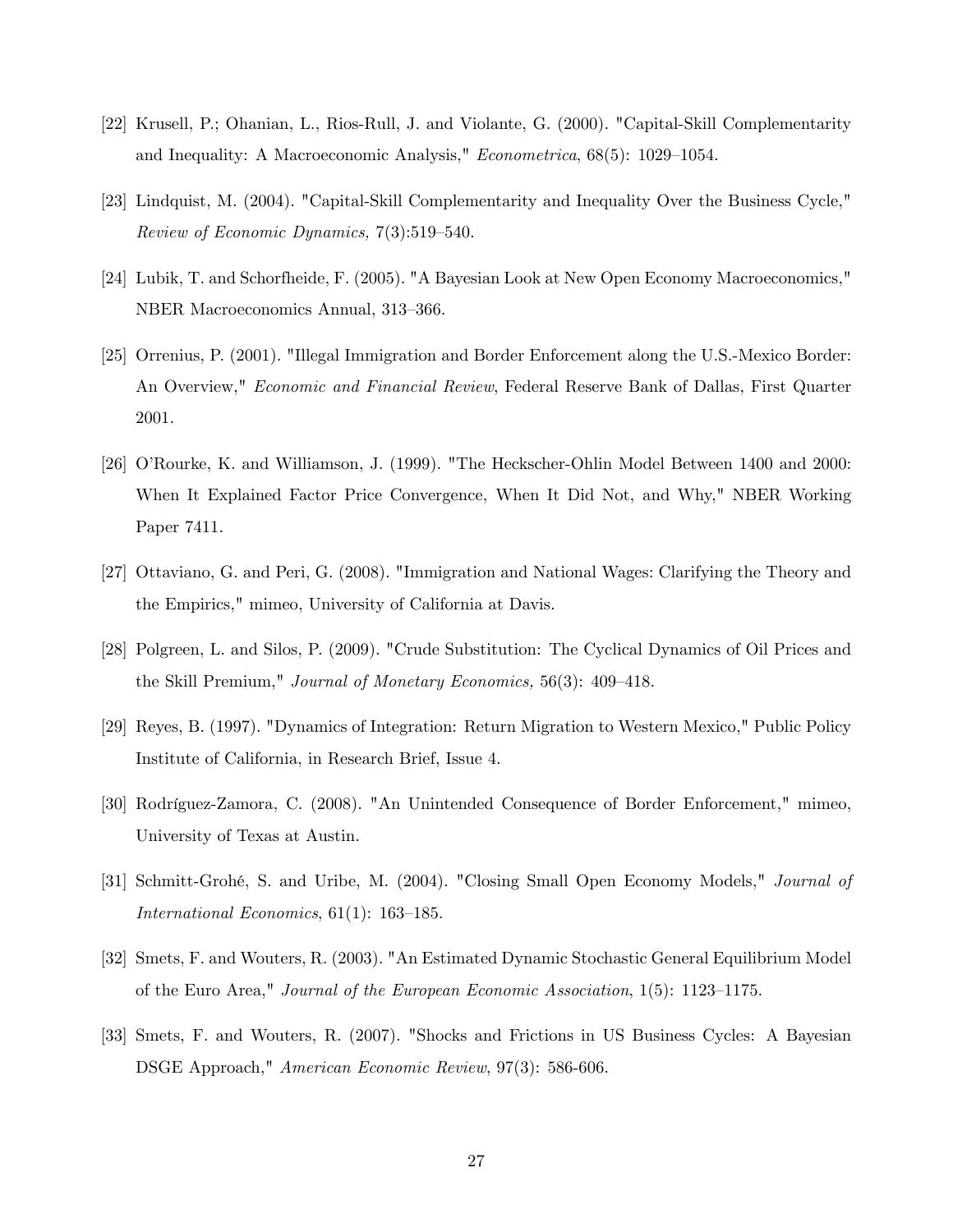- [34] Storesletten, K. (2000). "Sustaining Fiscal Policy through Immigration," Journal of Political Economy,  $108(2)$ :  $300-323$ .
- [35] Urrutia, C. (1998). "On the Self-Selection of Immigrants," mimeo, Universidad Carlos III de Madrid.
- [36] Walmsley, T., Winters, L. (2003). "Relaxing the Restrictions on the Temporary Movements of Natural Persons: A Simulation Analysis," CEPR Discussion Papers 3719.
- [37] World Bank (2009). Global Development Finance.
- [38] Yang, D. and Choi, H. (2007). "Are Remittances Insurance? Evidence from Rainfall Shocks in the Philippines," World Bank Economic Review 21(2): 219-248.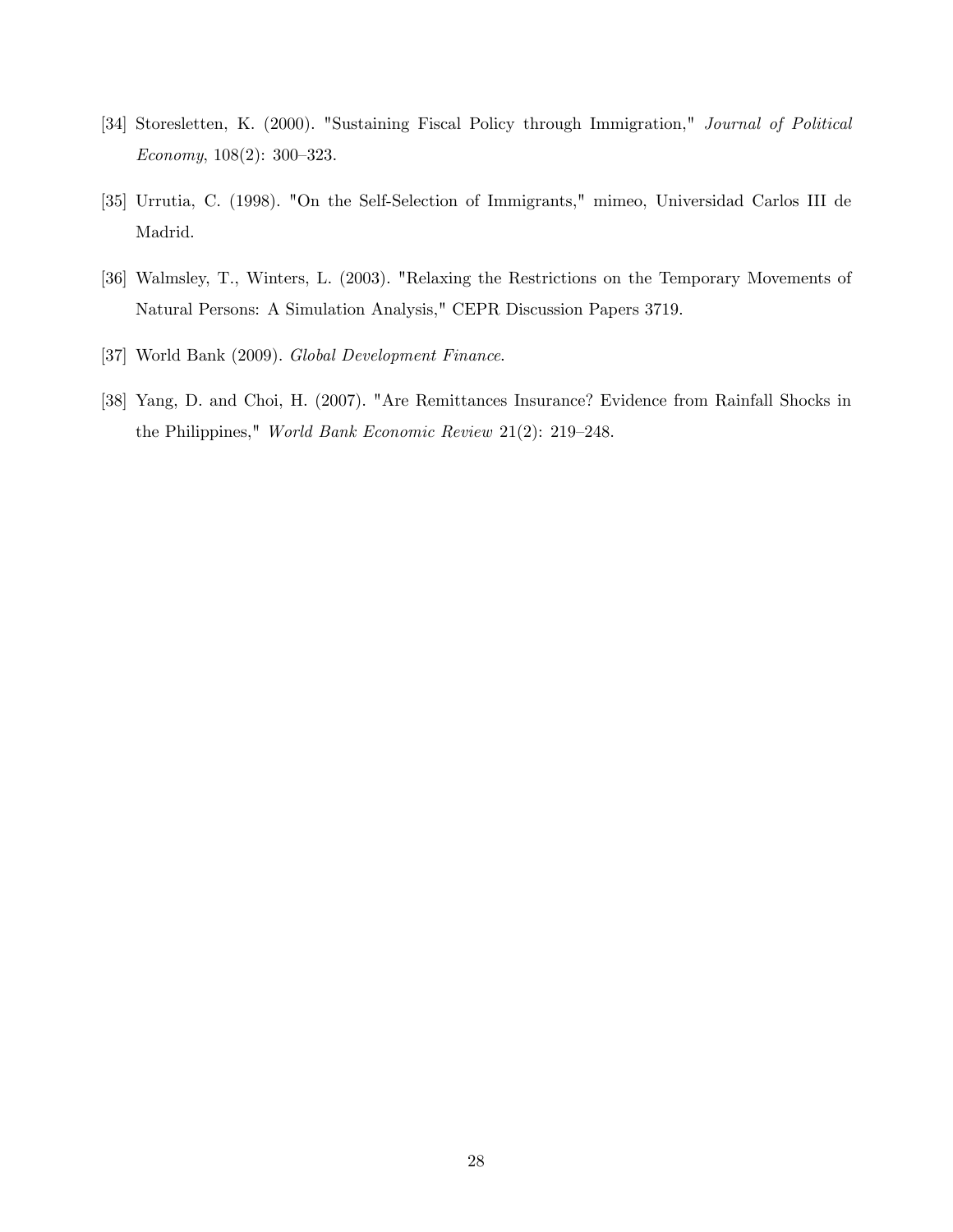## A Financial Integration

We introduce financial integration in a version of the baseline model of immigration. International asset markets are incomplete, as the representative household in each economy holds risk-free, countryspecific bonds from both Home and Foreign. Each type of bonds provides a real return denominated in units of the issuer's consumption basket. Quadratic costs of adjustment for bond holdings ensure the stationarity of net foreign assets. The infinitely-lived representative agent maximizes the intertemporal utility subject to the constraint:

$$
w_{s,t}L_{s,t} + w_{u,t}L_{u,t} + r_tK_t + \left(1 + r_t^b\right)B_{h,t} + \left(1 + r_t^{b*}\right)Q_tB_{f,t} + T_t
$$
  
\n
$$
\geq C_t + I_t + B_{h,t+1} + \frac{\pi}{2}(B_{h,t+1})^2 + Q_tB_{f,t+1} + \frac{\pi}{2}Q_t(B_{f,t+1})^2,
$$
\n(22)

where  $r_t$  is the gross rental rate of capital in Home;  $r_t^b$  and  $r_t^{b*}$  are the rates of return of the home and foreign bonds;  $(1 + r_t^b)B_{h,t}$  and  $(1 + r_t^{b*})Q_tB_{f,t}$  are the principal and interest income from holdings of the home and foreign bonds;  $\frac{\pi}{2} (B_{h,t+1})^2$  and  $\frac{\pi}{2} (B_{f,t+1})^2$  are the costs of adjusting holdings of the home and foreign bonds, respectively;  $T_t$  is is the fee rebate.<sup>25</sup> We add the two Euler equations for bonds to the baseline model:

$$
1 + \pi B_{h,t+1} = \beta (1 + r_{t+1}^b) E_t \left[ \frac{\varsigma_{t+1}}{\varsigma_t} \right] \text{ and } 1 + \pi B_{f,t+1} = \beta (1 + r_{t+1}^{b*}) E_t \left[ \frac{Q_{t+1}}{Q_t} \frac{\varsigma_{t+1}}{\varsigma_t} \right]. \tag{23}
$$

With trade in bonds, the budget constraint of the foreign household becomes:

$$
w_t^* (L_t^* - L_{i,t}) + w_{i,t} Q_t^{-1} L_{i,t} + r_t^* K_t^* + \left(1 + r_t^b\right) B_{h,t}^* Q_t^{-1} + \left(1 + r_t^{b*}\right) B_{f,t}^* + T_t^*
$$
(24)  
\n
$$
\geq C_t^* + f_e w_{i,t} Q_t^{-1} L_{e,t} + K_{t+1}^* + B_{h,t+1}^* Q_t^{-1} + \frac{\pi}{2} \left(B_{h,t+1}^*\right)^2 Q_t^{-1} + B_{f,t+1}^* + \frac{\pi}{2} \left(B_{f,t+1}^*\right)^2,
$$

and the corresponding Euler equations for bonds are:

$$
1 + \pi B_{h,t+1}^* = \beta (1 + r_{t+1}^b) E_t \left[ \frac{Q_t}{Q_{t+1}} \frac{\varsigma_{t+1}^*}{\varsigma_t^*} \right] \text{ and } 1 + \pi B_{f,t+1}^* = \beta (1 + r_{t+1}^{b*}) E_t \left[ \frac{\varsigma_{t+1}^*}{\varsigma_t^*} \right]. \tag{25}
$$

The market clearing conditions for bonds are:

$$
B_{h,t+1} + B_{h,t+1}^* = 0 \text{ and } B_{f,t+1} + B_{f,t+1}^* = 0.
$$
 (26)

<sup>&</sup>lt;sup>25</sup>The cost parameter  $\pi$  is necessary to avoid non-stationarity of the stock of liabilities, but is set close to zero (0.0025) to avoid altering the high-frequency dynamics of the model.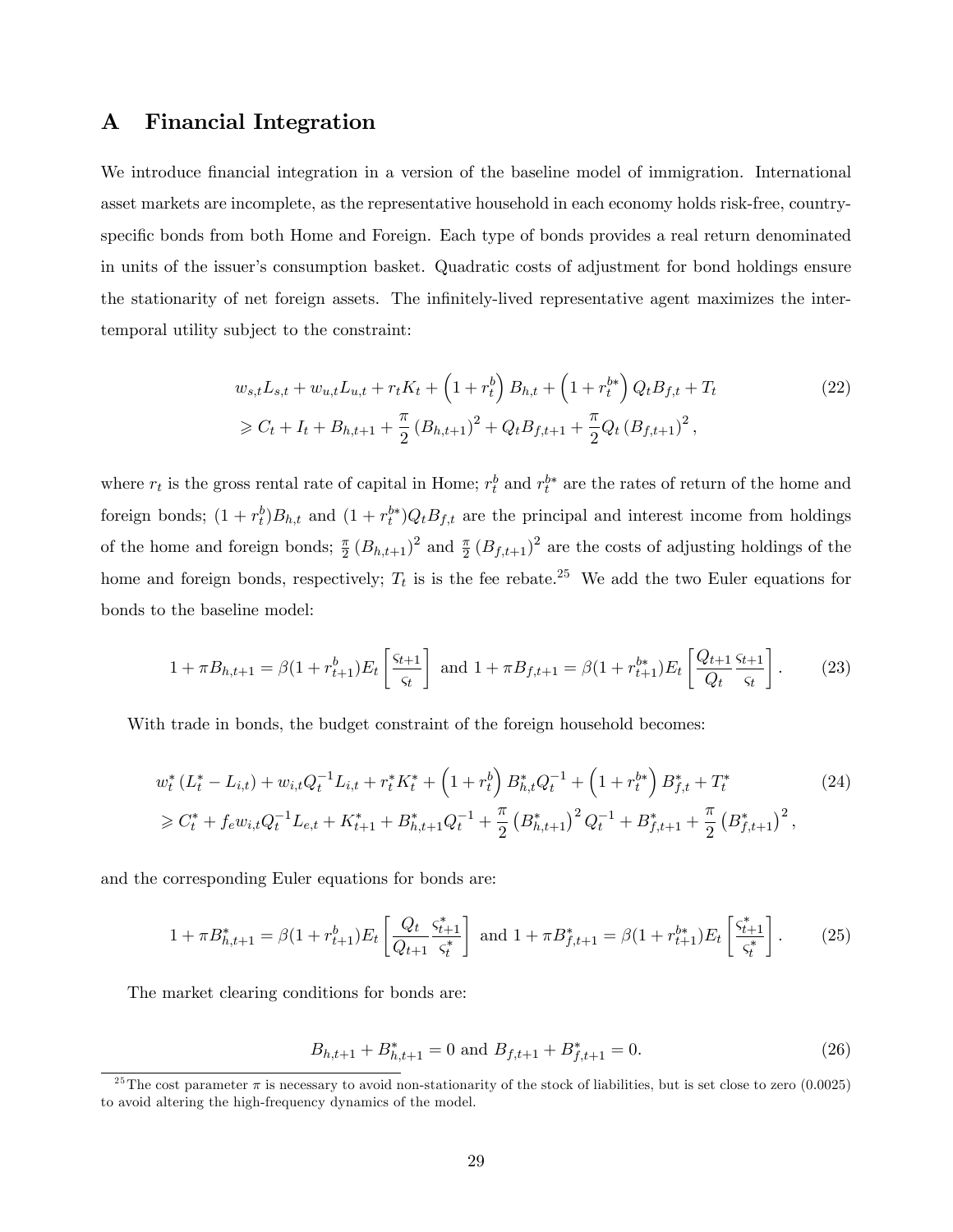Thus, financial integration through trade in country-specific bonds adds 6 variables  $(B_{h,t}, B_{f,t}, B_{h,t}^*,$  $B_{f,t}^*, r_t^b$  and  $r_t^{b*}$ ) and 6 equations (23, 25, and 26) to the baseline model with financial autarky.

**Trade Balance and Remittances** Under financial integration, we replace the balanced current account condition from the model with financial autarky  $(TB_t - Q_t \Xi_t = 0)$  with the expression for the balance of international payments:

$$
(p_{h,t}Y_{h,t}^* - p_{f,t}Q_tY_{f,t}) + (r_t^b B_{h,t} + r_t^{b*} Q_t B_{f,t}) - Q_t \Xi_t = (B_{h,t+1} - B_{h,t}) + Q_t (B_{f,t+1} - B_{f,t})
$$
(27)

which shows that the current account balance (i.e. the trade balance plus financial investment income minus remittances) must equal the negative of the financial account balance (i.e. the change in bond holdings).<sup>26</sup>

#### B Altruistic Remittances

Following Acosta et al. (2009), we assume that established immigrants have limited information regarding capital accumulation, investment in emigration, and labor force participation in the country of origin every period, variables which are chosen by household members residing in Foreign. We also assume that the amount of remittances is determined one period in advance, and is based solely on a forecast of the immigrant wage in Home and the resident wage in Foreign, which is the only information available to support workers' decision to remit.

Our premise is that immigrant workers (remitters) know the structure of the Foreign economy absent business cycle fluctuations (triggered by temporary shocks). Consequently, in steady state, foreign household members residing in either Home or Foreign enjoy the same amount of consumption per unit of labor, which is equal to  $\bar{C}^*/\bar{L}^*$ . Thus, for any immigrant worker j, the steady-state amount of remittances  $(\bar{\xi})$  is equal to the difference between the immigrant wage and immigrant consumption (expressed in units of the composite good in Home):  $\overline{Q}\overline{\xi} = \overline{w}_i - \frac{\overline{C}^*\overline{Q}}{L^*}.$ 

Over the business cycle, worker j's decision to send remittances  $\xi_{j,t}$  is formed at period  $t-1$ , and depends on the relative wage forecast computed one period in advance, denoted  $E_{j,t-1}\left\{\frac{w_{i,t}}{w_t^*}\right\}$  $w_t^*$  $\big\}$ . We assume that remittances represent an altruistic compensation mechanism between foreign workers residing in Home and Foreign. Thus, in addition to the steady-state level of average remittances  $\xi$ . worker *j* remits an extra lump-sum amount  $\zeta$  if the forecast is  $E_{j,t-1} \left\{ \frac{w_{i,t}}{w_t^*} \right\}$  $w_t^*$  $\left\} > \frac{\bar{w}_i}{\bar{w}^*}$ , so that  $\xi_{j,t} = \bar{\xi} + \zeta$ .

 $^{26}$ See the technical appendix (available online) for estimation results with this extended model setup.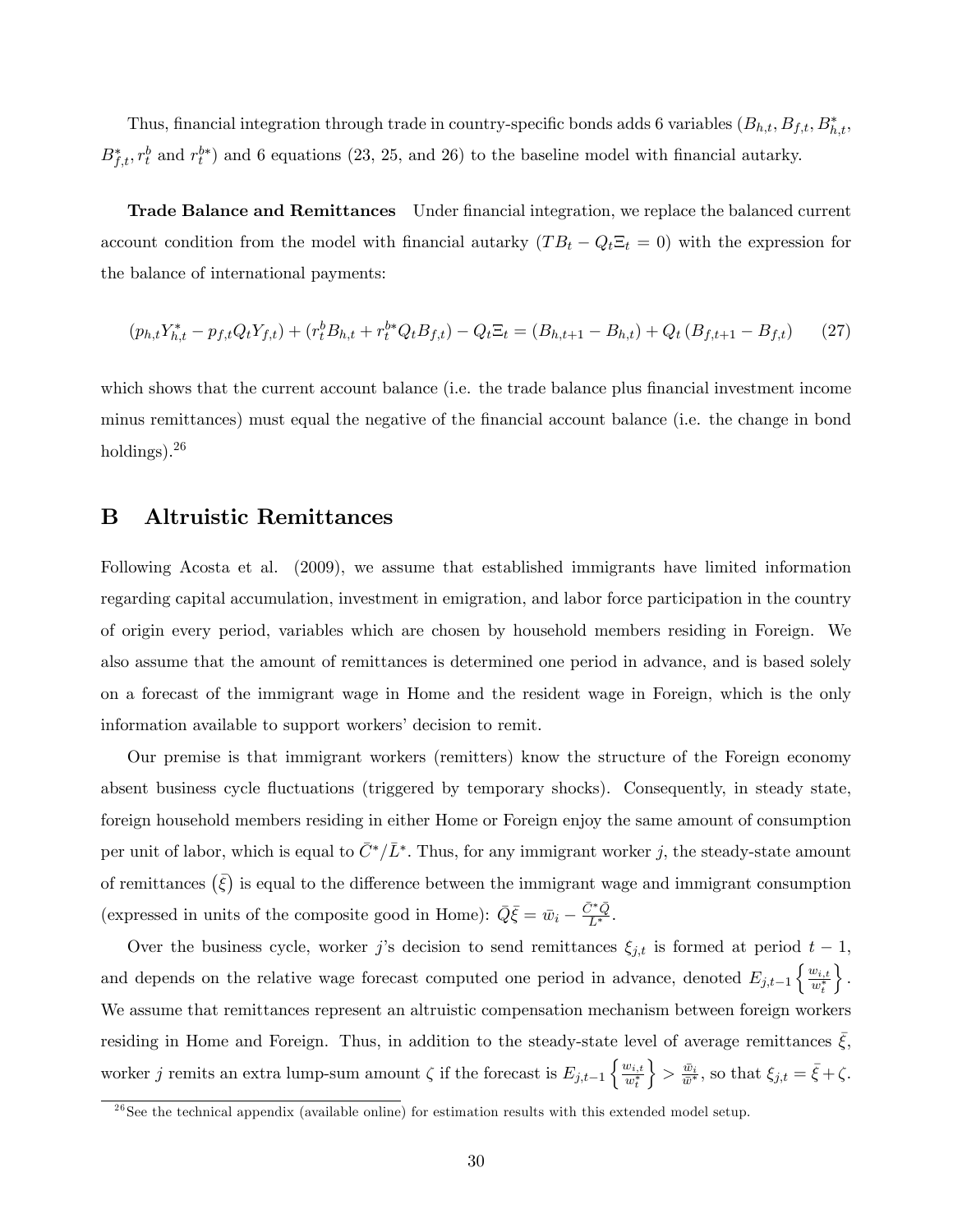A relative wage forecast above the steady-state ratio signals relative economic hardship for household members residing in Foreign, and triggers worker  $j$ 's decision to remit the extra funds. For symmetry, a relative wage forecast below the steady state results in remittances equal to  $\xi_{j,t} = \xi - \zeta$ .

Following Acosta et al.  $(2009)$ , we also assume that immigrant worker j bases the relative wage forecast on a noisy signal that is worker-specific:  $E_{j,t-1} \left\{ \frac{w_{i,t}}{w_t^*} \right\}$  $\overline{w_t^*}$  $\Big\} \ = \ \vartheta_{j,t-1} \left( \frac{w_{i,t}}{w_t^*} \right)$  $\overline{w_t^*}$ ), where  $\vartheta_{j,t-1}$  is a random variable drawn from a common uniform distribution  $U(\vartheta_{j,t-1})$  with support on the interval  $\Bigl[1-\Omega_t^f$  $t^f, 1 + \Omega_t^f$ t , with  $0 < \Omega_t^f < 1$ . From this specification, we have that  $E\{\vartheta_{j,t-1}\} = 1$ ; on average, immigrant workers correctly predict the value of future relative wages.

We define a threshold value of the forecast signal,  $\tilde{\vartheta}_{j,t-1}$ , so that  $\tilde{\vartheta}_{j,t-1} \frac{w_{i,t}}{w_t^*}$  $\frac{w_{i,t}}{w_t^*} = \frac{\bar{w}_i}{\bar{w}^*}$ . Remittances will be above their steady-state level,  $\xi_{j,t} > \bar{\xi}$ , every time remitter j gets a random variable realization above this threshold,  $\vartheta_{j,t-1} > \tilde{\vartheta}_{j,t-1}$ . This property implies a decreasing monotonic relationship between the threshold realization and the actual wage ratio at the time remittances are received:  $\tilde{\vartheta}_{i,t-1} =$  $\tilde{\vartheta}_{i,t-1}(\frac{w_{i,t}}{w_t^*}$  $\frac{w_{i,t}}{w_t^*}$ ), where  $\tilde{\vartheta}'(\frac{w_{i,t}}{w_t^*})$  $\frac{w_{i,t}}{w_t^*}$ ) < 0.

The proportion of immigrant workers that send the extra lump-sum amount of remittances every period is given by:  $Pr\left\{\vartheta_{j,t-1} > \tilde{\vartheta}_{j,t-1}\right\}$  $\Big\} = 1 - \frac{\tilde{\vartheta}_{j,t-1} - 1 + \Omega_t^f}{2\Omega_t^f}$  $\frac{1}{2\Omega_t^f}$ . This establishes a decreasing monotonic relationship between average remittances and the threshold value of the forecast signal, so that  $\xi_t = \int \xi_{j,t} u(j) dj = \xi(\tilde{\vartheta}_{i,t-1}),$  where  $\xi'(\tilde{\vartheta}_{i,t-1}) < 0$ . The presence of a continuum of immigrant workers guarantees the differentiability of  $\xi_t$ . Finally, model symmetry guarantees a stationary equilibrium where  $\xi_t = \bar{\xi}$ . In essence, the model with heterogeneous remitters presented in this appendix is isomorphic to the one considered in the paper, in which identical immigrant workers send average remittances equal to  $\xi_t$ .

Using the equations above, we can express remittances per worker as an increasing function of relative wages for any given value of  $\Omega_t^f = \Omega_f^f$ , so that  $\xi_t = \psi(\frac{w_{i,t}}{w_t^*})$  $\frac{w_{i,t}}{w_t^*}$ ) with  $\psi'(\frac{w_{i,t}}{w_t^*})$  $\frac{w_{i,t}}{w_t^*}$  > 0. Thus, we write average remittances as illustrated in equation (21) in the paper:  $\xi_t = \varrho \left( \frac{w_{i,t}}{w^*} \right)$  $w_t^*$  $\int^{\varphi} \bar{\xi}$ , where  $\varphi > 0$  is the elasticity of average remittances with respect to relative wages. The elasticity  $\varphi$  depends on the amount of lump-sum funds,  $\zeta$ , and thus characterizes the thrust of the altruistic motive. It also varies with  $\Omega_t^f$  $_t^f$ , which we interpret as a measure of uncertainty. This link between  $\varphi$  and  $\Omega_t^f$  $t$  is underpinned by the second differential,  $\frac{\partial^2 \Pr\{\}}{\partial \tilde{g} \partial \Omega}$  $\frac{\partial^2 \Pr \{\}}{\partial \tilde{\vartheta}\partial \Omega_{t}^f} \ = \ \frac{1}{2(\Omega_{t})}$  $\frac{1}{2(\Omega_t^f)^2} > 0$ . The intuition is that average remittances are less sensitive to changes in the wage ratio under higher uncertainty about the reliability of the forecast  $E_{t-1}\left\{\frac{w_{i,t}}{w_t^*}\right\}$  $w_t^*$  $\big\}$ .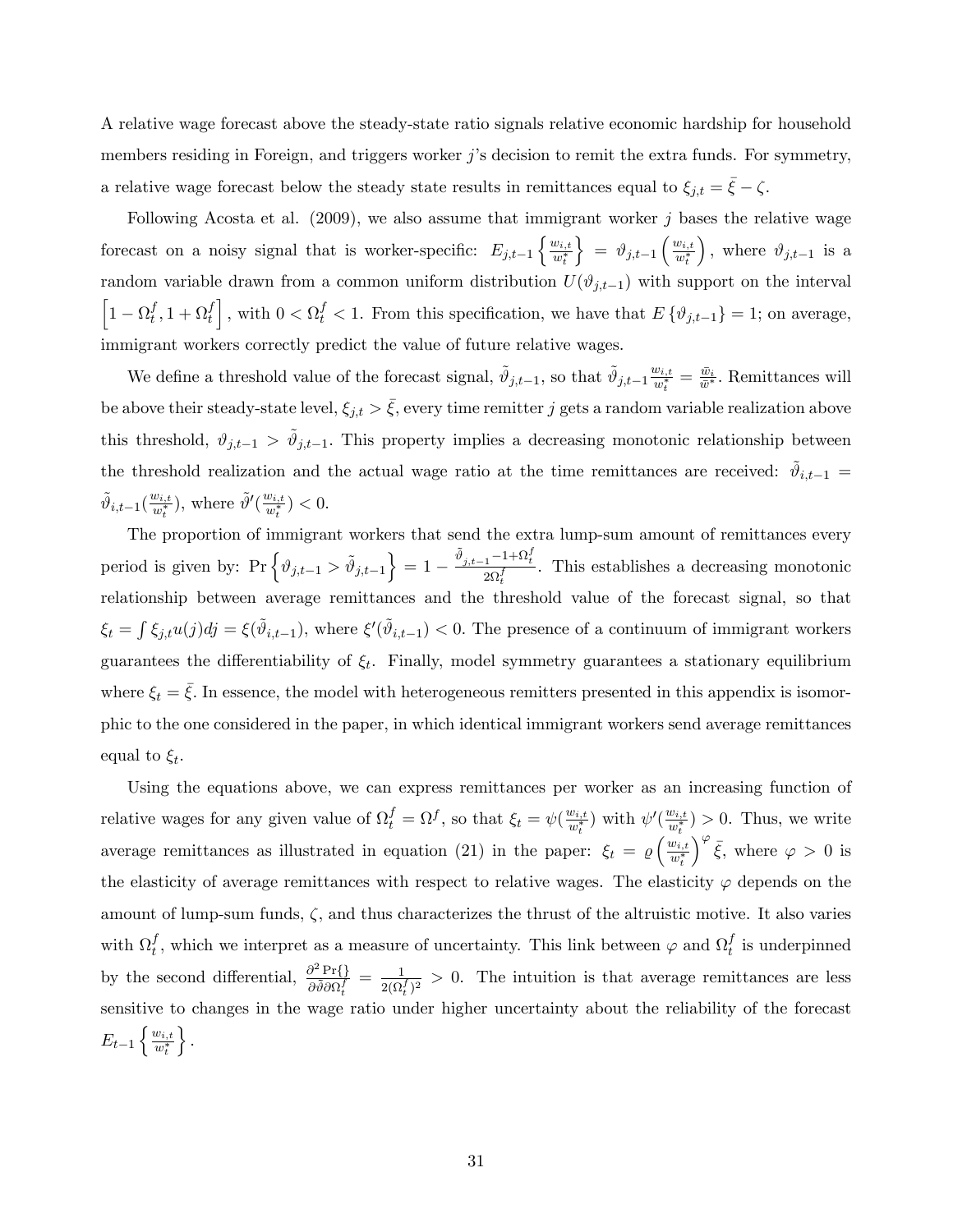Table 1: Calibrated parameters

| Parameter               | Description                  | Value       | Parameter/St. State | Description                                  | Value |
|-------------------------|------------------------------|-------------|---------------------|----------------------------------------------|-------|
|                         | Discount factor              | ).99        | $\alpha$            | Capital share in production                  | 0.33  |
|                         | Depreciation rate of capital | $\,0.025\,$ |                     | Return probability of immigrant labor        | 0.07  |
| $1\omega^*$<br>$\omega$ | Home bias in Home (Foreign)  | 0.85(0.75)  |                     | Share of skilled workers in home labor force | 0.92  |

Table 2: Summary of the prior and posterior distributions of the estimated parameters

|                                  | Prior distribution |             |         |         | Posterior distribution |        |        |        |        |
|----------------------------------|--------------------|-------------|---------|---------|------------------------|--------|--------|--------|--------|
| Description                      | Name               | Density     | Mean    | Std Dev | Sd (Hess)              | Mode   | Mean   | $5\%$  | $95\%$ |
| Share of unskilled in output     | $\gamma$           | Gamma       | 0.055   | 0.01    | 0.0086                 | 0.0674 | 0.0673 | 0.0532 | 0.0810 |
| Elast. of subst. (K, unskilled). | $\theta$           | Beta        | 0.95    | 0.015   | 0.0180                 | 0.9448 | 0.9404 | 0.9123 | 0.9697 |
| Elast. of subst. (K, skilled)    | $\eta$             | Beta        | 0.85    | 0.015   | 0.0092                 | 0.9095 | 0.9076 | 0.8928 | 0.9230 |
| Product. of native skilled       | ς                  | Gamma       | 6.2     | 0.75    | 0.7753                 | 7.4039 | 7.3981 | 6.1061 | 8.6482 |
| Sunk emigration cost             | $f_e$              | Gamma       | 3.8     | 0.35    | 0.2735                 | 5.5893 | 5.5225 | 5.0775 | 5.9767 |
| Inverse elast, of labor supply   | $\psi$             | Gamma       | 1       | $0.2\,$ | 0.2472                 | 1.7686 | 1.8691 | 1.4605 | 2.2670 |
| Elast. of substitution, goods    | $\mu$              | Gamma       | 1.5     | 0.3     | 0.2632                 | 2.3735 | 2.2917 | 1.8610 | 2.7061 |
| Elast. of remittances to wages   | $\varphi$          | Gamma       | 0.99    | 0.1     | 0.0985                 | 0.9746 | 0.9828 | 0.8199 | 1.1427 |
| Neutral tech. shock (H)          | $\rho_a$           | Beta        | 0.75    | 0.1     | 0.0233                 | 0.9505 | 0.9418 | 0.9051 | 0.9792 |
| Neutral tech. shock (F)          | $\rho_{a^*}$       | Beta        | 0.75    | 0.1     | 0.0424                 | 0.9789 | 0.9341 | 0.8721 | 0.9938 |
| Discount factor shock (H)        | $\rho_b$           | Beta        | 0.5     | 0.05    | 0.0387                 | 0.6541 | 0.6562 | 0.5923 | 0.7202 |
| Invest. tech. shock (H)          | $\rho_i$           | <b>Beta</b> | 0.5     | 0.05    | 0.0270                 | 0.7655 | 0.7482 | 0.7111 | 0.7902 |
| Discount factor shock (F)        | $\rho_{b*}$        | <b>Beta</b> | $0.5\,$ | 0.05    | 0.0247                 | 0.7565 | 0.7491 | 0.7159 | 0.7902 |
| Invest. tech. shock (F)          | $\rho_{i^*}$       | Beta        | 0.5     | 0.05    | 0.0374                 | 0.6343 | 0.6371 | 0.5759 | 0.6985 |
| Border enforcement shock         | $\rho_{fe}$        | <b>Beta</b> | 0.75    | 0.1     | 0.0031                 | 0.9958 | 0.9940 | 0.9896 | 0.9986 |
| Neutral tech. shock (H)          | $\sigma_a$         | lny gamma   | 0.01    | $2*$    | 0.0005                 | 0.0065 | 0.0066 | 0.0058 | 0.0074 |
| Neutral tech. shock (F)          | $\sigma_{a^*}$     | lny gamma   | 0.01    | $2^*$   | 0.0013                 | 0.0176 | 0.0178 | 0.0156 | 0.0199 |
| Discount factor shock (H)        | $\sigma_b$         | Inv gamma   | 0.01    | $2^*$   | 0.0031                 | 0.0390 | 0.0402 | 0.0352 | 0.0454 |
| Invest. tech. shock (H)          | $\sigma_i$         | Inv gamma   | 0.01    | $2*$    | 0.0025                 | 0.0316 | 0.0327 | 0.0285 | 0.0367 |
| Discount factor shock (F)        | $\sigma_{b^*}$     | lny gamma   | 0.01    | $2^*$   | 0.0033                 | 0.0282 | 0.0312 | 0.0258 | 0.0365 |
| Invest. tech. shock (F)          | $\sigma_{i^*}$     | lny gamma   | 0.01    | $2^*$   | 0.0023                 | 0.0172 | 0.0188 | 0.0150 | 0.0225 |
| Border enforcement shock         | $\sigma_{f_e}$     | Inv gamma   | 0.01    | $2^*$   | 0.0037                 | 0.0510 | 0.0515 | 0.0454 | 0.0574 |

Notes: For the Inverted gamma function the degrees of freedom are indicated. Results are based on 500,000 simulations of the Metropolis-Hastings algorithm.

Table 3: Unconditional moments for Mexico and the U.S.

| Variable (growth)  | St. dev. | Autocorr. | Corr with $\frac{GDP_{US}}{Q*GDP_{Mer}}$ |            | Corr with $GDP_{US}$ Corr with $Q * GDP_{Mex}$ |
|--------------------|----------|-----------|------------------------------------------|------------|------------------------------------------------|
| Apprehensions      | 12.52    | $-0.07$   | $\rm 0.13$                               | $\rm 0.03$ | $-0.13$                                        |
| Remittances        | 7.07     | $-0.08$   | $\rm 0.61$                               | $0.09\,$   | $-0.61$                                        |
| Border enforcement | 5.18     | 0.46      | $-0.04$                                  | $\rm 0.05$ | $0.01\,$                                       |

Note: Variables were transformed in  $\Delta \ln$  (and thus expressed in growth rates). The sample period for border enforcement and apprehensions is 1980:2 to 2004:3. For workersís remittances, the sample period is 1995:2 to 2006:3.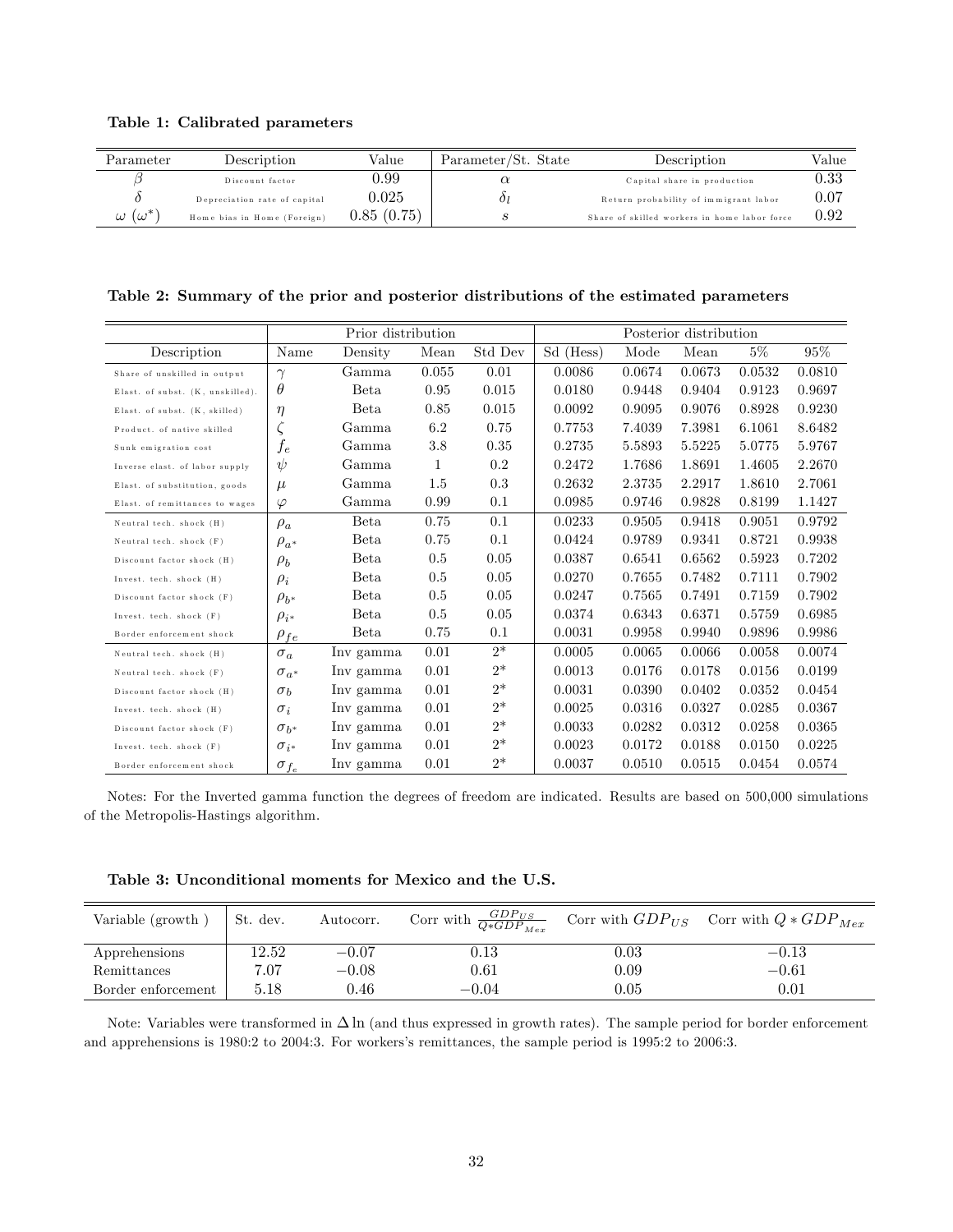| Variable (growth)  | St. dev.      | Autocorr.       | Corr with $\frac{GDP_h}{Q*GDP_f}$ | Corr with $GDPh$ | Corr with $Q * GDP_{f}$ |
|--------------------|---------------|-----------------|-----------------------------------|------------------|-------------------------|
| Migration flows    | 17.57         | $-0.15$         | 0.27                              | $-0.03$          | $-0.32$                 |
|                    | (13.37/22.27) | $(-0.18/-0.10)$ | (0.22/0.30)                       | $(-0.10/0.02)$   | $(-0.36/-0.27)$         |
| Remittances        | 1.83          | 0.06            | 0.57                              | 0.42             | $-0.22$                 |
|                    | (1.61/2.04)   | $(-0.02/0.18)$  | (0.43/0.72)                       | (0.31/0.52)      | $(-0.42/-0.06)$         |
| Border enforcement | 5.18          | 0.00            | $-0.04$                           | 0.01             | 0.05                    |
|                    | (4.67/5.70)   | $(-0.01/0.00)$  | $(-0.05/-0.02)$                   | (0.00/0.01)      | (0.03/0.06)             |

Table 4: Unconditional moments for the estimated benchmark model

Note: We report the median from the simulated distribution of moments using the samples generated with parameters draws of the posterior distribution. The 5th and 95th percentiles are included. See additional details in Table 3.

Table 5: Counterfactual moments with different levels of border enforcement

| Variable (growth rate) | Corr with $\frac{GDP_h}{Q * GDP_f}$ | Corr with $GDPh$ | Corr with $Q * GDP_{f}$ |
|------------------------|-------------------------------------|------------------|-------------------------|
| $f_e = 6$              |                                     |                  |                         |
| Migration flows        | 0.27                                | 0.01             | $-0.30$                 |
| Remittances            | 0.52                                | 0.35             | $-0.22$                 |
| Border enforcement     | $-0.02$                             | 0.01             | 0.03                    |
| $f_e=1$                |                                     |                  |                         |
| Migration flows        | 0.51                                | 0.29             | $-0.30$                 |
| Remittances            | 0.50                                | 0.51             | $-0.09$                 |
| Border enforcemt       | $-0.01$                             | 0.00             | 0.02                    |

Note: We simulate the model using the posterior median of the estimated parameters, with the exception of the parameter characterizing the steady-state level of border enforcement  $(f_e)$ . See additional details in Table 3.

| Table 6: Welfare gain/loss of switching from $f_e = 5.52$ |  |  |  |  |
|-----------------------------------------------------------|--|--|--|--|
|-----------------------------------------------------------|--|--|--|--|

|              |                            |           | Low share of native unskilled $\parallel$ High share of native unskilled |               |  |  |
|--------------|----------------------------|-----------|--------------------------------------------------------------------------|---------------|--|--|
|              | No shocks<br><b>Shocks</b> |           | No shocks                                                                | <b>Shocks</b> |  |  |
| to $f_e = 1$ | $+3.63\%$                  | $+4.36\%$ | $+1.01\%$                                                                | $+0.06\%$     |  |  |
| to $f_e = 6$ | $-0.52\%$                  | $-0.67\%$ | $0\%$                                                                    | $+0.58\%$     |  |  |

Note: The table shows the welfare gain/loss expressed as a percentage of the steady-state stream of expected consumption in Home when switching from the estimated sunk cost parameter  $(f_e = 5.52)$  to either a low sunk cost  $(f_e = 1)$  or high sunk cost  $(f_e = 6)$  regime. We consider two alternative scenarios, in which the share of the native unskilled labor is either low (8) percent) or high (25 percent)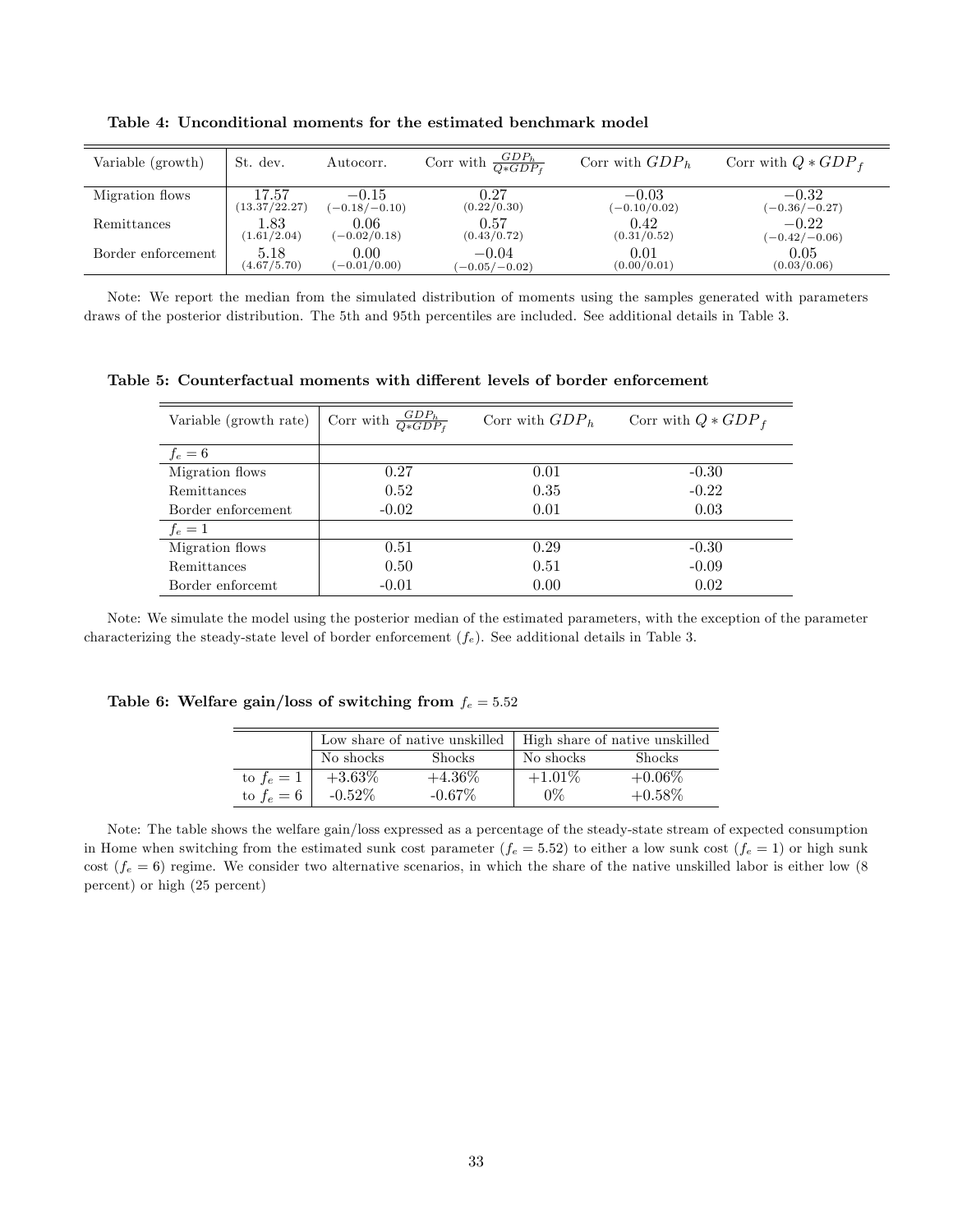

Figure 1. Border apprehensions and the U.S.-Mexico GDP ratio

Note: Border apprehensions and the GDP ratio are seasonally adjusted and de-trended with a cubic trend. The U.S.-Mexico GDP ratio is computed as the ratio between (1) the U.S. real GDP (2) the real Mexican GDP multiplied by the bilateral real exchange rate.



Figure 2. Remittances, the U.S.-Mexico GDP ratio, and the U.S.-Mexico unskilled wage ratio

Note: Remittances are expressed in Mexican pesos at constant prices. The U.S.-Mexico wage ratio is computed as the ratio between (1) the U.S. real unskilled wage and (2) maquiladora's real wage in Mexico multiplied by the bilateral real exchange rate. See additional notes to Figure 1.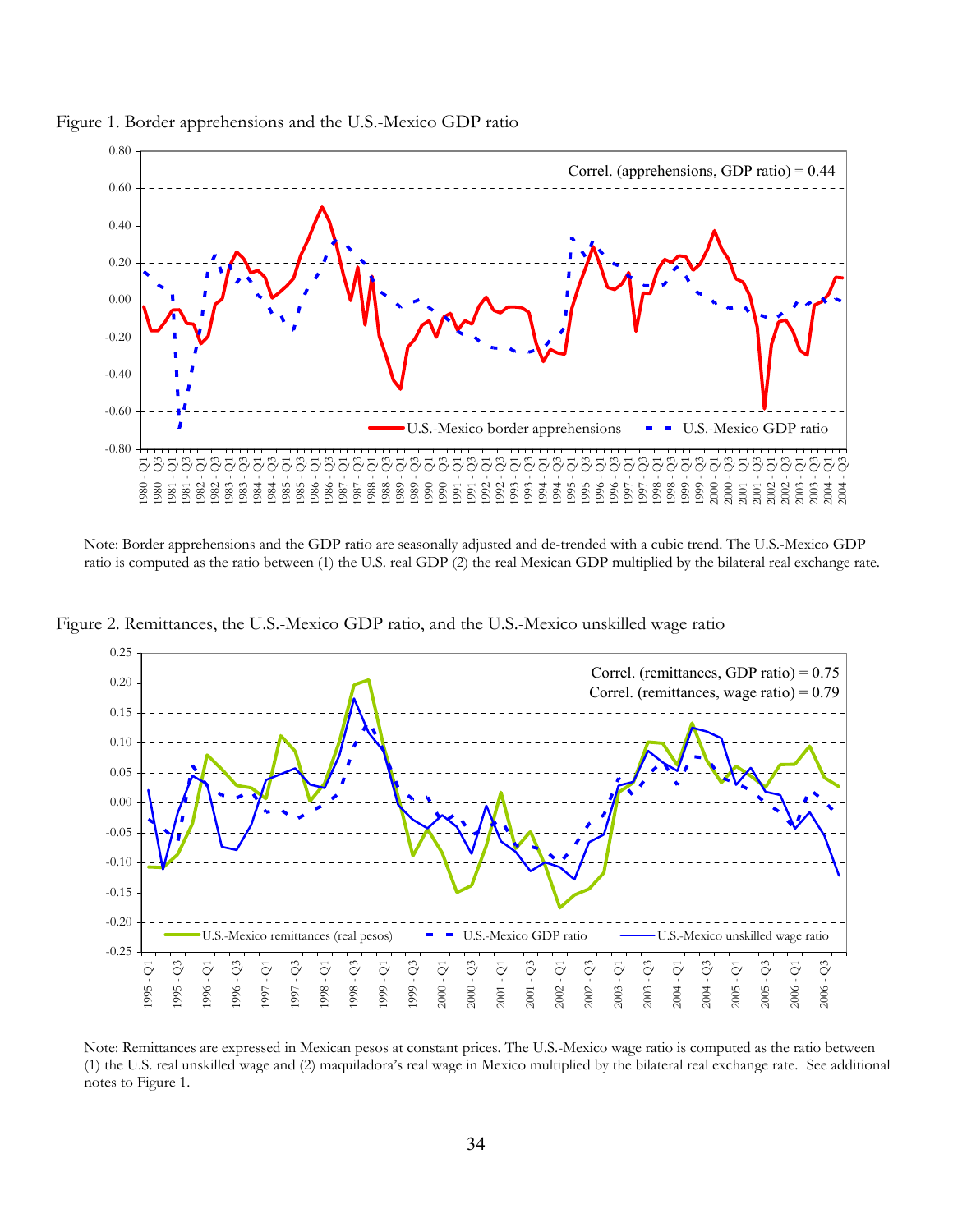



Note: Data (solid line) and benchmark model's Kalman filtered one-sided predicted values (dashed line). Variables are transformed in Δln, and thus measured in growth rates.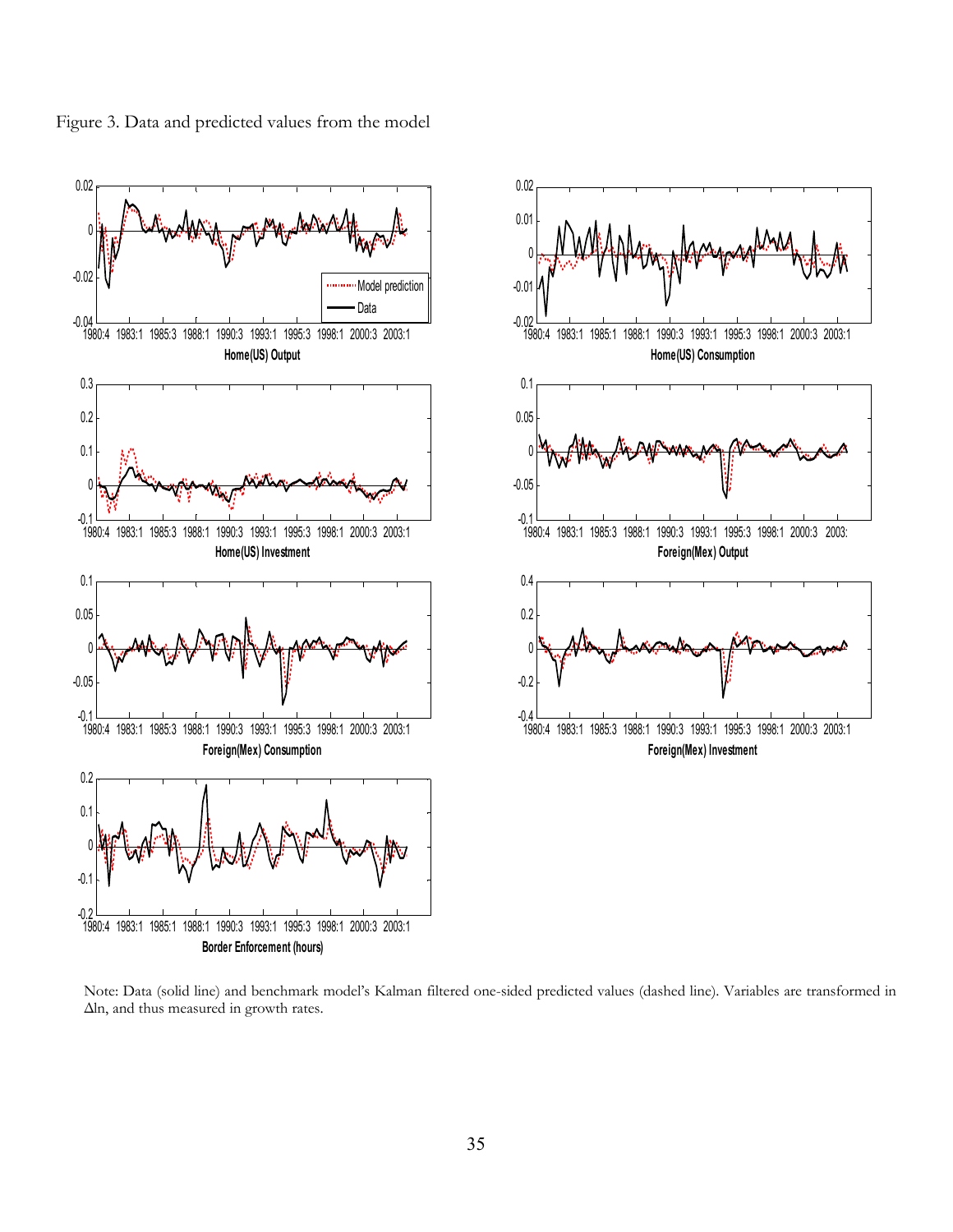

Figure 4. Autocovariance functions

Note: The vector auto-covariance function is computed by estimating an unrestricted VAR (1) model with an uninformative prior for the variables plotted. The thin solid line refers to the median vector auto-covariance function along with the 2.5 and 97.5 percentiles (dotted lines). The tick solid line refers to the actual data.

Figure 5. Impulse response to a an increase in border enforcement



Note: The solid line is the median impulse response to a border enforcement shock (one standard deviation). The dashed lines are the 10 and 90 percent posterior intervals.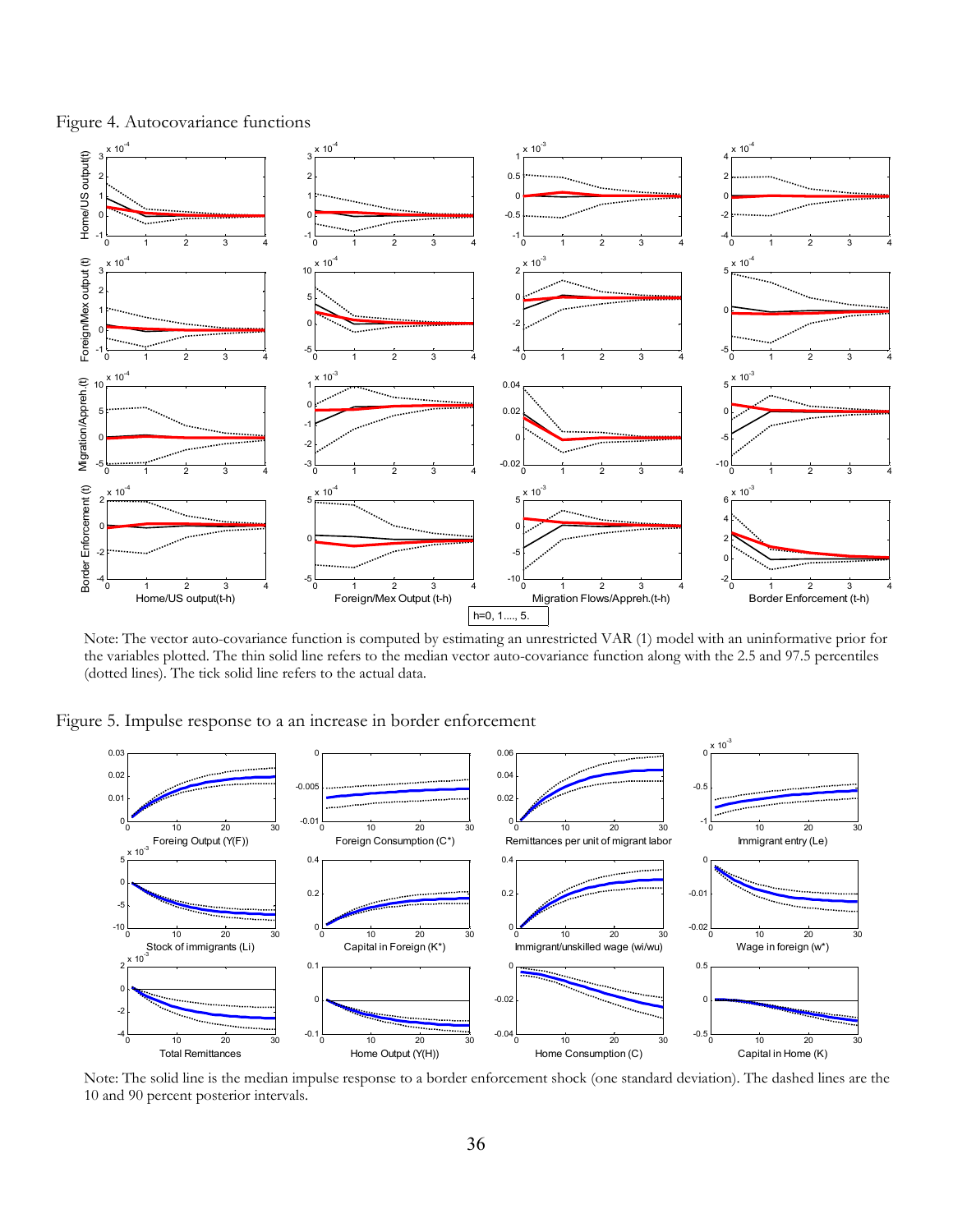

Figure 6. Impulse responses to a positive neutral technology shock in Home, low vs. high sunk emigration cost

Note: Impulse response to a positive neutral technology shock at the median of the estimated parameters with the exception of *fe* (which we set as  $f_e = 1$  for low border enforcement, and  $f_e = 6$  for high border enforcement). For model comparisons, we express the impulse responses as percentage deviations from steady-state. In each case, we plot the impulse responses to a 1% increase in neutral technology in Home.

Figure 7. Impulse responses to a positive neutral technology shock in Home, financial autarky vs. integration



Note: Impulse responses to a positive neutral technology shock at the median of the estimated parameters, expressed as percentage deviations from steady-state.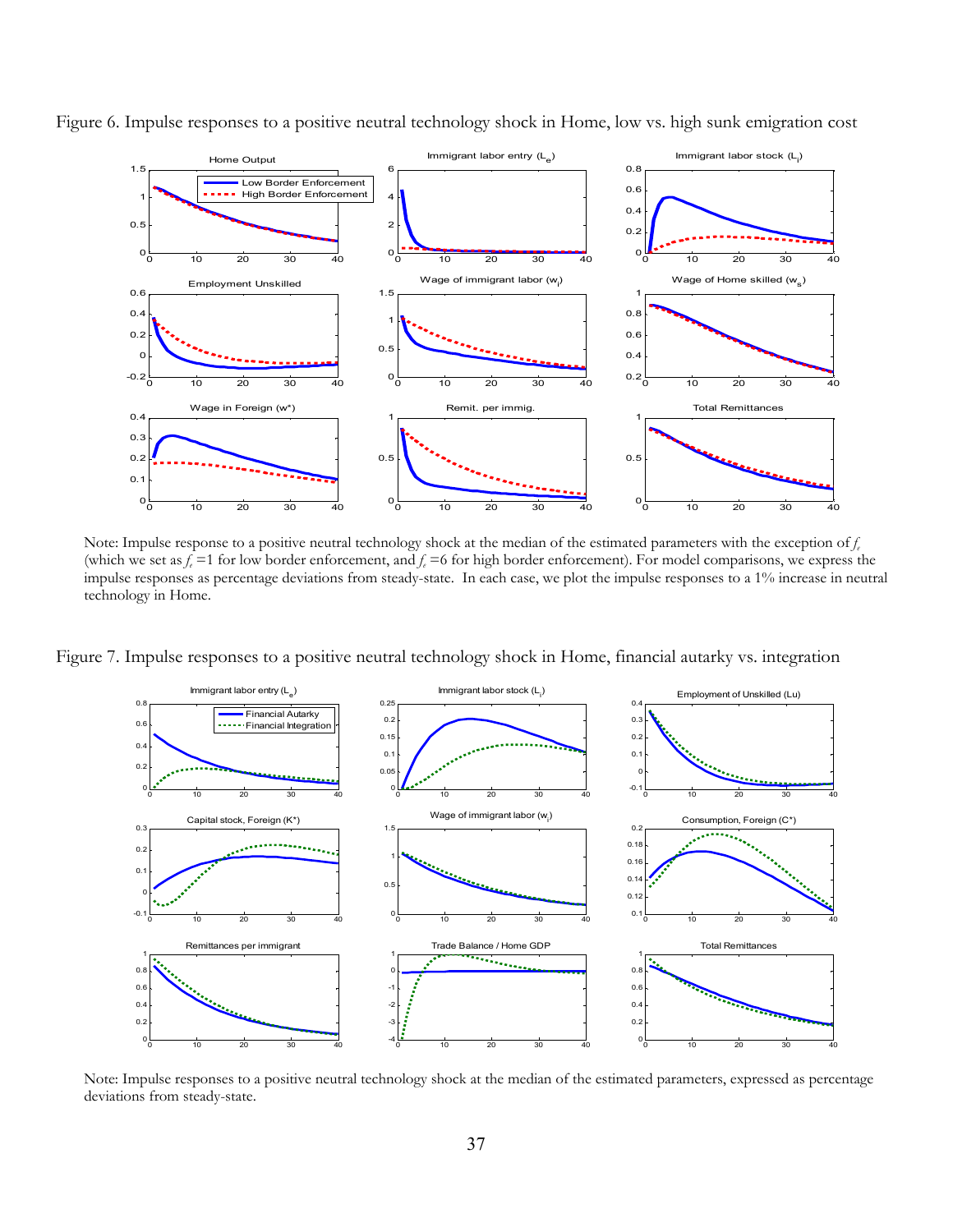Figure 8. Forecast error variance decompositions



Note: Forecast variance decomposition at the posterior mode. We include the seven observables in the measurement set, remittances and migration flows. Forecast horizons: Q1, Q4, Q16 and Q40. Technology shocks include both neutral and investment-specific shocks.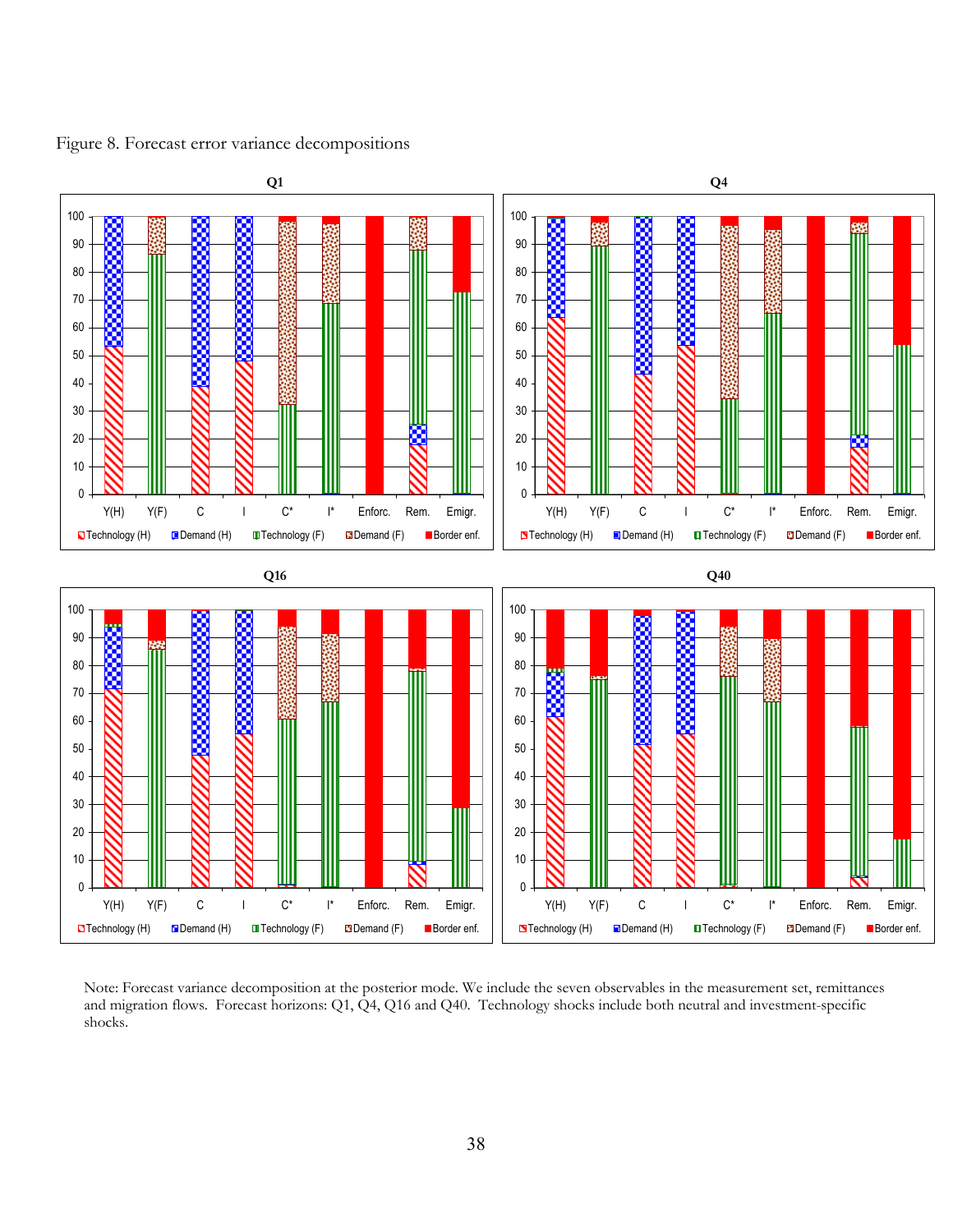

## 39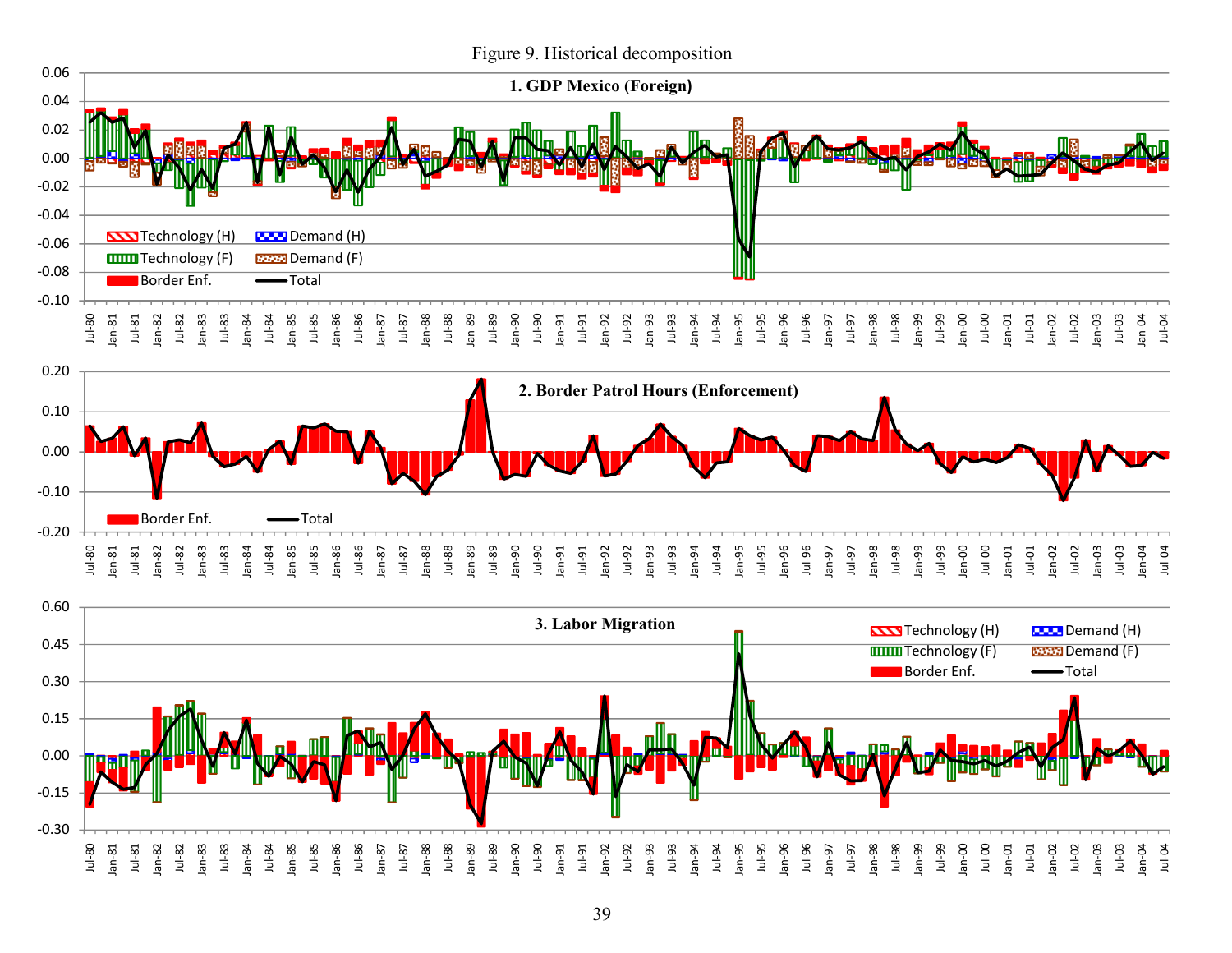## Immigration, Remittances and Business Cycles

Technical Appendix and Additional Results

Federico Mandelman and Andrei Zlate<sup>1</sup>

#### May 2010

In this appendix, we present the model derivation and provide technical details on the Bayesian estimation. We include: (A) The derivation of the asymmetric steady state of the model; (B) Description of the data and its sources, the estimation methodology, and the Kalman smoothing procedure; (C) Sensitivity analysis, as we estimate the benchmark model with linearly detrended data (rather than the data in deviations from a cubic trend), and also the alternative model with international bond trading; (D) We plot the prior and posterior densities of the parameters of the benchmark model; the median impulse responses to each of the model shocks, including the 10 and 90 percent posterior intervals; and the Markov Chain Monte Carlo (MCMC) univariate and multivariate convergence diagnostics.

## A Derivation of the Asymmetric Steady State

In this appendix, variables without time subscripts represent steady-state values. We calibrate the steady-state values of labor  $l_s = L_s/s = 0.5$ ,  $l_u = L_u/(1 - s) = 0.5$  and  $L^* = 0.5$ , and compute the corresponding weights on the disutility from labor  $\chi_s$ ,  $\chi_u$ , and  $\chi^*$ . Using the Euler equations, we obtain the rental rate of capital net of depreciation as  $\tilde{r} = \tilde{r}^* = (1 - \beta) / \beta^2$ . From the rule of motion of the stock of capital we get  $I = \delta K$  and  $I^* = \delta K^*$ . From the rule of motion of the stock of immigrant labor it follows that  $L_e = \left[\delta_l/(1 - \delta_l)\right] L_i$ .

<sup>&</sup>lt;sup>1</sup>Beyond the usual disclaimer, we must note that any views in this paper are solely the responsibility of the authors and should not be interpreted as reflecting the views of the Federal Reserve Bank of Atlanta, the Board of Governors of the Federal Reserve System or of any other person associated with the Federal Reserve System.

<sup>&</sup>lt;sup>2</sup>Note that in the model described in Section 2 of the main paper we use the gross rental rate of capital that includes depreciation,  $r_t = \tilde{r}_t + \delta$  and  $r_t^* = \tilde{r}_t^* + \delta$ .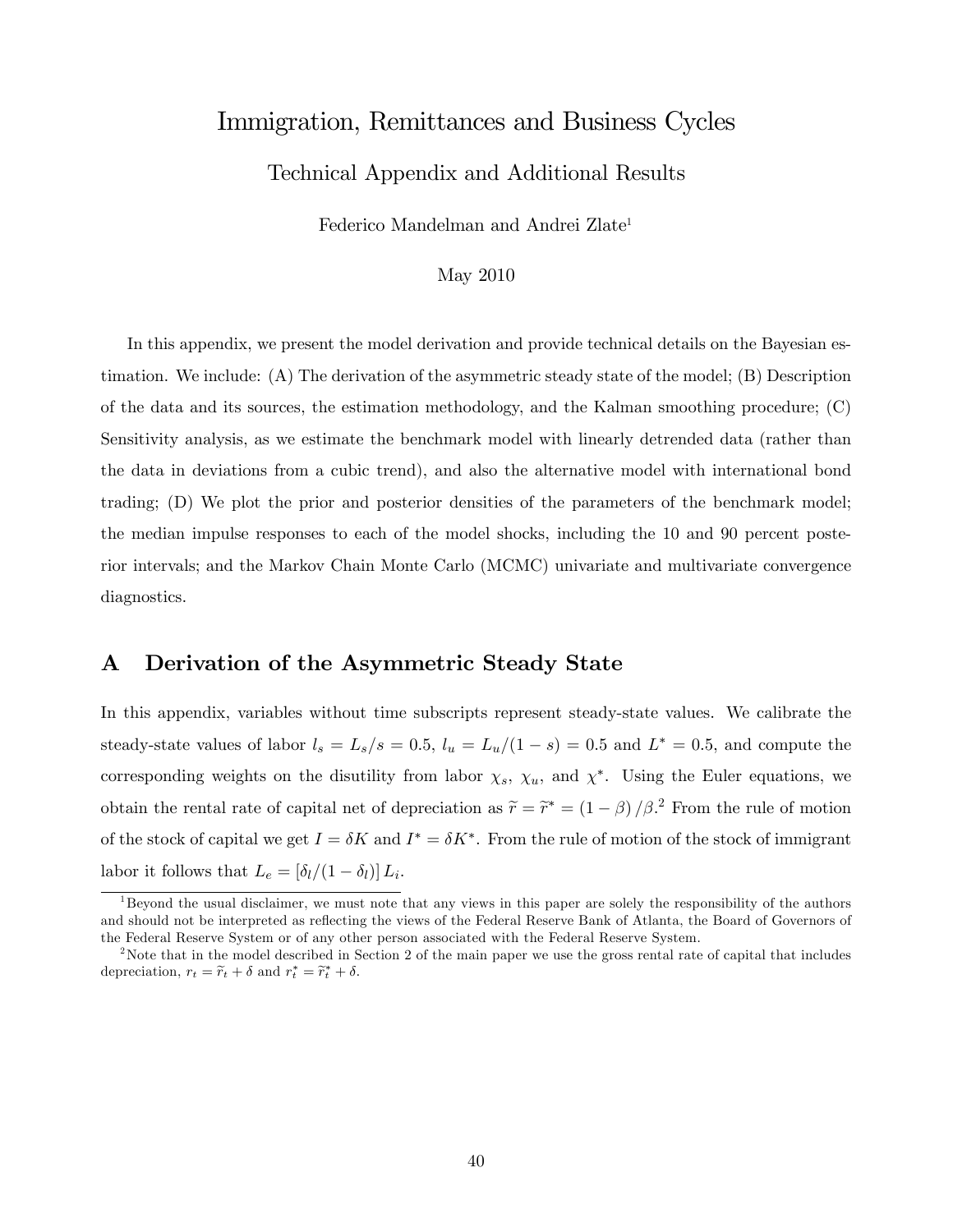The Foreign Economy Using the Cobb-Douglas production function  $\widetilde{Y}_f = (K^*)^{\alpha^*} \left( L_f^* \right)$  $\big)^{1-\alpha^*},$ it follows that:

$$
p_f \frac{\partial \widetilde{Y}_f}{\partial K^*} = p_f \alpha^* \frac{\widetilde{Y}_f}{K^*} = \widetilde{r}^* + \delta,\tag{1}
$$

$$
K^* = \left(\frac{\widetilde{Y}_f}{K^*}\right)^{\frac{1}{\alpha^*-1}} L_f^* = \left(\frac{\widetilde{r}^* + \delta}{\alpha^* p_f}\right)^{\frac{1}{\alpha^*-1}} L_f^*
$$
\n<sup>(2)</sup>

$$
\widetilde{Y}_f = \left(\frac{\widetilde{Y}_f}{K^*}\right) K^* = \left(\frac{\widetilde{r}^* + \delta}{\alpha^* p_f}\right)^{\frac{\alpha^*}{\alpha^* - 1}} L_f^*,\tag{3}
$$

$$
p_f \frac{\partial \widetilde{Y}_f}{\partial L_f^*} = p_f \left(1 - \alpha^*\right) \frac{\widetilde{Y}_f}{L_f^*} = (p_f)^{\frac{1}{1 - \alpha^*}} \left(1 - \alpha^*\right) \left(\frac{\widetilde{r}^* + \delta}{\alpha^*}\right)^{\frac{\alpha^*}{\alpha^* - 1}} = w^*.
$$
 (4)

**The Home Economy** We solve the steady state for Home numerically using a system of eight non-linear equations (5, 6, 9-18 below) in eight unknowns  $(Y_h, K, L_i, Y_h^*, Y_f, p_h, p_f, Q)$ , as follows:

Equations 1-2: In steady state, output and the marginal product of capital are:

$$
\left(\widetilde{Y}_h\right)^{\frac{\theta-1}{\theta}} = \gamma^{\frac{1}{\theta}} \left(L_i + L_u\right)^{\frac{\theta-1}{\theta}} + \left(1 - \gamma\right)^{\frac{1}{\theta}} \left[\lambda^{\frac{1}{\eta}} K^{\frac{\eta-1}{\eta}} + \left(1 - \lambda\right)^{\frac{1}{\eta}} \left(\zeta L_s\right)^{\frac{\eta-1}{\eta}}\right]^{\frac{\eta}{\eta-1}\frac{\theta-1}{\theta}},\tag{5}
$$

$$
\widetilde{r} + \delta = p_h \left(1 - \gamma\right)^{\frac{1}{\theta}} \lambda^{\frac{1}{\eta}} \left(\widetilde{Y}_h\right)^{\frac{1}{\theta}} \left[\lambda^{\frac{1}{\eta}} K^{\frac{\eta - 1}{\eta}} + \left(1 - \lambda\right)^{\frac{1}{\eta}} \left(\zeta L_s\right)^{\frac{\eta - 1}{\eta}}\right]^{\frac{\theta - \eta}{(\eta - 1)\theta}} K^{-\frac{1}{\eta}}.
$$
\n
$$
\tag{6}
$$

Equation 3: Using the steady-state expression for the net present value of the gains from emigration,  $f_e Q^{-1} w_i = \frac{\beta(1-\delta_i)}{1-\beta(1-\delta_i)}$  $\frac{\beta(1-\theta_l)}{1-\beta(1-\delta_l)}d$ , we obtain:

$$
d \equiv Q^{-1}w_i - w^* = \frac{1 - \beta(1 - \delta_l)}{\beta(1 - \delta_l)} f_e Q^{-1} w_i.
$$
\n(7)

As a result, the steady-state ratio between the immigrant wage in Home and the wage in the country of origin, expressed in units of the home consumption basket, is:

$$
\Omega \equiv \frac{w_i}{w^*Q} = \left[1 - \frac{1 - \beta(1 - \delta_l)}{\beta(1 - \delta_l)} f_e\right]^{-1}.\tag{8}
$$

Note that when  $f_e = 0$ , it follows that  $\Omega = 1$ . In other words, when the sunk emigration cost is zero, labor migration will take place up the the point at which, in equilibrium, the immigrant wage is equal to the wage in the country of origin.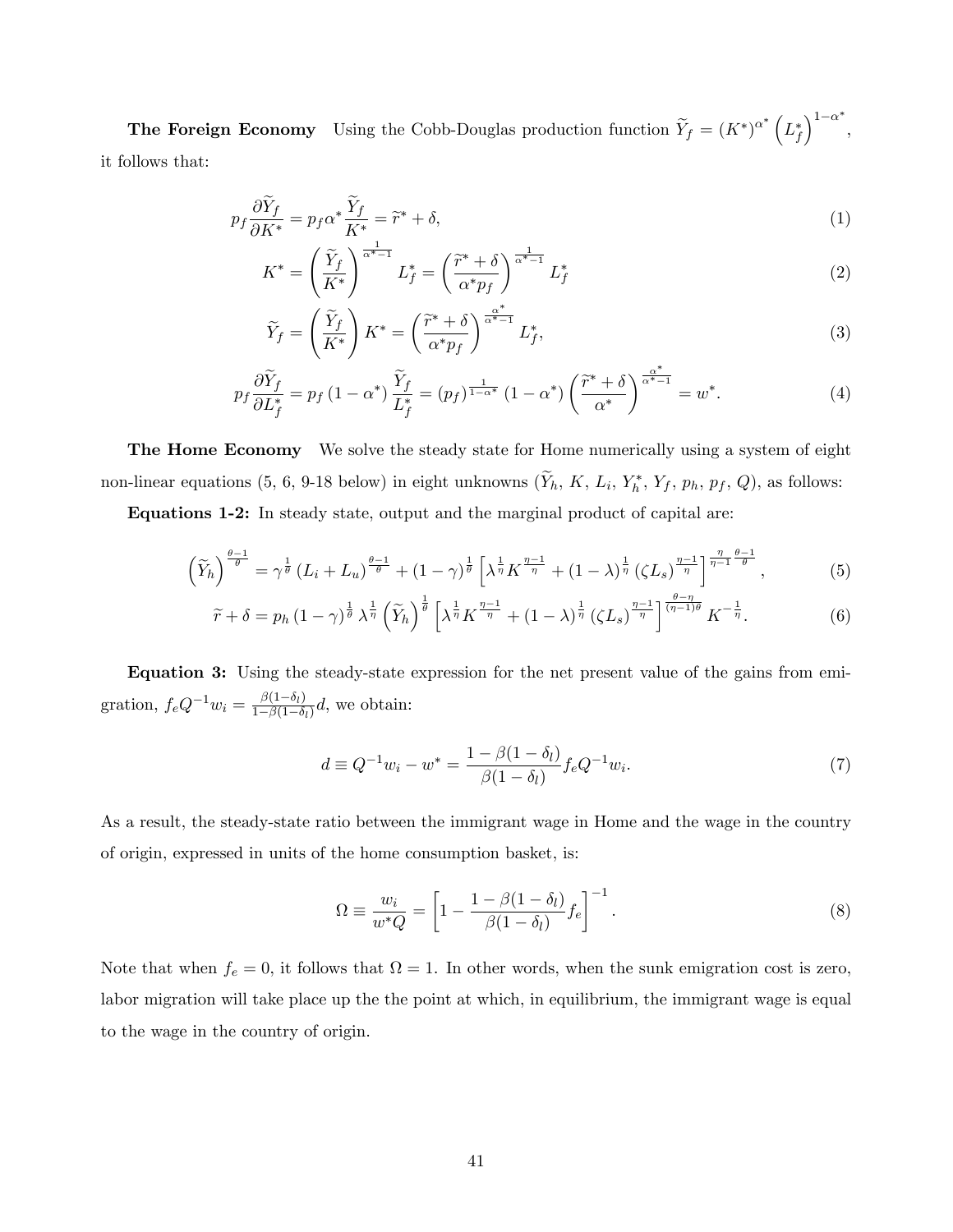Next, we insert  $w_i = p_h \frac{\partial Y_h}{\partial L_i}$  and  $w^* = p_f \frac{\partial Y_h}{\partial L^*}$  into equation 8 to obtain:

$$
\underbrace{p_h\left(\gamma\frac{\widetilde{Y}_h}{L_i+L_u}\right)^{\frac{1}{\theta}}}_{w_i} = \Omega(p_f)^{\frac{1}{1-\alpha^*}}\left(1-\alpha^*\right)\left(\frac{\widetilde{r}^*+\delta}{\alpha^*}\right)^{\frac{\alpha^*}{\alpha^*-1}}Q,\tag{9}
$$

Equation 4: The balanced current account condition implies:

$$
p_h Y_h^* = p_f Q Y_f + L_i p_h \underbrace{\left(\gamma \frac{\widetilde{Y}_h}{L_i + L_u}\right)^{\frac{1}{\theta}}}_{w_i} - \frac{L_i}{L^*} C^* Q,\tag{10}
$$

in which we use:

$$
C^* = \frac{L^*}{L^* - L_i} \left[ Y^* - \delta K^* - f_e w_i \frac{L_e}{Q} \right],
$$
\n(11)

$$
Y^* = \left[ \omega^{*\frac{1}{\mu}} \left( \tilde{Y}_f - Y_f \right)^{\frac{\mu-1}{\mu}} + (1 - \omega^*)^{\frac{1}{\mu}} \left( Y_h^* \right)^{\frac{\mu-1}{\mu}} \right]^{\frac{\mu}{\mu-1}},\tag{12}
$$

$$
\widetilde{Y}_f = \left(\frac{\widetilde{r}^* + \delta}{\alpha^* p_f}\right)^{\frac{\alpha^*}{\alpha^* - 1}} \left(L^* - L_i\right),\tag{13}
$$

$$
K^* = \left(\frac{\widetilde{r}^* + \delta}{\alpha^* p_f}\right)^{\frac{1}{\alpha^* - 1}} (L^* - L_i). \tag{14}
$$

Equations 5-6: We write the demand ratios for the two intermediate goods in each economy as:

$$
\frac{\widetilde{Y}_h - Y_h^*}{Y_f} = \frac{\omega}{1 - \omega} \left(\frac{p_h}{p_f Q}\right)^{-\mu},\tag{15}
$$

$$
\frac{\widetilde{Y}_f - Y_f}{Y_h^*} = \frac{\omega^*}{1 - \omega^*} \left(\frac{p_f Q}{p_h}\right)^{-\mu^*}.\tag{16}
$$

Equations 7-8: The price indexes for the composite good of each country are:

$$
1 = \omega (p_h)^{1-\mu} + (1-\omega)(p_f Q)^{1-\mu}, \qquad (17)
$$

$$
1 = \omega^* (p_f)^{1 - \mu^*} + (1 - \omega^*) \left(\frac{p_h}{Q}\right)^{1 - \mu^*}.
$$
 (18)

Next we use the steady-state values for  $Y_h$ ,  $K$ ,  $L_i$ ,  $Y_h^*$ ,  $Y_f$ ,  $p_h$ ,  $p_f$ , and  $Q$  computed above to obtain solutions for the rest of the variables. The equations above provide the solutions for  $w_i = w_u$ ,  $L_e$  and d in Home, and for  $Y_f$ ,  $w^*$ ,  $C^*$ ,  $Y^*$ ,  $K^*$  in Foreign. The remaining variables for Home are: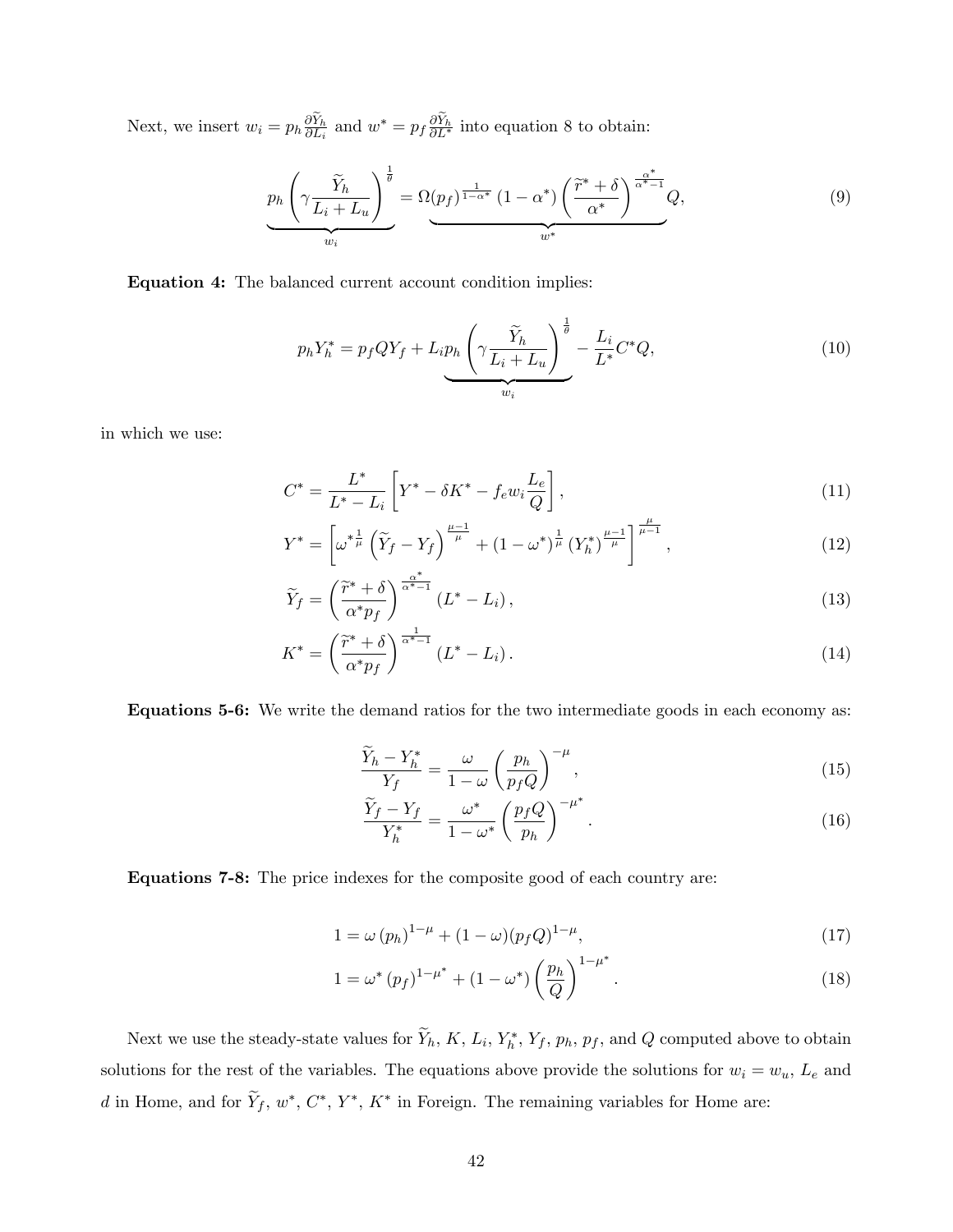$$
Y_h = \widetilde{Y}_h - Y_h^* \tag{19}
$$

$$
Y = \left[\omega^{\frac{1}{\mu}}\left(Y_h\right)^{\frac{\mu-1}{\mu}} + \left(1 - \omega\right)^{\frac{1}{\mu}}\left(Y_f\right)^{\frac{\mu-1}{\mu}}\right]^{\frac{\mu}{\mu-1}},\tag{20}
$$

$$
w_s = p_h \left(1 - \gamma\right)^{\frac{1}{\theta}} \left(1 - \lambda\right)^{\frac{1}{\eta}} \left(\tilde{Y}_h\right)^{\frac{1}{\theta}} \left[\lambda^{\frac{1}{\eta}} \left(K_t\right)^{\frac{\eta - 1}{\eta}} + \left(1 - \lambda\right)^{\frac{1}{\eta}} \left(\zeta L_{s,t}\right)^{\frac{\eta - 1}{\eta}}\right]^{\frac{\theta - \eta}{(\eta - 1)\theta}} \left(L_s\right)^{-\frac{1}{\eta}},\tag{21}
$$

$$
c_s = \left[s + (1 - s)\frac{(1 - \phi)}{\phi}\right]^{-1} \left(Y - \delta K - \frac{L_i}{L^*}C^*Q\right),\tag{22}
$$

$$
c_u = c_s \frac{(1 - \phi)}{\phi}.\tag{23}
$$

The remaining variables for Foreign are  $L_f^* = L^* - L_i$  and  $Y_f^* = Y_f - Y_f$ . Finally, the weights on the disutility from labor are  $\chi_s = \frac{w_s}{(1 - v^{\psi})^2}$  $\frac{w_s}{(l_s)^{\psi}c_s}, \chi_u = \frac{w_u}{(l_u)^{\psi}}$  $\frac{w_u}{(l_u)^{\psi} c_u}$  and  $\chi_s = \frac{w^*}{(L^*)^{\psi}}$  $\frac{w^*}{(L^*)^{\psi}C^*}.$ 

Financial Integration In the extended model with international bond trading described above, we use  $1 + \pi B_h = \beta (1 + r^b)$ ,  $1 + \pi B_h^* = \beta^* (1 + r^b)$  and  $B_h + B_h^* = 0$  in Home to obtain  $r^b = (1 - \beta) / \beta$ and  $B_h = -B_h^* = 0$ . Similarly for Foreign, using that  $1 + \pi B_f = \beta(1 + r^{b*})$ ,  $1 + \pi B_f^* = \beta^*(1 + r^{b*})$  and  $B_f + B_f^* = 0$ , it also follows that  $r^{b^*} = (1 - \beta) / \beta = r^b$  and  $B_f = -B_f^* = 0$ .

Finally, the balanced current account condition (10) is replaced by the following expression for the balance of international payments in steady state:

$$
p_h Y_h^* - p_f Y_f Q - \underbrace{\left(w_i L_i - \frac{L_i}{L^*} C^* Q\right)}_{\text{Remitances}} + r^b B_h + r^{b*} Q B_f = 0. \tag{24}
$$

The steady-state solutions for all other variables are the same as under financial autarky.

#### B The Bayesian Estimation

#### B.1 Data Sources

Macroeconomic data on real output, consumption and investment is provided by the Bureau of Economic Analysis (for the U.S.) and INEGI (for Mexico) through Haver Analytics. Data on apprehensions at the U.S.-Mexico border and the number of hours spent by the U.S. Border Patrol on policing the border is provided by the U.S. Immigration and Naturalization Service, and made available on Gordon Hanson's website ("border linewatch apprehensions" and "border linewatch enforcement hours"). Data on workers' remittances in nominal U.S. dollars is provided by the Bank of Mexico through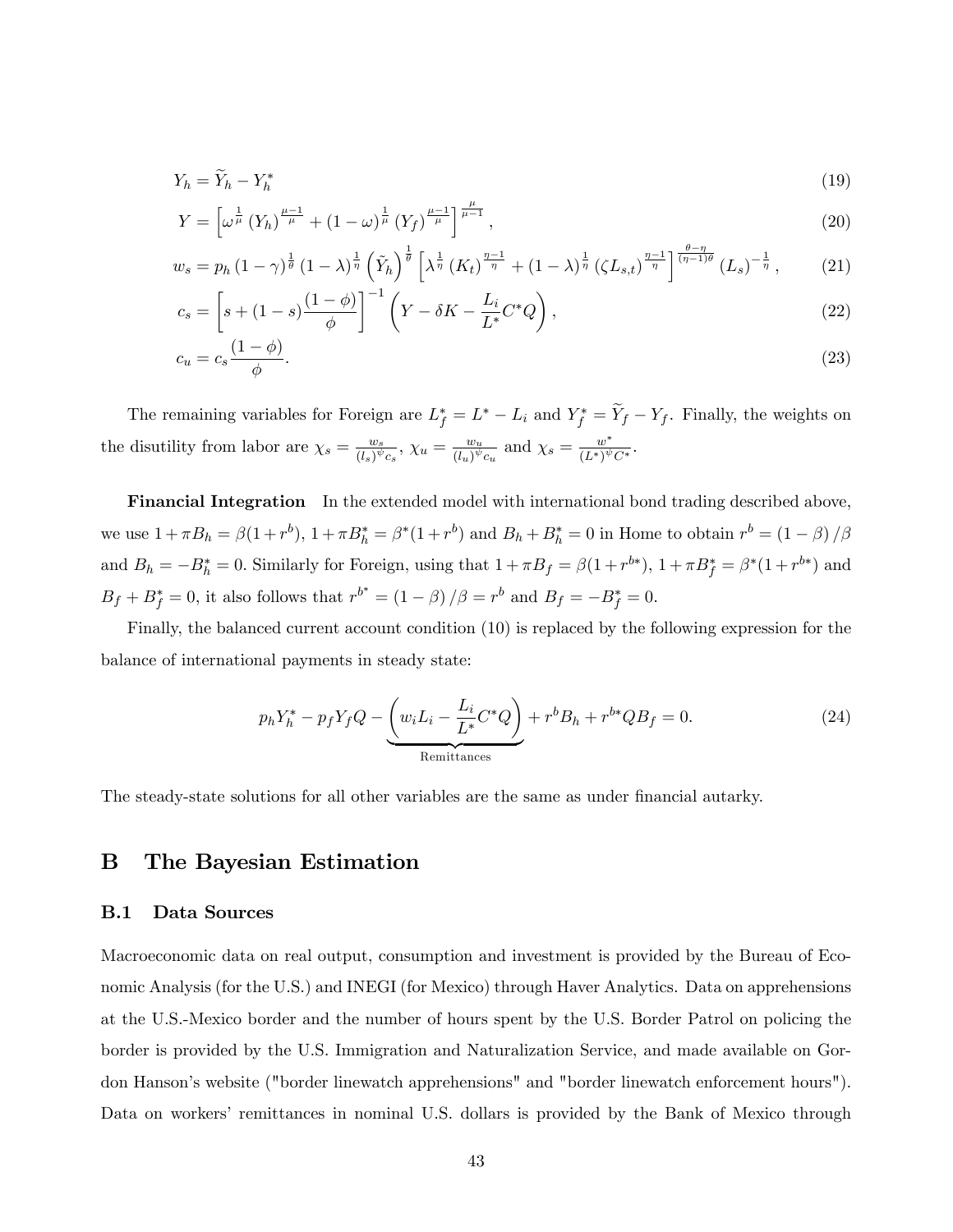Haver Analytics. We convert remittances in real dollars using the U.S. CPI index, and then in real Mexican pesos using the U.S.-Mexico bilateral real exchange (obtained from the IMF's International Financial Statistics). The U.S. Census Bureauís Current Population Survey (CPS) is the source for hours worked and hourly wages (in nominal dollars) for the U.S. skilled and unskilled workers. We used monthly data for total hours worked in the last week of every month, weekly earnings before deductions, and earnings weights by educational attainment. Data on hours worked and hourly wages for Mexico's *maquiladora* sector (in nominal pesos) is provided by INEGI; we compute the hourly wage in nominal pesos using the monthly series on total remunerations, total number of workers, and hours per worker. In order to compute the U.S. unskilled-Mexico *maquiladora* wage ratio, we convert the *maquiladora* wage in U.S. dollars using the nominal exchange rate. We seasonally adjust the data with the X-12 ARIMA method of the U.S. Census Bureau.

#### B.2 Estimation Methodology

In this section we briefly explain the estimation approach used in this paper. A more detailed description of the method can be found in Lubik and Schorfheide (2005), Justiniano and Preston (2010), and Schorfheide (2000) among others. Let's define  $\Theta$  as the parameter space of the DSGE model, and  $z^T = \{z_t\}_{t=1}^T$  as the data series used in the estimation. From their joint probability distribution  $P(z^T, \Theta)$ , we can derive a relationship between the marginal  $P(\Theta)$  and the conditional distribution  $P(z^T|\Theta)$ , which is known as the Bayes theorem:  $P(\Theta|z^T) \propto P(z^T|\Theta)P(\Theta)$ . The method updates the a priori distribution using the likelihood contained in the data to obtain the conditional posterior distribution of the structural parameters. The resulting posterior density  $P(\Theta | z^T)$  is used to draw statistical inference on the parameter space  $\Theta$ . Combining the state-form representation implied by the solution for the linear rational expectation model and the Kalman filter, we can compute the likelihood function. The likelihood and the prior permit a computation of the posterior that can be used as the starting value of the random walk version of the Metropolis-Hastings (MH) algorithm, which is a Monte Carlo method used to generate draws from the posterior distribution of the parameters. In this case, the results reported are based on 500,000 draws following this algorithm. We choose a normal jump distribution with covariance matrix equal to the Hessian of the posterior density evaluated at the maximum. The scale factor is chosen in order to deliver an acceptance rate between 30 and 45 percent depending on the run of the algorithm. Measures of uncertainty follow from the percentiles of the draws.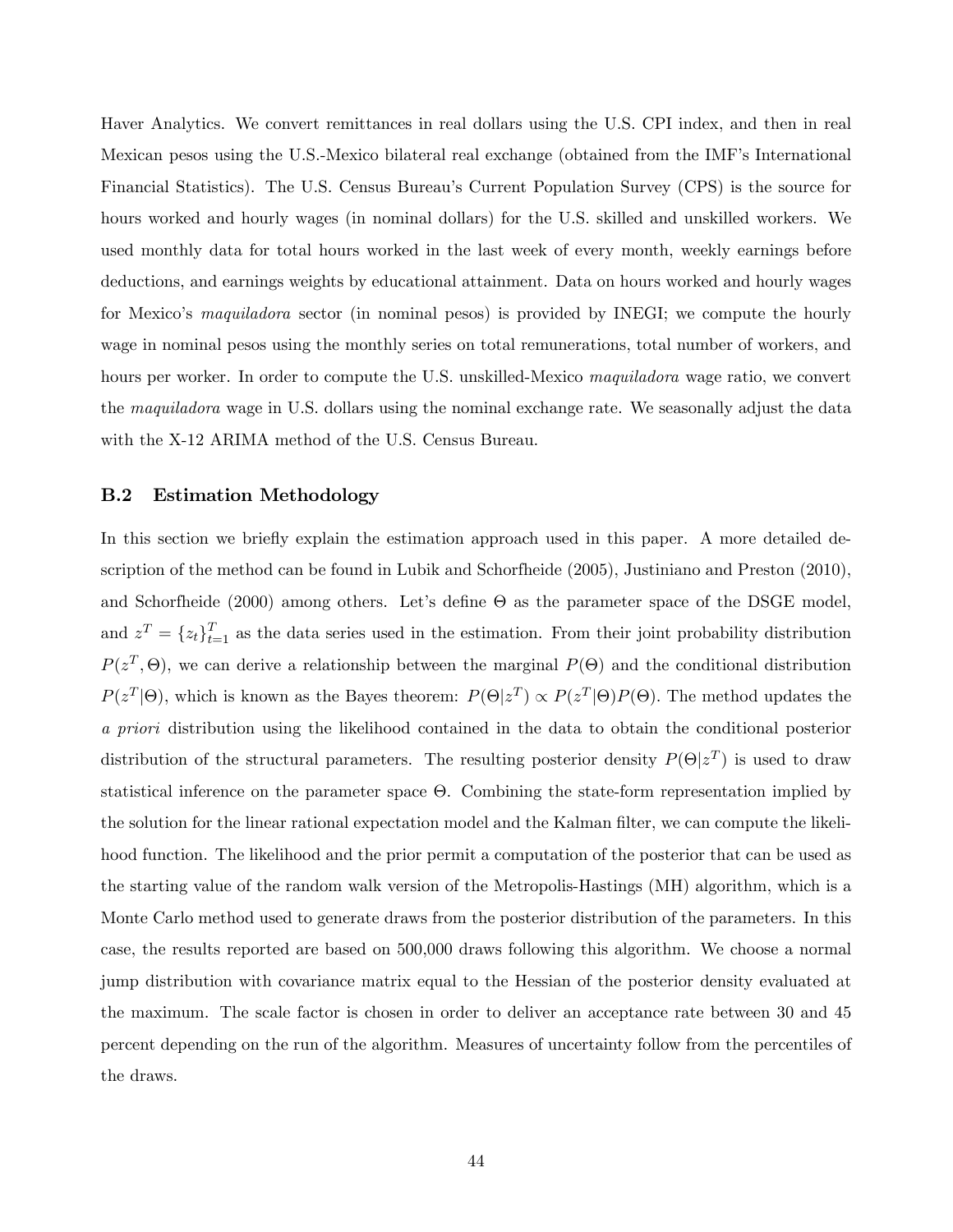#### B.3 Smoothing

The DSGE model can be written in a state-space representation as  $\xi_{t+1} = F \xi_t + v_{t+1}$  and  $z_t = H' \xi_t + w_t$ , in which  $\xi_t$  is the vector of unobserved variables at date t, and  $z_t$  is the vector of observables; shocks  $v_t$  and  $w_t$  are uncorrelated, normally distributed, white noise vectors. The first expression is the state equation and the second the is the *observed* equation.

Smoothing involves the estimation of  $\xi^T = \{\xi_t\}_{t=1}^T$  conditional on the full data set  $z^T$  used in the estimation. The smoothed estimates are denoted  $\xi_{t|T} = E(\xi_t|z^T)$  and, as shown in Bauer et al. (2003), can be written as:

$$
\xi_{t|T} = \xi_{t|t} + P_{t|t} F' P_{t+1|t}^{-1} \left[ \xi_{t+1|T} - \xi_{t+1|t} \right],
$$
\n(25)

in which  $P_{t+1|t} = E(\xi_{t+1} - \xi_{t+1|t})(\xi_{t+1} - \xi_{t+1|t})'$  is the mean squared forecasting error associated with the projection of  $\xi_{t+1}$  on  $z^t$  and a constant, projection which is denoted as  $\xi_{t+1|t} = E(\xi_{t+1}|z^t)$ . Using the Kalman Filter to calculate  $\{\xi_t\}_{t=1}^T$ ,  $\{\xi_{t+1|t}\}_{t=0}^{T-1}$ ,  $\{P_{t|t}\}_{t=1}^T$  and  $\{P_{t+1|t}\}_{t=0}^{T-1}$ , the sequence of smooth estimates  $\{\xi_{t|T}\}_{t=1}^T$  is determined from equation (25).

#### C Additional Results and Sensitivity Analysis

For robustness, in Table A1 we report the estimation results obtained for the benchmark model with Önancial autarky using linearly detrended data. (In contrast, Table 2 in the main paper uses data in percent deviations from a cubic trend.) Table A2 reports the estimation results for the model with financial integration, using the data in deviations from a cubic trend. In Figure A1, we show the prior (grey line), posterior density (black line) and mode from the numerical optimization of the posterior kernel (dashed line) for the benchmark model. Figure A2 reports impulse responses to all shocks (neutral technology, demand and investment in either Home or Foreign). We depict the median response (solid lines) to a one standard deviation of the shocks, along with the 10 and 90 percent posterior intervals (dashed lines).

#### D Convergence Diagnostics

We monitor the convergence of iterative simulations with the methods described in Brooks and Gelman (1998).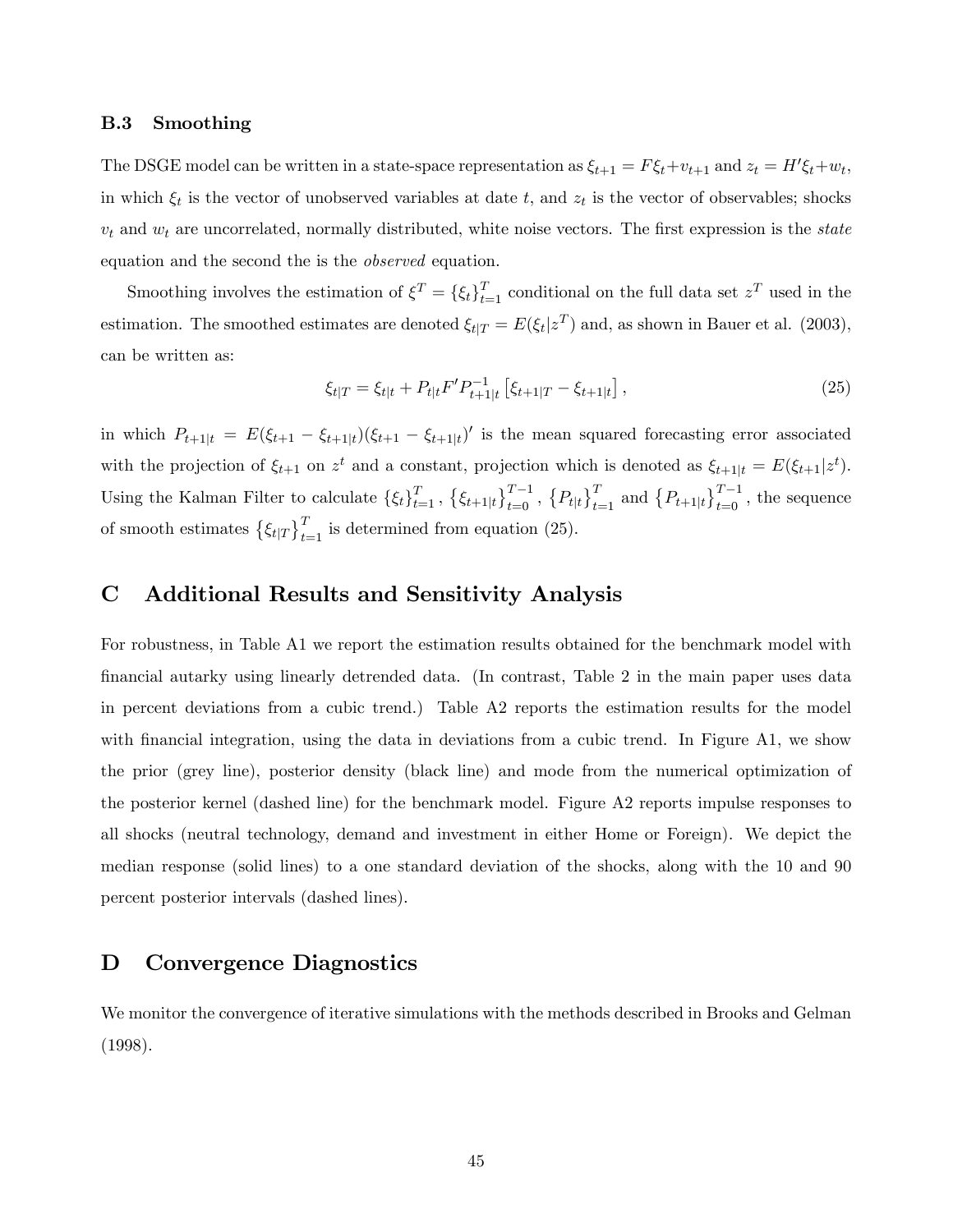General Univariate Diagnostics The empirical 80 percent interval for any given parameter,  $\rho$ , is taken from each individual chain first. The interval is described by the 10 and 90 percent of the n simulated draws. Then,  $m$  within-sequence interval length estimates are constructed. Next, a set of mn observations, generated from all chains, is also used to calculate the 80% interval, and a totalsequence interval length estimate is obtained, so that  $\hat{R}_{interval} = \frac{\text{length of total-sequence interval}}{\text{mean length of the within-sequence in}}$ mean length of the within-sequence interval can be evaluated: Convergence is approached when the numerator and denominator coincide (i.e.  $\ddot{R} \rightarrow 1$ ).

It is also possible to compute non interval-based alternatives, which we report for robustness. The numerator and denominator in the expression above is replaced by an empirical estimate of the central  $s^{th}$  order moments calculated from all sequences together, and the mean  $s^{th}$  order moment is calculated from each individual sequence, so as to define for every  $s: \hat{R}_s = \frac{\frac{1}{mn-1} \sum_{j=1}^m \sum_{k=1}^n |\varrho_{jt} - \bar{\varrho}_{sj}|^s}{\frac{1}{2} \sum_{j=1}^m \sum_{k=1}^m |\varrho_{jt} - \bar{\varrho}_{sj}|^s}$  $\frac{\frac{mn-1}{1} \sum_{j=1}^{n} \sum_{t=1}^{n} |g_j t - \bar{g}_j|^{s}}{\frac{1}{m(n-1)} \sum_{j=1}^{m} \sum_{t=1}^{n} |g_j t - \bar{g}_j|^{s}}.$ In Figure A3, we plot the numerator and denominator from measures of  $\hat{R}_{interval}$ ,  $\hat{R}_2$ ,  $\hat{R}_3$  for each of the parameters estimated: The scale used for drawing the initial value of the MH chain is twice that of the jumping distribution in the MH algorithm. As it is observed, convergence is achieved before 100,000 iterations (we use five parallel chains).

**Multivariate extensions** In this case, we redefine  $\rho$  as a a vector parameter based upon observations  $\varrho_{jt}^{(i)}$  denoting the  $i_{th}$  element of the parameter vector in chain j at time t. The direct analogue of univariate approach in higher dimensions is to estimate the posterior variance-covariance matrix as:  $\hat{V} = \frac{n-1}{n}W + (1 + \frac{1}{m})B/n$ , where  $W = \frac{1}{m(n)}$  $m(n-1)$  $\sum_{j=1}^{m} \sum_{t=1}^{n} (\varrho_{jt} - \bar{\varrho}_j)(\varrho_{jt} - \bar{\varrho}_j)$  and  $B/n = \frac{1}{m}$  $\frac{1}{m-1}\sum_{j=1}^m(\bar{\varrho}_{j.}-\bar{\varrho}_{..})(\bar{\varrho}_{j.}-\bar{\varrho}_{..})'$ . It is possible to summarize the distance between  $\hat{V}$  and W with a scalar measure that should approach 1 (from above) as convergence is achieved, given suitably overdispersed starting points. We can monitor both  $\hat{V}$  and W; determining convergence when any rotationally invariant distance measure between the two matrices indicates that they are sufficiently close. In Figure A4, we report measures of this aggregate.<sup>3</sup> Convergence is achieved before  $100,000$ iterations.

 $3$ Note that, for instance, the interval-based diagnostic in the univariate case becomes now a comparison of volumes of total and within-chain convex hulls. Brooks and Gelman (1998) propose to calculate for each chain the volume within 80%, say, of the points in the sample and compare the mean of these with the volume from 80% percent of the observations from all samples together.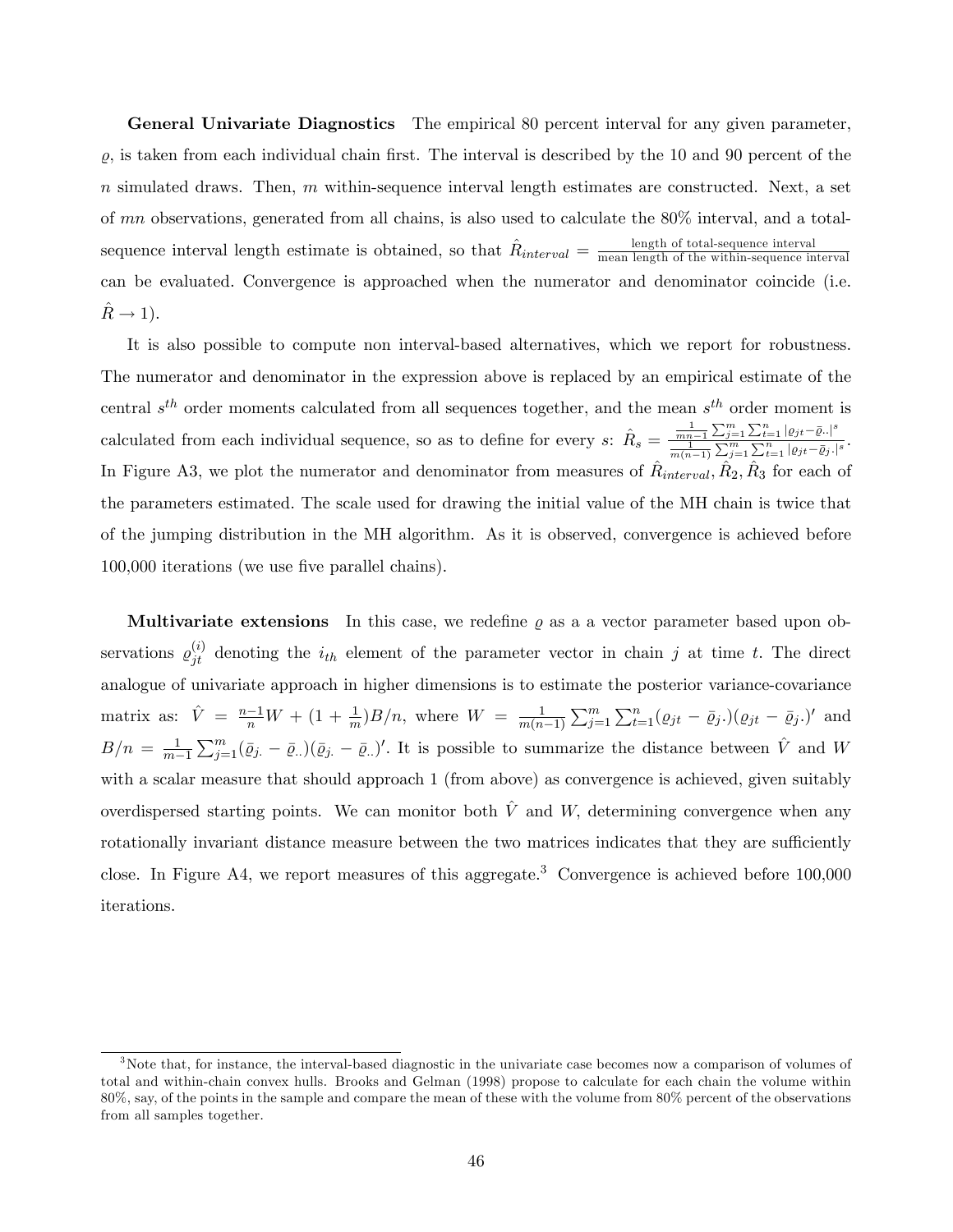## References

- [1] Bauer, A., Haltom, N., and Rubio-Ramírez, J. (2003). "Using the Kalman Filter to Smooth the Shocks of a Dynamic Stochastic General Equilibrium Model," Federal Reserve Bank of Atlanta, Working Paper 2003-32.
- [2] Brooks, S., Gelman, A. (1998). "General Methods for Monitoring Convergence of Iterative Simulations," Journal of Computational and Graphical Statistics  $7(4)$ ,  $434-455$ .
- [3] INEGI (El Instituto Nacional de Estadística y Geografía, Mexico, 2008). Banco de Información Económica, http://dgcnesyp.inegi.org.mx/cgi-win/bdieintsi.exe
- [4] Justiniano, A. and Preston, B. (2010). "Monetary Policy and Uncertainty in an Empirical Small Open Economy Model," Journal of Applied Econometrics, 25(1).
- [5] Lubik, T. and Schorfheide, F. (2005). "A Bayesian Look at New Open Economy Macroeconomics," NBER Macroeconomics Annual, 313–366.
- [6] Schorfheide, F. (2000). "Loss Function Based Evaluation of DSGE Models," Journal of Applied Econometrics 15(6), 645–670.
- [7] U.S. Census Bureau (2007). Current Population Survey (CPS), Annual Social and Economic Supplement.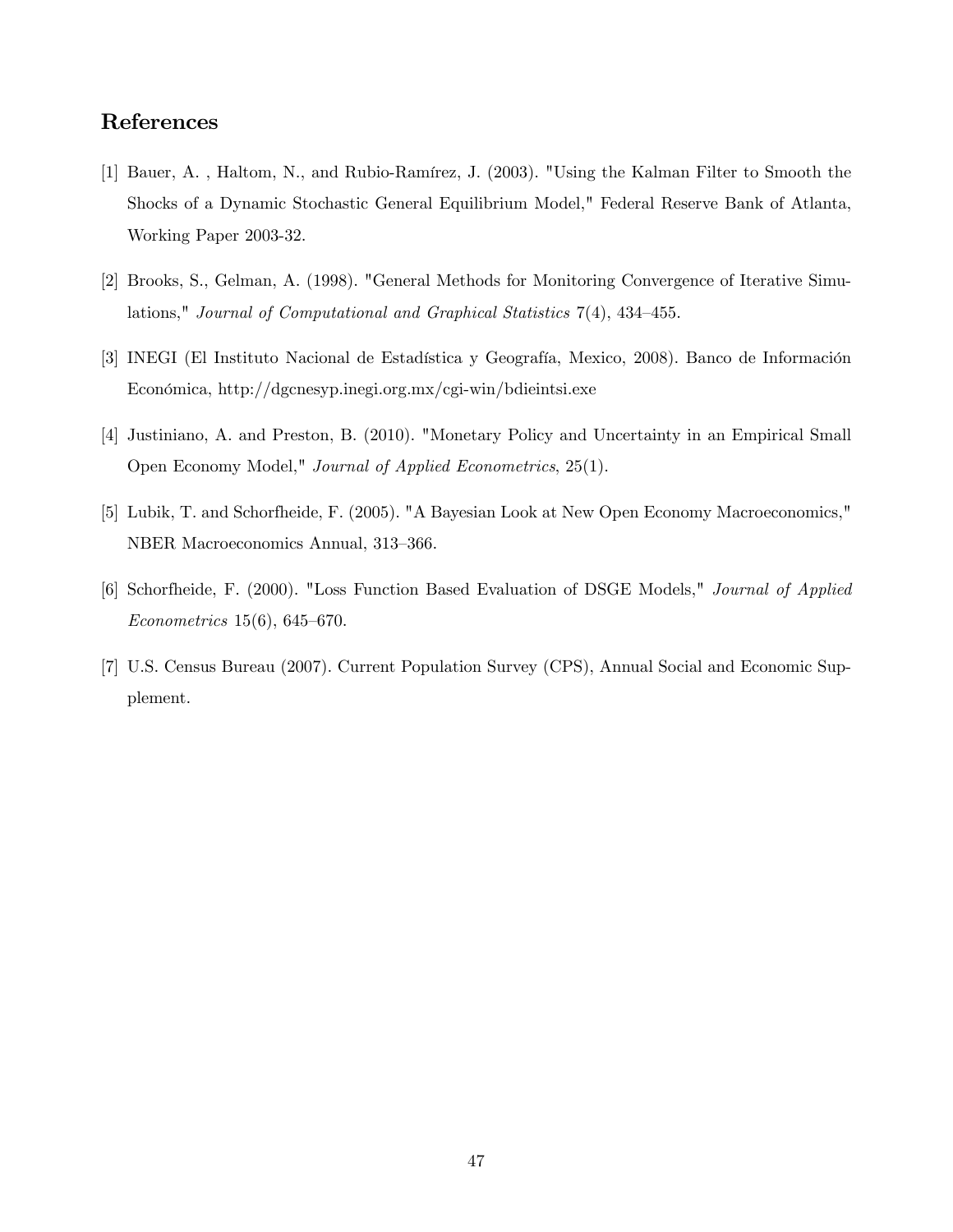Table A1: Summary statistics for the benchmark model with financial autarky estimated with linearly detrended data

|                                  | Prior distribution |             |              | Posterior distribution |           |              |        |        |        |
|----------------------------------|--------------------|-------------|--------------|------------------------|-----------|--------------|--------|--------|--------|
| Description                      | Name               | Density     | Mean         | Std Dev                | Sd (Hess) | Mode         | Mean   | $5\%$  | 95%    |
| Share of unskilled in output     | $\gamma$           | Gamma       | 0.055        | 0.01                   | 0.0073    | 0.0463       | 0.0548 | 0.0435 | 0.0667 |
| Elast. of subst. (K, unskilled). | $\theta$           | Beta        | 0.95         | 0.015                  | 0.0160    | 0.9584       | 0.9438 | 0.9194 | 0.9711 |
| Elast. of subst. (K, skilled)    | $\eta$             | <b>Beta</b> | 0.85         | 0.015                  | 0.0095    | 0.8894       | 0.9051 | 0.8894 | 0.9204 |
| Product. of native skilled       | $\zeta$            | Gamma       | 6.2          | $0.75\,$               | 0.7442    | 6.2091       | 6.7725 | 5.6067 | 8.0518 |
| Sunk emigration cost             | $f_e$              | Gamma       | $3.8\,$      | $0.35\,$               | 0.2419    | 3.7831       | 6.0988 | 5.7650 | 6.4663 |
| Inverse elast. of labor supply   | $\psi$             | Gamma       | $\mathbf{1}$ | $\rm 0.2$              | 0.2415    | 1.1223       | 2.1114 | 1.7127 | 2.5006 |
| Elast. of substitution, goods    | $\mu$              | Gamma       | $1.5\,$      | $\rm 0.3$              | 0.1819    | 1.5924       | 1.9022 | 1.6060 | 2.1894 |
| Elast. of remittances to wages   | $\varphi$          | Gamma       | 0.99         | $0.1\,$                | 0.1005    | 0.9864       | 0.9860 | 0.8194 | 1.1454 |
| Neutral tech. shock (H)          | $\rho_a$           | Beta        | 0.75         | 0.1                    | 0.0205    | 0.9837       | 0.9377 | 0.9056 | 0.9719 |
| Neutral tech. shock (F)          | $\rho_{a^*}$       | Beta        | 0.75         | 0.1                    | 0.0271    | $\,0.9482\,$ | 0.9354 | 0.8937 | 0.9808 |
| Discount factor shock (H)        | $\rho_b$           | <b>Beta</b> | $0.5\,$      | 0.05                   | 0.0310    | 0.6873       | 0.7118 | 0.6596 | 0.7613 |
| Invest. tech. shock (H)          | $\rho_i$           | <b>Beta</b> | $0.5\,$      | 0.05                   | 0.0253    | 0.6871       | 0.7536 | 0.7183 | 0.7902 |
| Discount factor shock (F)        | $\rho_{b^*}$       | Beta        | 0.5          | 0.05                   | 0.0198    | 0.6280       | 0.7637 | 0.7369 | 0.7902 |
| Invest. tech. shock $(F)$        | $\rho_{i^*}$       | <b>Beta</b> | $0.5\,$      | 0.05                   | 0.0043    | 0.7902       | 0.7800 | 0.7734 | 0.7855 |
| Border enforcement shock         | $\rho_{fe}$        | Beta        | 0.75         | 0.1                    | 0.0038    | 0.9807       | 0.9919 | 0.9863 | 0.9978 |
| Neutral tech. shock (H)          | $\sigma_a$         | Inv gamma   | 0.01         | $2^*$                  | 0.0004    | 0.0061       | 0.0065 | 0.0058 | 0.0072 |
| Neutral tech. shock (F)          | $\sigma_{a^*}$     | Inv gamma   | $0.01\,$     | $2^*$                  | 0.0014    | 0.0177       | 0.0178 | 0.0155 | 0.0198 |
| Discount factor shock (H)        | $\sigma_b$         | Inv gamma   | 0.01         | $2^*$                  | 0.0029    | 0.0446       | 0.0413 | 0.0364 | 0.0459 |
| Invest. tech. shock (H)          | $\sigma_i$         | Inv gamma   | 0.01         | $2^*$                  | 0.0026    | 0.0379       | 0.0348 | 0.0306 | 0.0392 |
| Discount factor shock (F)        | $\sigma_{b^*}$     | Inv gamma   | 0.01         | $2^*$                  | 0.0043    | 0.0880       | 0.0456 | 0.0389 | 0.0530 |
| Invest. tech. shock (F)          | $\sigma_{i^*}$     | Inv gamma   | $0.01\,$     | $2^*$                  | 0.0032    | 0.0536       | 0.0284 | 0.0229 | 0.0332 |
| Border enforcement shock         | $\sigma_{f_e}$     | Inv gamma   | 0.01         | $2^*$                  | 0.0041    | 0.0536       | 0.0553 | 0.0489 | 0.0621 |

Notes: For the Inverted gamma function the degrees of freedom are indicated.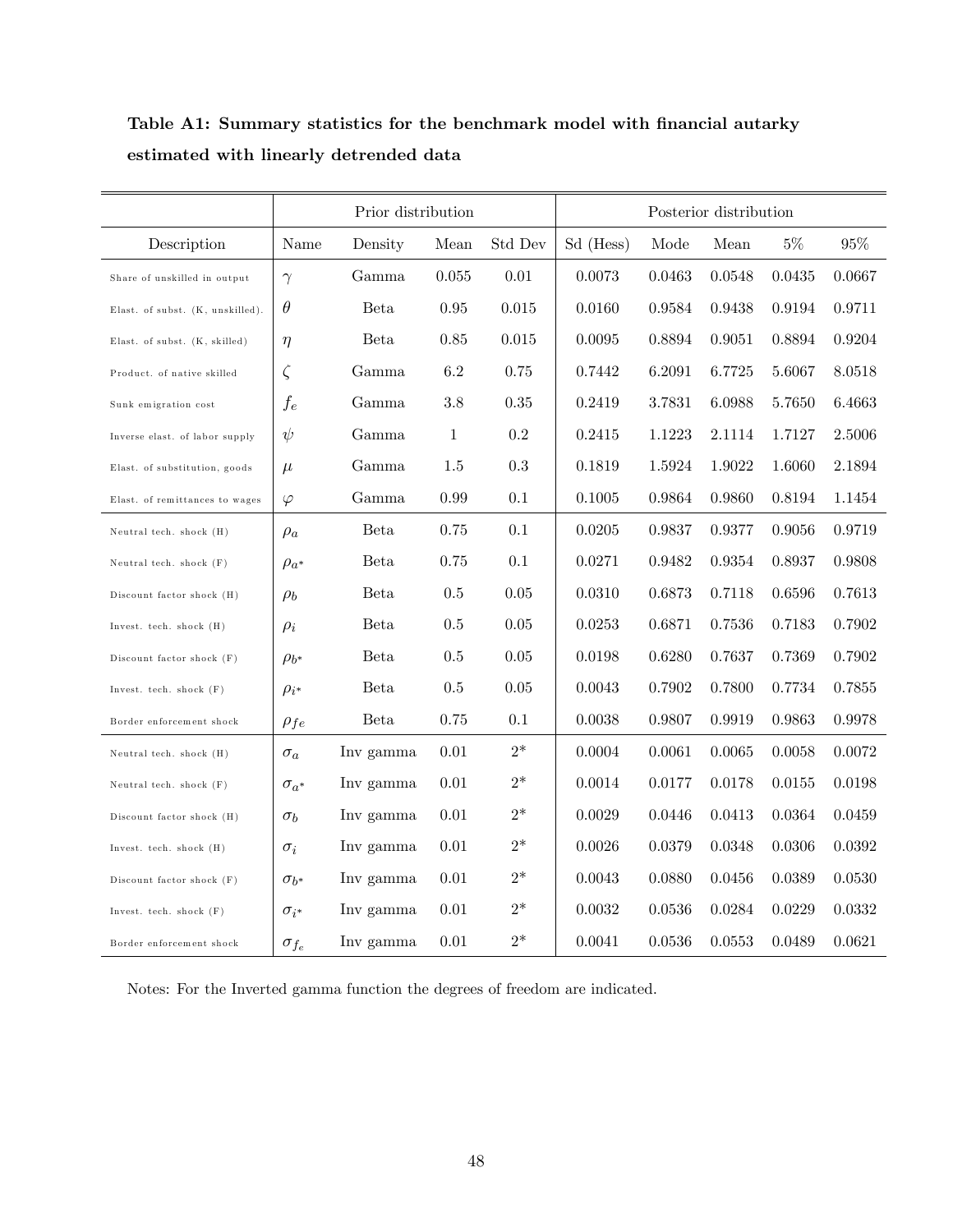Prior distribution Posterior distribution Description Name Density Mean Std Dev Sd (Hess) Mode Mean 5% 95% Share of unskilled in output  $\begin{array}{ccc} \gamma \qquad \qquad \text{Gamma} \qquad 0.055 \qquad 0.01 \end{array}$  0.0094 0.0957 0.0960 0.0809 0.1109 Ela st. o f su b st. (K , u n skilled ). Beta 0.95 0.015 0.0171 0.9456 0.9405 0.9138 0.9680 Elast. of subst. (K, skilled)  $\eta$  Beta 0.85 0.015 0.0107 0.8854 0.8864 0.8696 0.9042 Product. of native skilled  $\zeta$  Gamma 6.2 0.75 0.5827 6.1874 5.9279 4.9515 6.8451 Sunk emigration cost fe  $f_e$  Gamma 3.8 0.35 0.1625 6.4665 6.1006 5.8442 6.3897 Inverse elast. of labor supply  $\psi$  Gamma 1 0.2 0.1897 1.312 1.3295 1.0078 1.6277 Elast. of substitution, goods  $\mu$  Gamma 1.5 0.3 0.1100 1.8934 1.8185 1.6443 2.0006 Elast. of remittances to wages  $\varphi$  Gamma 0.99 0.1 0.0964 0.9608 0.9600 0.8003 1.109 Neutral tech. shock (H)  $\rho_a$  Beta 0.75 0.1 0.0255 0.9602 0.9432 0.9051 0.9853 Neutral tech. shock  $(F)$  |  $\rho_a*$  Beta 0.75 0.1 0.0300 0.9815 0.9499 0.9042 0.9935 Discount factor shock (H)  $\begin{array}{|c|c|c|c|c|c|} \hline \end{array}$  b Beta 0.5 0.05 0.0400 0.6006 0.6148 0.5482 0.6807 Invest. tech. shock (H)  $\rho_i$  Beta 0.5 0.05 0.0346 0.3757 0.3819 0.3230 0.4376 Discount factor shock  $(F)$  |  $\rho_{b^*}$  Beta 0.5 0.05 0.0203 0.7834 0.7603 0.7312 0.7902 Invest. tech. shock  $(F)$   $\rho_i^*$  $\ast$  Beta 0.5 0.05 0.0188 0.7816 0.7647 0.7386 0.7902 B o rd e r en fo rcem ent sho ck fe Beta 0.75 0.1 0.0018 0.9973 0.9960 0.9935 0.9991 Neutral tech. shock (H)  $\sigma_a$  Inv gamma 0.01 2\* 0.0005 0.0071 0.0073 0.0065 0.0082 Neutral tech. shock  $(F)$   $\sigma_{a^*}$ Inv gamma  $0.01 \t 2^* \t 0.0012 \t 0.0178 \t 0.0179 \t 0.0159 \t 0.0200$ Discount factor shock (H)  $\sigma_b$  Inv gamma 0.01 2\* 0.0011 0.0116 0.0125 0.0107 0.0143 Invest. tech. shock (H)  $\sigma_i$  Inv gamma 0.01 2\* 0.0007 0.0078 0.0086 0.0074 0.0098 Discount factor shock  $(F)$   $\sigma_{b^*}$ Inv gamma  $0.01 \t2^* \t0.0021 \t0.0219 \t0.0238 \t0.0202 \t0.0270$ Invest. tech. shock  $(F)$   $\sigma_i^*$ Inv gamma  $0.01 \t 2^* \t 0.0009 \t 0.0095 \t 0.0103 \t 0.0088 \t 0.0117$ Border enforcement shock  $\sigma_{fe}$ Inv gamma  $0.01 \t 2^* \t 0.0038 \t 0.0508 \t 0.0520 \t 0.0459 \t 0.0582$ 

Table A2: Summary statistics for the alternative model with financial integration estimated with cubic detrended data

Notes: For the Inverted gamma function the degrees of freedom are indicated.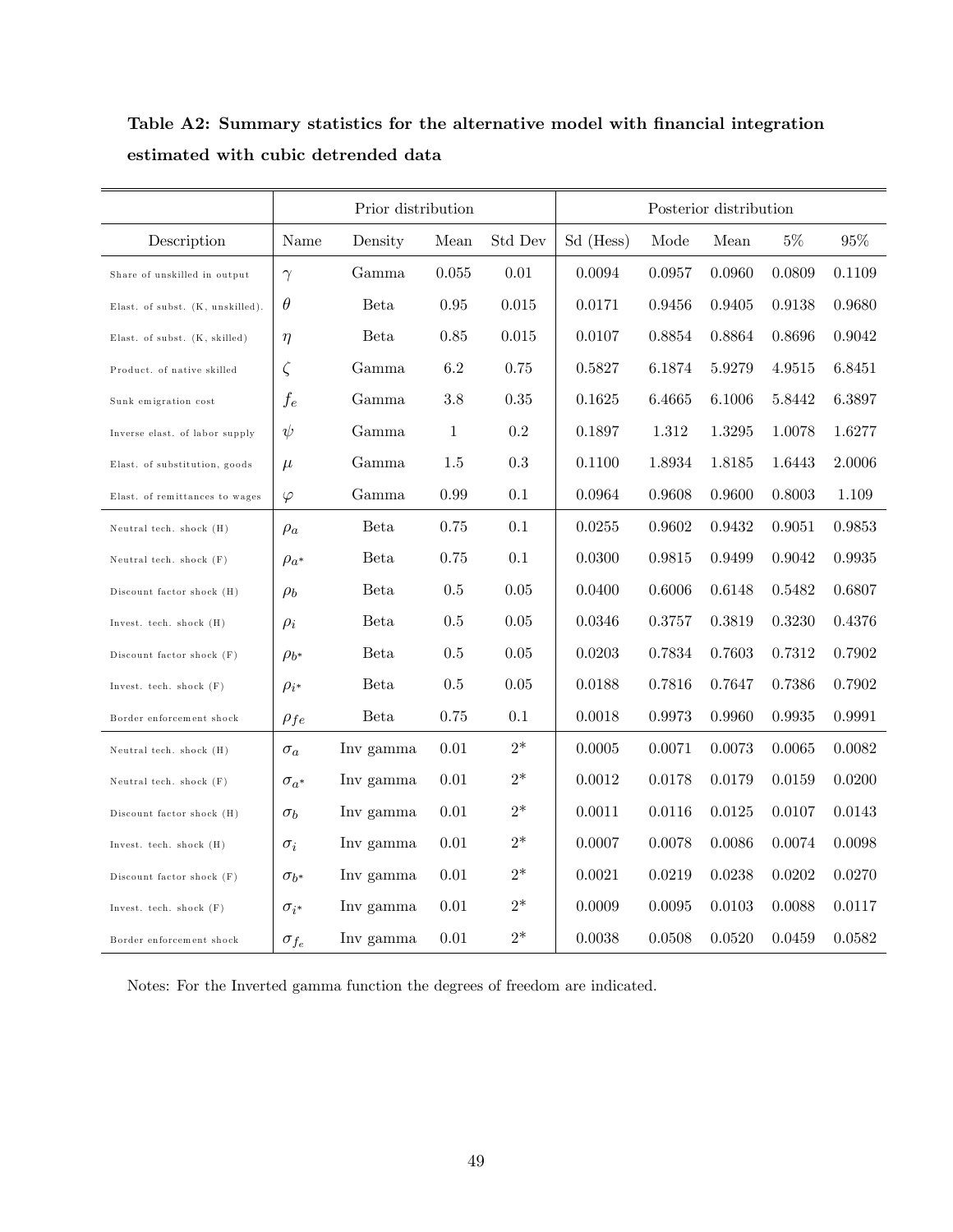#### Figure A1. Prior and posterior distributions

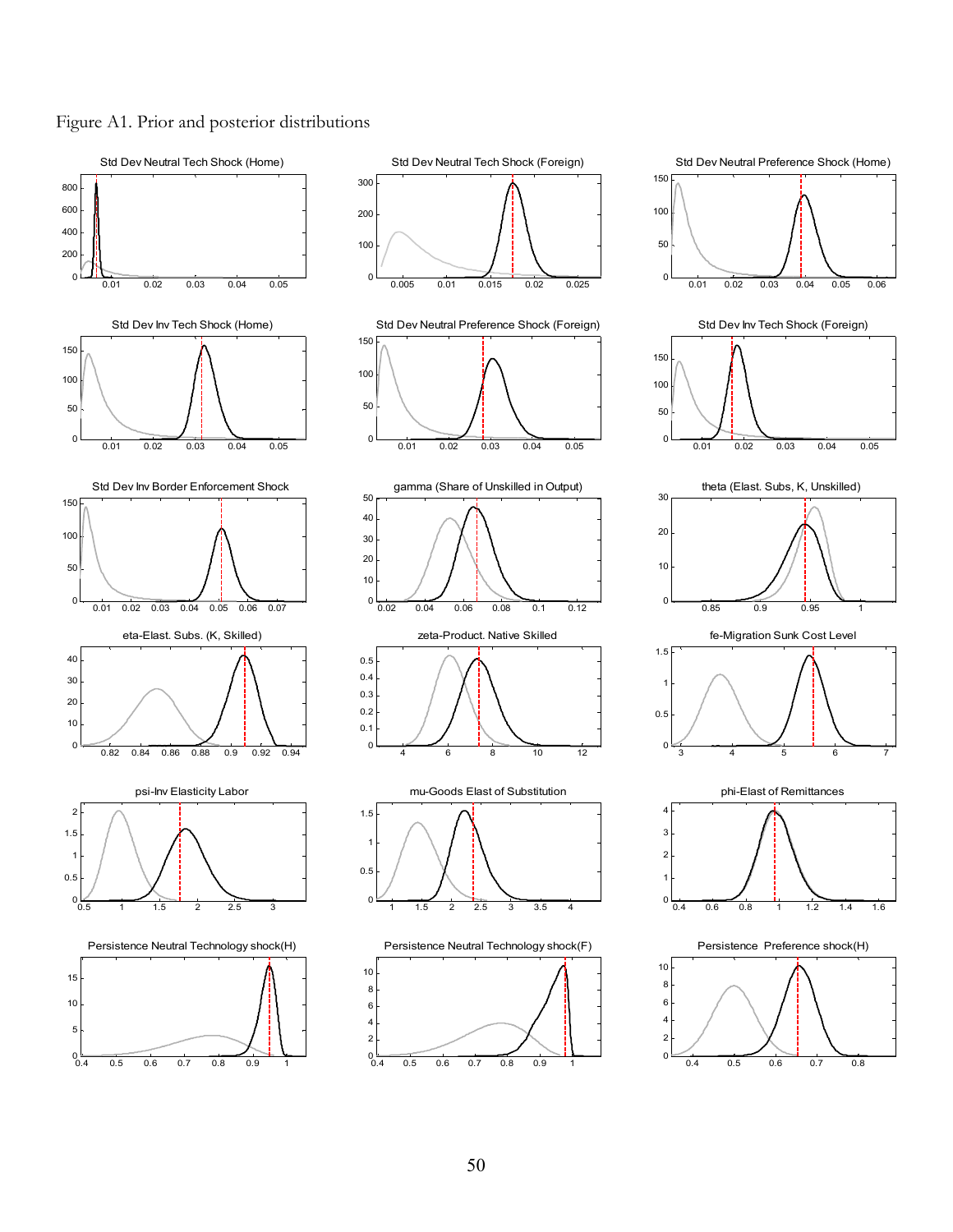

Figure A1 (continuation). Prior and posterior distributions

Note: Benchmark Model. Results based on 500,000 draws of the Metropolis algorithm. Gray line: prior. Black line: posterior. Vertical dashed line: posterior mode (from the numerical optimization of the posterior kernel).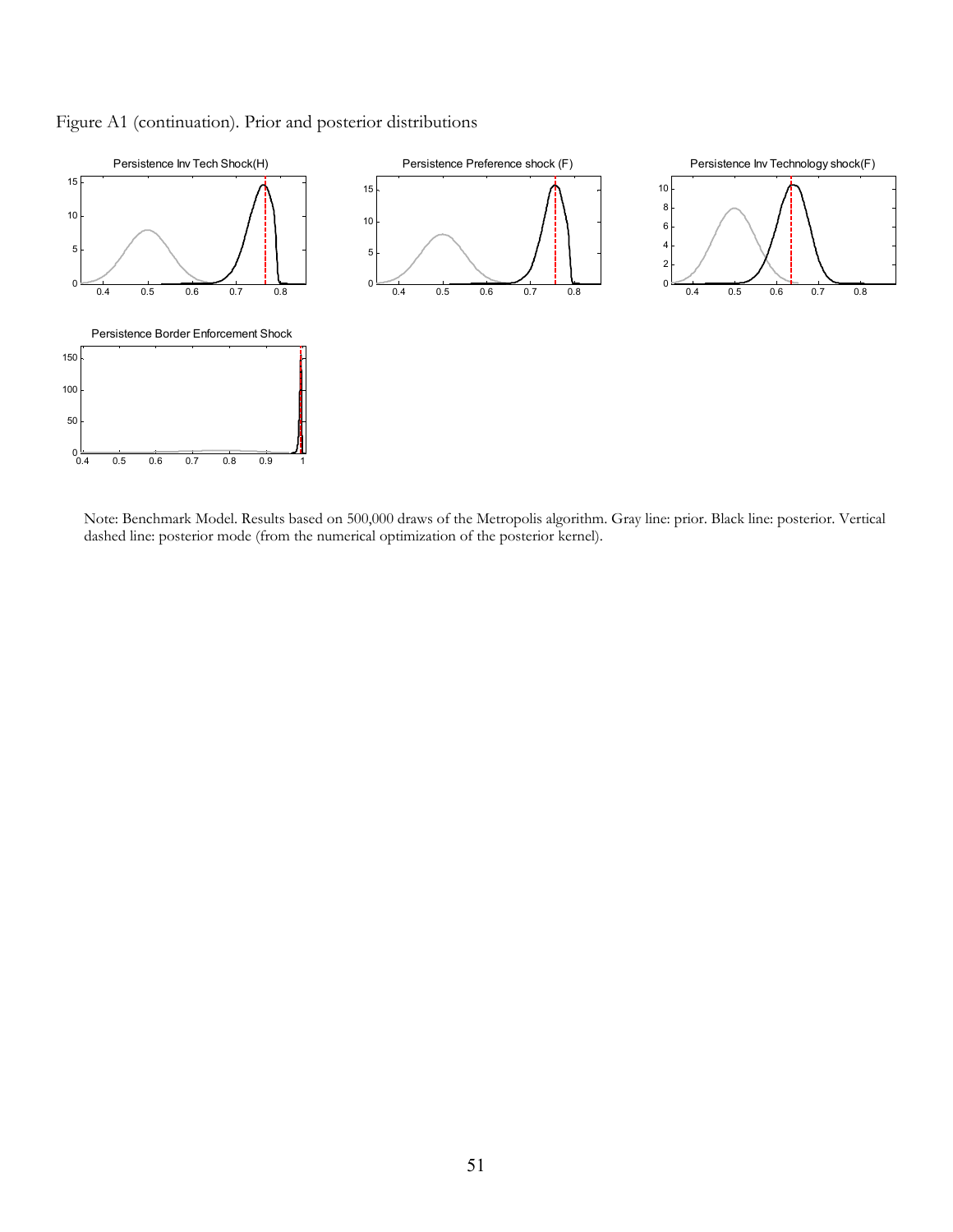Figure A2. Impulse response functions to the model's shocks



## **Neutral Technology Shock at Home**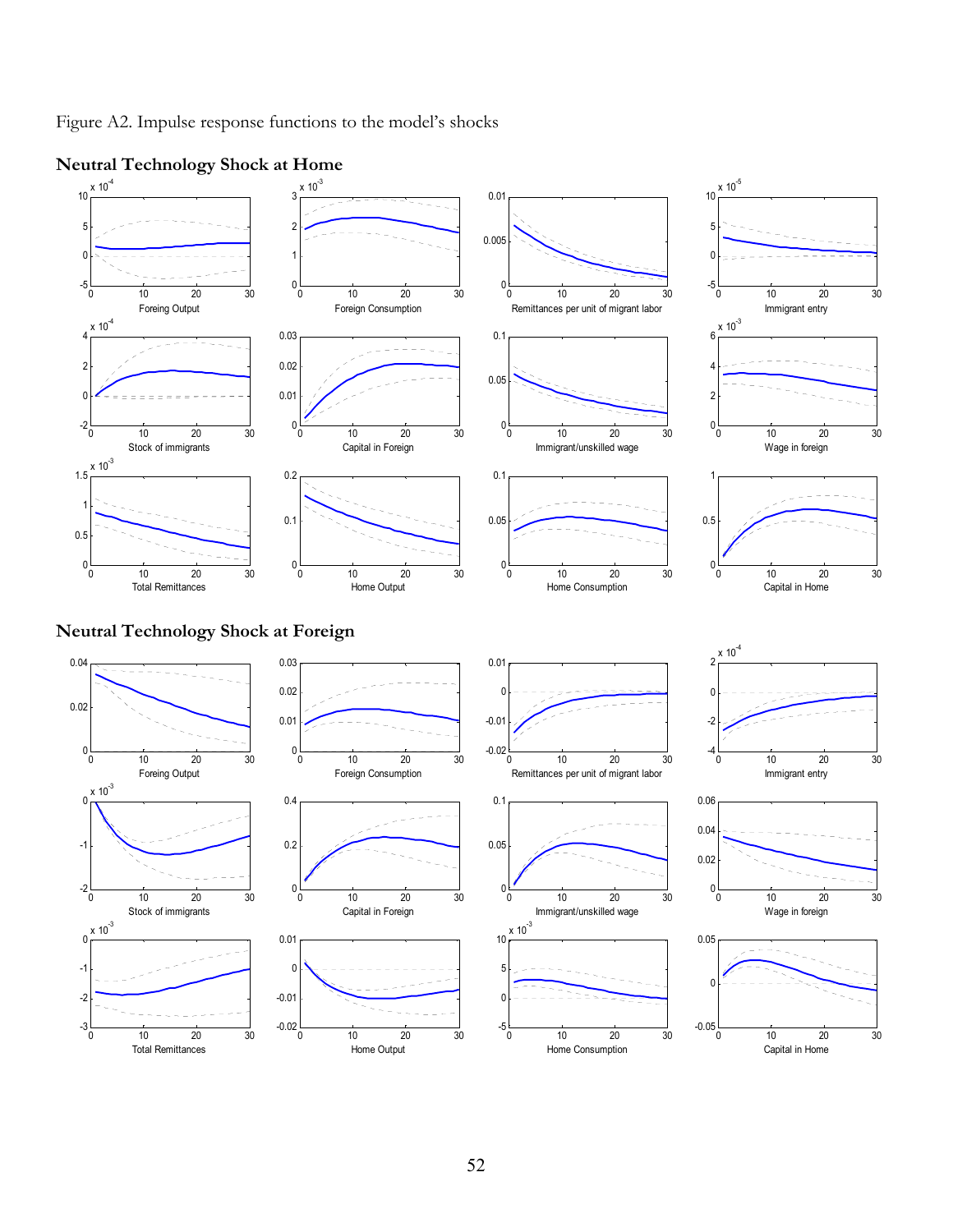



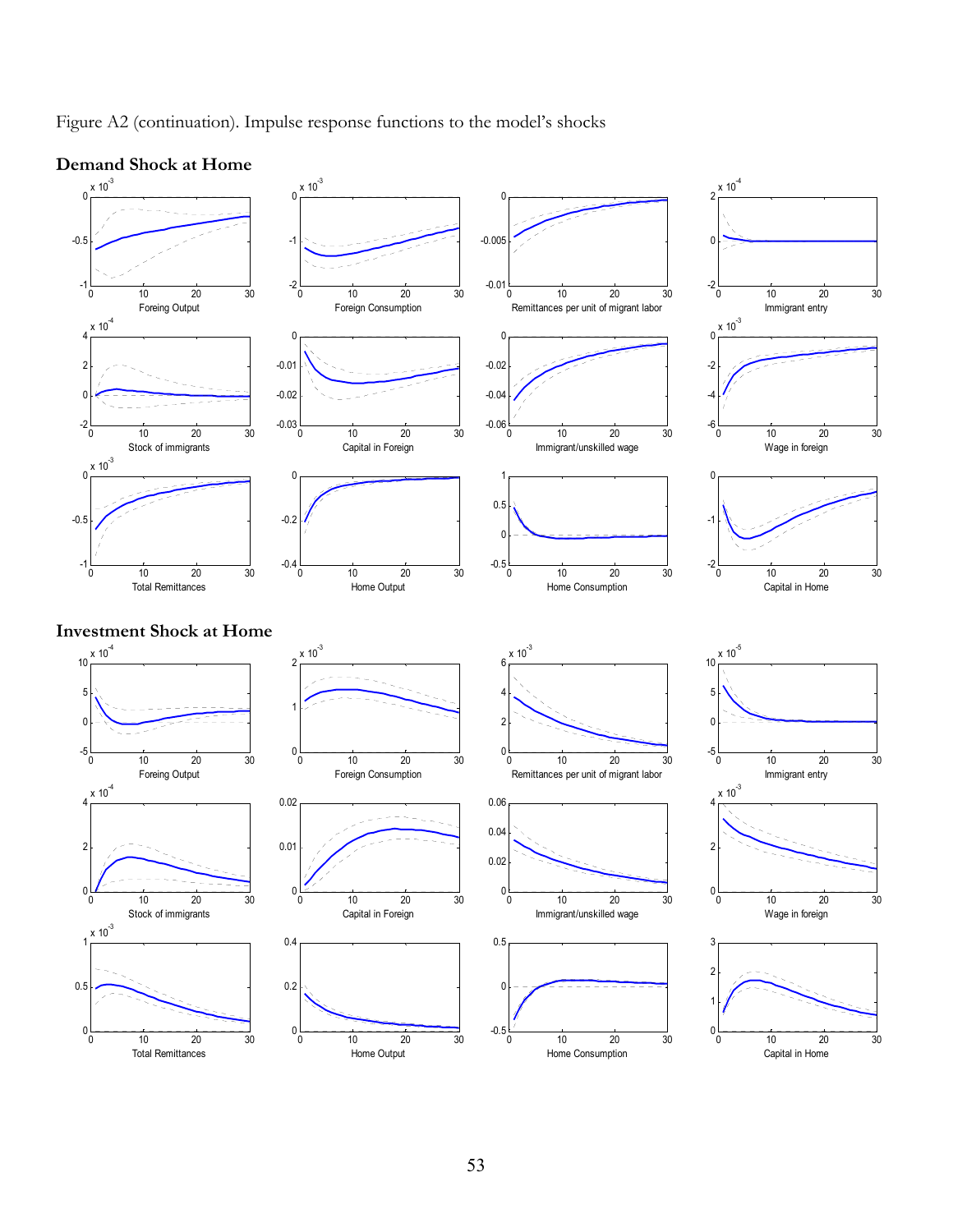

Figure A2 (continuation). Impulse response functions to the model's shocks

Total Remittances Home Output Home Consumption Capital in Home

Note: The solid line is the median impulse response to one standard deviation of the shocks; the dotted lines are the 10 and 90 percent posterior intervals.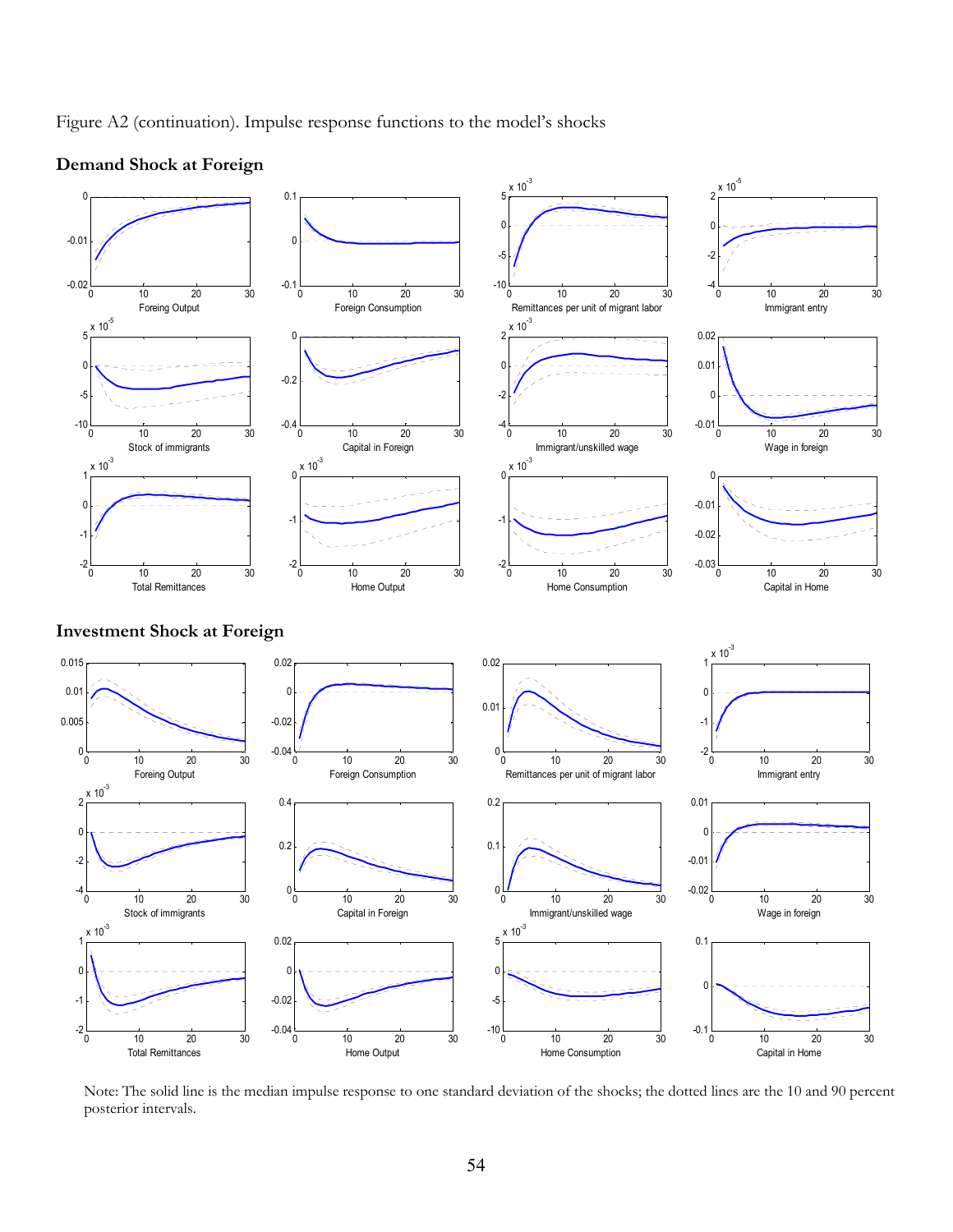

Figure A3. MCMC univariate convergence diagnostics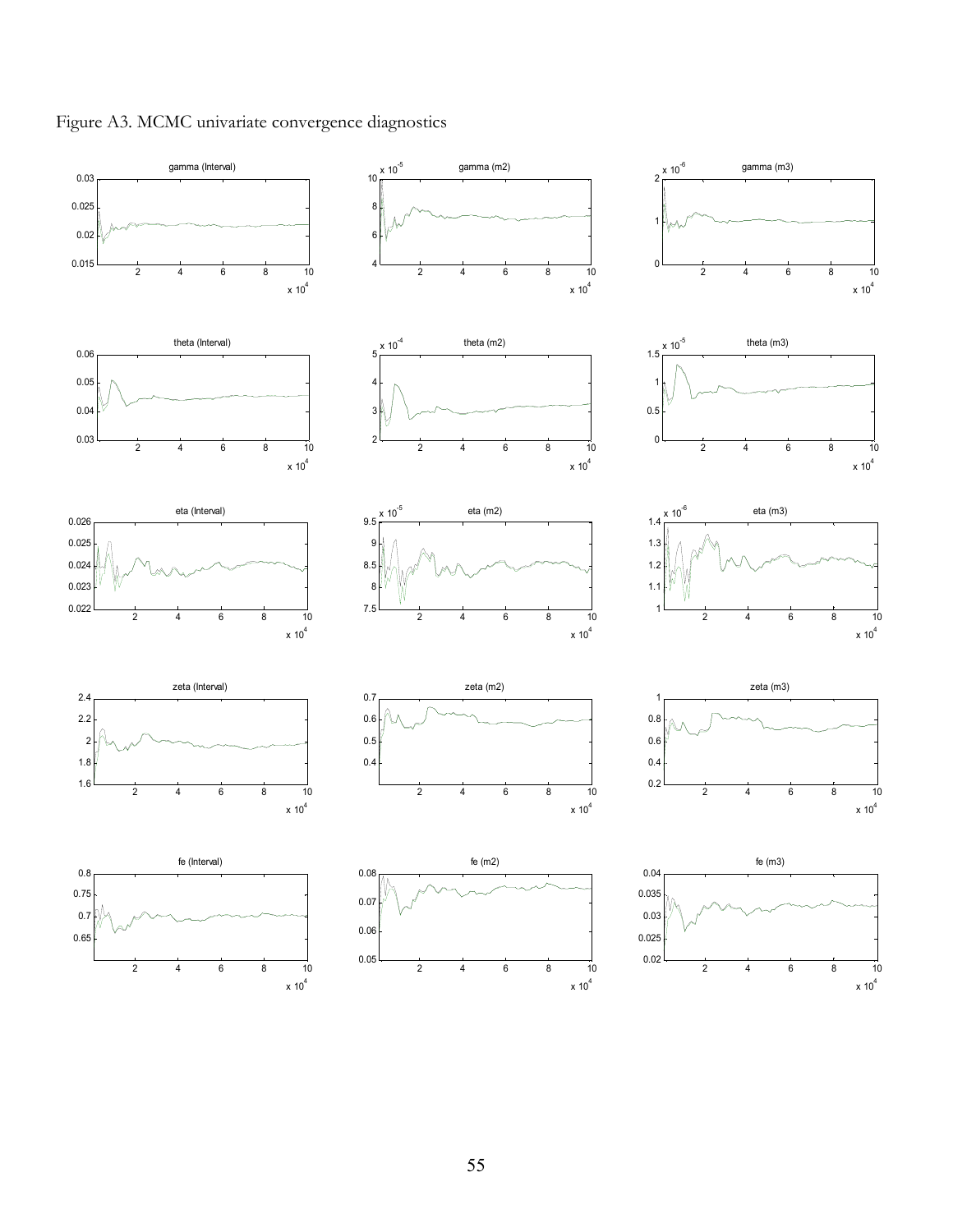

Figure A3 (continuation). MCMC univariate convergence diagnostics

Note: Univariate convergence diagnostics (Brooks and Gelman, 1998). The first, second and third columns are the criteria based on the eighty percent interval, the second and third moments, respectively. Univariate diagnostics for the shocks are available upon request.